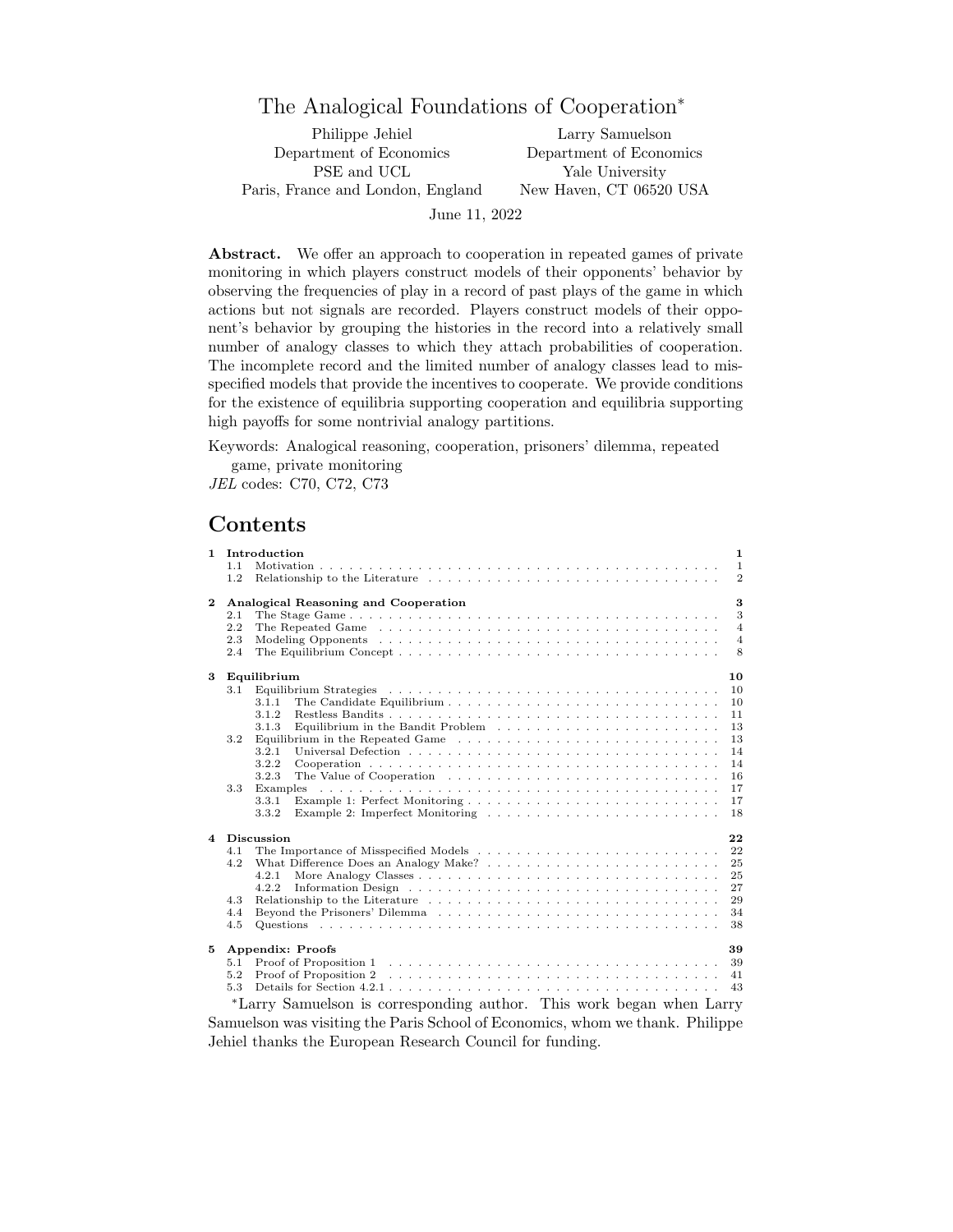# The Analogical Foundations of Cooperation

# 1 Introduction

## 1.1 Motivation

It is intuitive that repeated interactions, by allowing the participants to link future behavior to current actions, can give rise to different incentives than those of isolated interactions. Models of repeated games of perfect monitoring (Fudenberg and Maskin [17]) capture this intuition well, most simply in the Nash reversion equilibria presaged by Friedman [13], in which players cooperate as long as there has been no defection, and then revert to the perpetual play of a Nash equilibrium of the stage game upon the first defection.

One might hope that analogous arguments would continue to hold in the face of the imperfections that inevitably complicate the monitoring of others' actions, as long as the monitoring is informative enough. Unfortunately, there is no counterpart of the Nash reversion equilibrium under private monitoring, no matter how precise the monitoring.<sup>1</sup> A player who receives a signal suggesting that her opponent defected in the first period will cling to the equilibrium hypothesis (that the opponent has cooperated), attributing the signal to an unlikely draw from the noisy monitoring technology, and hence will cooperate rather than risk triggering a punishment by defecting. This ensures that firstperiod signals and hence actions have no effect on subsequent actions, giving players a license to defect in the first period, disrupting the putative equilibrium.

In this paper, we suggest an alternative approach to cooperation that emphasizes plausible reasoning and simple belief formation. Players form models of their opponents' behavior by observing the frequencies of the various outcomes in a record of past plays of the game by other players. This empirical foundation of players' models of their opponents leads these models to be coarse—no record of previous interactions will allow the estimation of a potentially distinct behavior for each of the infinite number of histories in a repeated game. Instead, players must group histories into a relatively small number of analogy classes and estimate the typical behavior in each class. This introduces a misspecification into players' models of their opponents that resolves the tension between the equilibrium hypothesis of cooperation (and hence the desire to continue cooperating despite adverse signals) and the incentive-producing belief that defecting will prompt an adverse opponent reaction.

Formally, we examine analogy-based expectation equilibria (Jehiel [21]) in which histories with the same action profiles must belong to the same analogy class, reflecting the hypothesis that private signals are inaccessible to outside observers and thus do not appear in the record of past play. We begin in Sections 2–3 with the prisoners' dilemma, examining a simple model with two such analogy classes in which histories are bundled according to whether they exhibit instances of defection. The consequent misspecification gives rise to incentives

<sup>&</sup>lt;sup>1</sup>As Fudenberg, Levine and Maskin [16] show, *noisy* monitoring need not pose difficulties as long as the monitoring is public.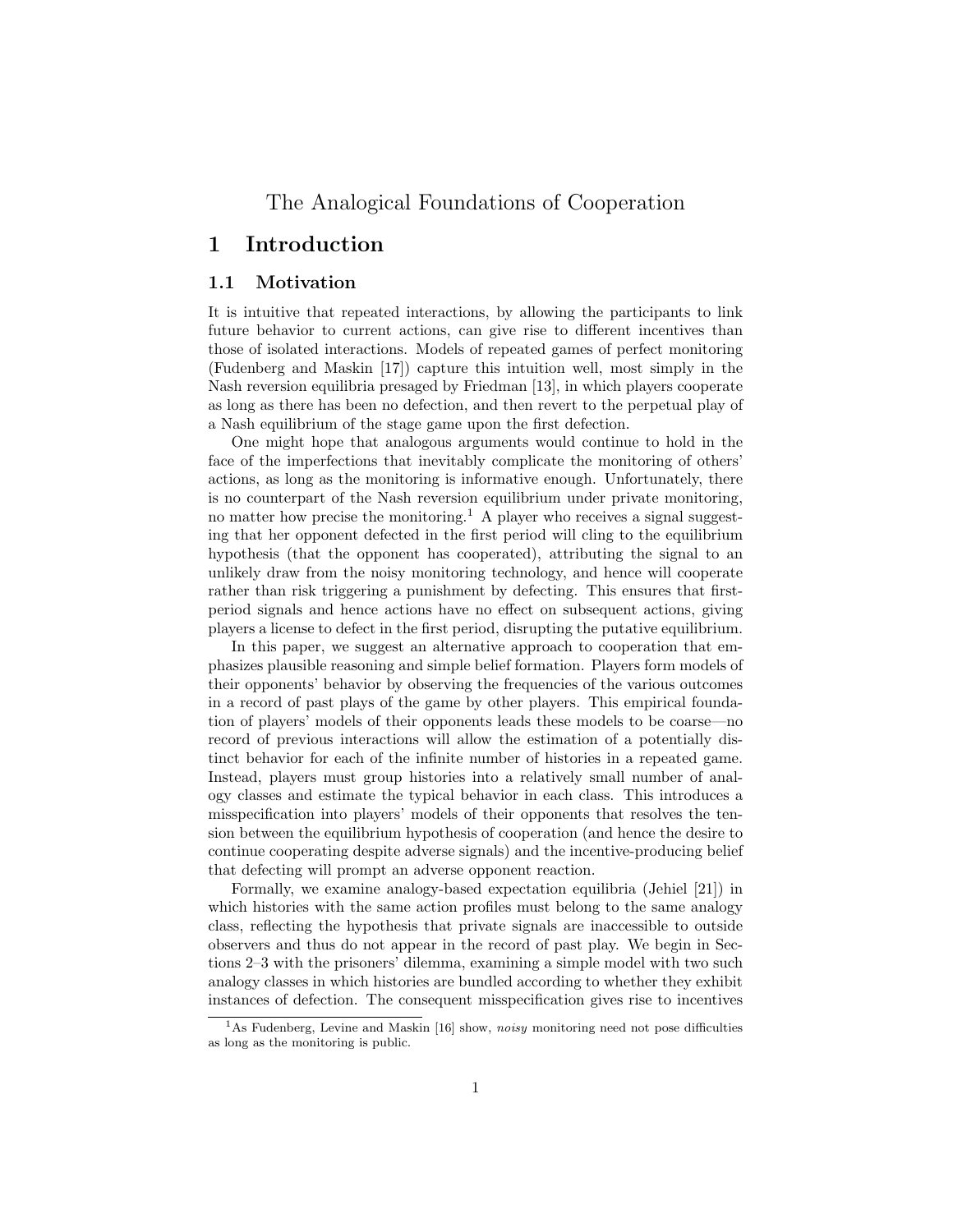supporting cooperation. Intuitively, because they hold a constant expectation of their opponent's behavior in each analogy class, players subjectively perceive that a defection would trigger a punishment akin to that of the familiar Nash reversion strategy, leading players to initially cooperate. More precisely, their misspecified representation of their opponent's strategy leads players to reason as if they were facing a stopping problem, determining when they should switch from cooperating to defecting, which they do when their subjective belief that their opponent has defected at least once drops below an endogenouslydetermined threshold. Section 4 discusses in more detail the forces behind the result, the interpretation of analogy classes, applications and extensions.

## 1.2 Relationship to the Literature

Matsushima [30] exploits reasoning similar to the intuition offered in the previous subsection to establish a precise and general result. If the players in a repeated game of independent private monitoring adopt pure strategies that are measurable with respect to their beliefs, $2$  then the only equilibria of the repeated game play a stage-game Nash equilibrium in every period.

Subsequent approaches to repeated games of private monitoring accordingly exploit relaxations of Matsushima's three conditions. Mailath and Morris [27, 28] relax the independent-signals condition, providing a folk theorem for repeated games in which the players' signals are almost public. Adverse signals are now likely to be (highly) correlated, allowing players to create incentives by attaching punishments to such signals. Sekiguchi [38] and Bhaskar and Obara [4] relax the restriction to pure strategies, providing folk theorems for the repeated prisoners' dilemma based on "belief-based" equilibria in mixed strategies. For example, if players mix between a Nash reversion strategy and the strategy of always defecting, then adverse signals are an indication that the latter is likely to have been realized, prompting changes in future behavior that create incentives. The belief-free approach pioneered by Ely and Välimäki [9] and Piccione [35] similarly allows mixed strategies (though first-period actions are pure, unlike the belief-based approach), providing folk-theorem results supported by equilibria in which players mix between actions so as to ensure that their opponents are always indifferent between cooperating and defecting. As the name suggests, beliefs are irrelevant in belief-free equilibria, avoiding the potentially intricate updating of beliefs in the belief-based approach of Sekiguchi [38] and Bhaskar and Obara [4], while raising potential difficulties in purifying the equilibrium mixtures (cf. Bhaskar, Mailath and Morris [3]).

The belief-free folk theorems developed by Ely and Välimäki [9] and Piccione [35] require that monitoring be nearly perfect. Matsushima [31] and Yamamoto [45] relax this requirement. Intuitively, they replace a single period in the belieffree equilibria of Ely and Valimaki [9] and Piccione [35] with a multi-period review phase, allowing precise information to be extracted from a sequence of

<sup>&</sup>lt;sup>2</sup>The requirement is that if two histories for player  $i$  induce identical beliefs over the  $opponents'$  histories, then  $i$  must take identical actions at these histories.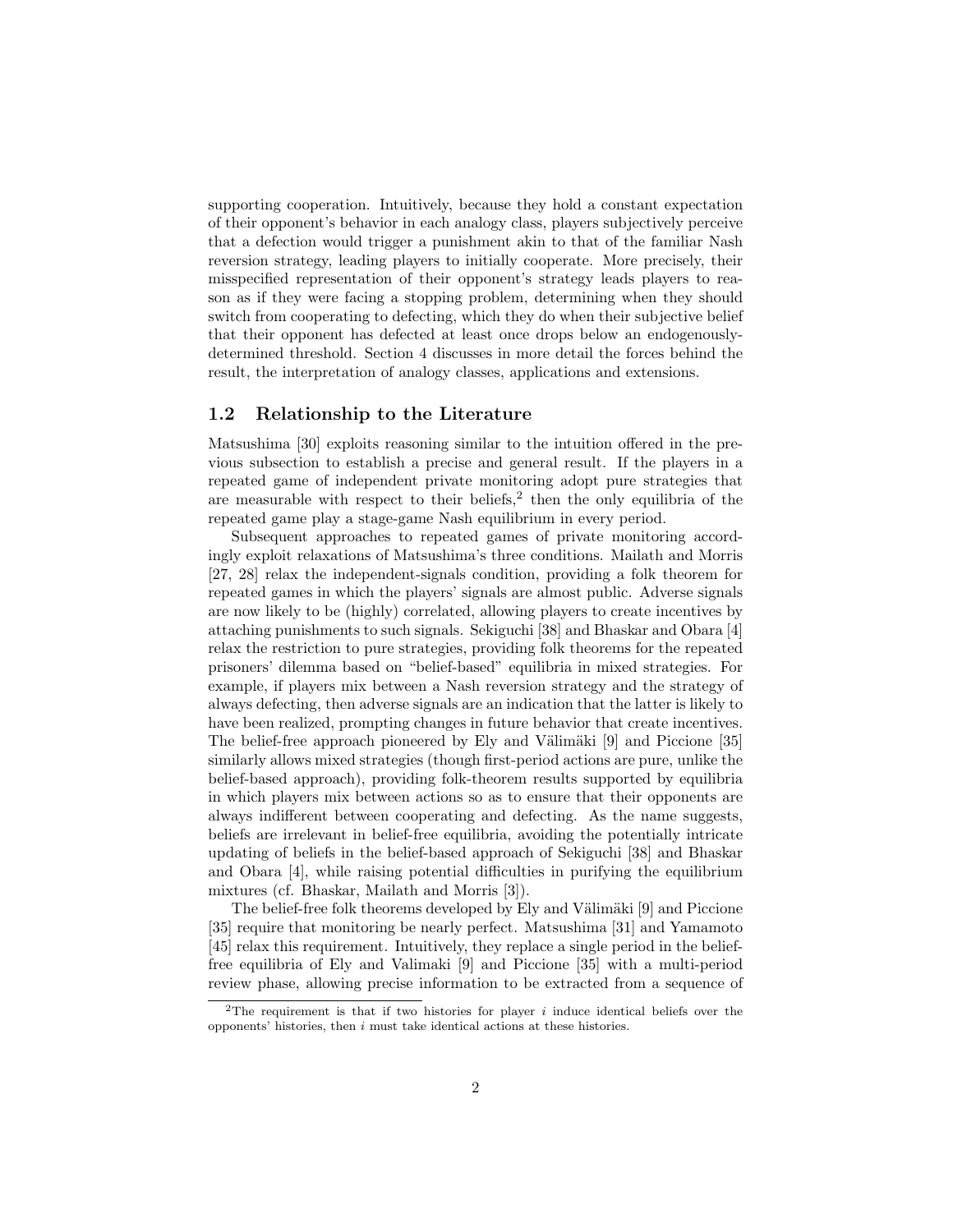individually less informative signals. For this to work, however, it is important that signals be independent, so that the information received by a player in the midst of the review phase does not provide clues as to how likely she is to pass the review (and hence how important is adherence to the prescribed equilibrium). Sugaya [41] retains the convention of a review phase, while extending the folk theorem to the case of correlated signals.

We focus on the ability to maintain cooperation (rather than a full folk theorem) in the repeated prisoners' dilemma with independent private monitoring. The most relevant comparisons are then the belief-based equilibrium of Sekiguchi and the belief-free equilibria of Ely and Välimäki. Some of our results do not require that monitoring be nearly perfect. These results depend on a misspecification in the players' model of their interaction, viewing opponents' behavior as constant across the analogy classes used to partition the historical record, rather than the review phases of Matsushima [31] and Yamamoto [45]. Compte and Postlewaite [7] similarly work with a model in which histories are grouped together into categories, though with a different motivation for the grouping and a different equilibrium construction. Section 4.3 explains the features our approach shares with that of Sekiguchi [38], Ely and Välimäki [9], and Compte and Postlewaite [7].

# 2 Analogical Reasoning and Cooperation

### 2.1 The Stage Game

We examine the workhorse model of cooperation, the repeated prisoners' dilemma, with the stage game given by

$$
\begin{array}{c|c}\n & C & D \\
C & 1,1 & -k,1+k \\
D & 1+k,-k & 0,0\n\end{array}.
$$
\n(1)

It is a normalization to choose the payoffs of mutual defection and mutual cooperation to be 0 and 1. We simplify the analysis by restricting attention to the commonly examined one-parameter class of games in which the payoff premium to defecting, given by  $k$ , is independent of the actions of one's opponent. The larger is  $k$ , the more tempting is defection, making it more difficult to sustain cooperation.

If this game is infinitely repeated under perfect monitoring and with common discount factor  $\delta$ , then there exists an equilibrium supporting permanent mutual cooperation if and only if the players are sufficiently patient and the premium on defecting is sufficiently small, i.e., if and only if

$$
\delta \ge \frac{k}{1+k}.\tag{2}
$$

Perhaps the best known strategy supporting cooperation is the Nash reversion strategy, in which both players cooperate after any history featuring no defections, and defect otherwise.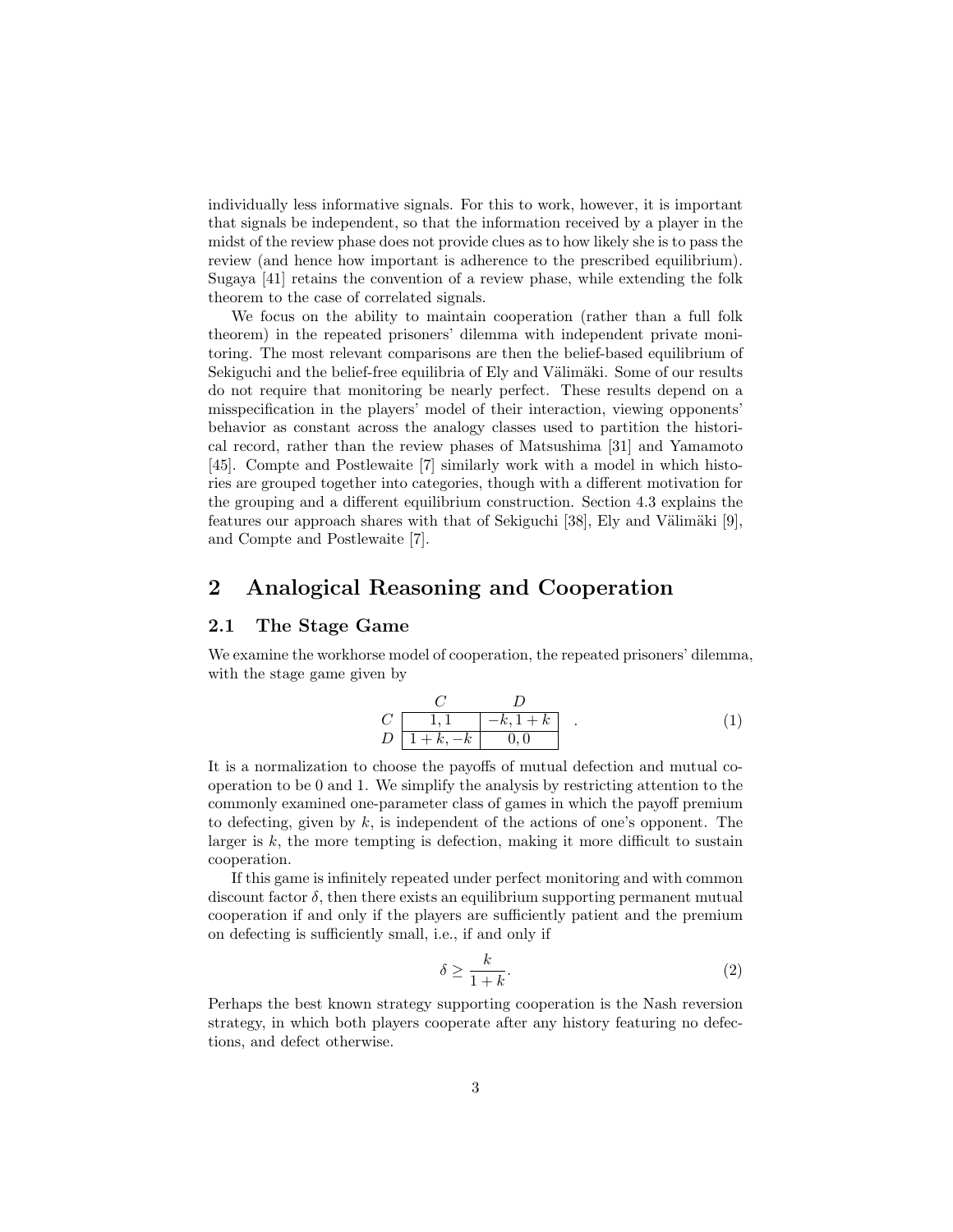## 2.2 The Repeated Game

We now suppose that a pair of players is matched to play the repeated prisoners' dilemma, playing the stage game given in  $(1)$  in each period  $0, 1, \ldots$ . The players have a common discount factor  $\delta$ , which we interpret (and hereafter refer to) as a continuation probability, governing the random length of the game. Hence, after each period, an independent draw is taken determining whether the game continues (probability  $\delta$ ) or terminates. The continuation probability may be either high (denoted by  $\delta$ ) or low (denoted by  $\delta$ ). At the beginning of the game, the continuation probability is randomly drawn, with probability  $\alpha$  of continuation probability  $\delta$ , and is known by both players.

Our interpretation is that some relationships are likely to last longer than others, depending on contextual features of the relationship that are known by both players. Members of a special commission assembled by the US Congress to report on a specific project will have a low continuation probability. Staff members of US Senators have high continuation probabilities. The summer interns at a firm have a low continuation probability, while the firm's partners have a higher continuation probability. We capture this diversity as simply as possible, in the form of two continuation probabilities.

We assume that the continuation probability  $\delta$  is sufficiently low that the only equilibrium in such a game features defection after every history, and so our analysis focuses on games with high continuation probabilities.<sup>3</sup>

If player i plays  $C$  in some period  $t$ , then player j privately observes the signal c with probability  $1-\varepsilon$  and observes signal d with probability  $\varepsilon \in [0, 1/2]$ . Similarly, when  $i$  plays  $D$  in some period  $t$ , then player  $j$  privately observes the signal c with probability  $\varepsilon$  and observes signal d with probability  $1 - \varepsilon$ . The signals are drawn independently across players and periods. Players do not observe other's signals.

A history at time t is denoted by  $h<sup>t</sup>$  and includes a choice of discount factor δ as well as action profiles  $a^k$  ∈  ${C, D}^2$  and signal profiles  $s^k$  ∈  ${c, d}^2$  for all periods  $k < t$ . The corresponding private history of player i is denoted by  $h_i^t$  and consists of  $\delta$  and the own-action-and-signal pair  $(a_i^k, s_i^k)$  of player i for  $k < t$ . The set of histories is denoted by H, with typical element h. The set of private histories for player i is denoted by  $H_i$ , with typical element  $h_i$ .

A strategy for player *i* is denoted by  $\sigma_i : H_i \to \Delta \{C, D\}$ , describing the (possibly mixed) action taken after every possible private history  $h_i$ . The strategy profile is denoted by  $\sigma$ .

## 2.3 Modeling Opponents

The analogy-based expectations equilibrium (Jehiel [21]) that we examine rests on the three common pillars of equilibrium concepts for sequential games—

<sup>3</sup>For our purpose, the universal defection arising in such games is what matters. Any alternative specification (for example, based on varying the monitoring technology or the stage-game payoffs) that would give rise to the same behavior would be equivalent. For example, these games may be played by sequences of short-lived players.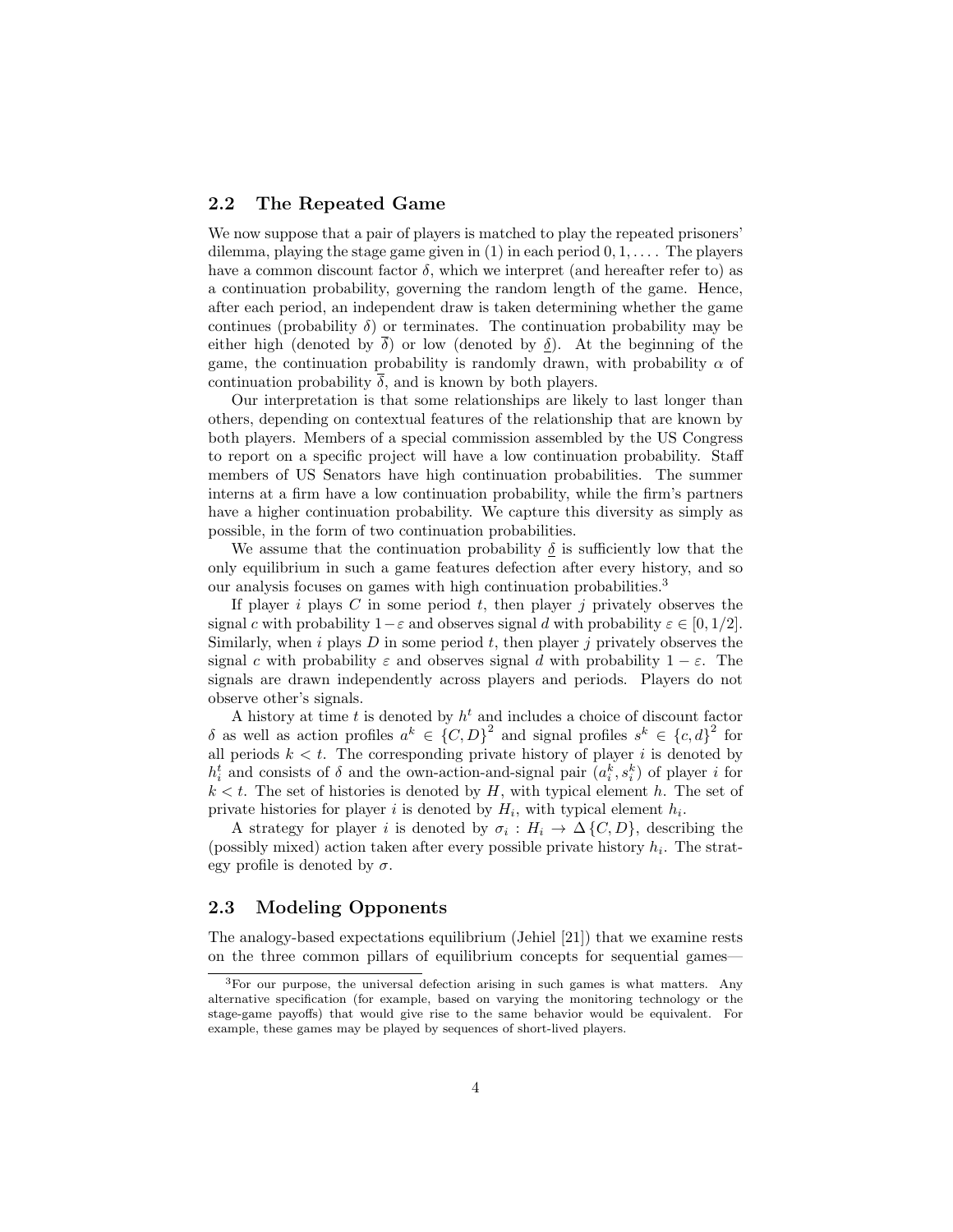a consistent model of the opponent's behavior, Bayesian updating of beliefs within this model in response to experience, and best responses to the updated beliefs. The departure from more familiar concepts lies in providing an empirical foundation for the model of opponents' behavior, rather than assuming that these models simply appear as part of the equilibrium concept.

We assume that currently-matched players have access to a record of previous plays of the game by other agents. The current players adopt the frequencies of behavior observed in the record as their model of their opponent's behavior in their current interaction.<sup>4</sup>

This record exhibits two imperfections. First, the record includes both high continuation probability interactions (in proportion  $\alpha$ ) and low continuation probability interactions (in proportion  $1-\alpha$ ). The current player cannot observe the continuation probability attached to each observation of a previous game in the record. Second, the record reports the actions taken by each player in each period of each observation, but not the signals observed by the players.

There are three potential sources of tension in this formulation of the record. First, players can observe the continuation probability in their own interaction, but not in the interactions in the record. Our view is that we can never expect an interaction in the record to correspond exactly to the current interaction any pair of interactions will inevitably exhibit some differences, if nothing else reflecting the fact that previous interactions occurred earlier. The players will be unaware of many of these differences. Moreover, the players will deliberately ignore other differences in order to include observations they consider sufficiently similar to the current interaction—if the players are too exacting in the interactions they consider relevant, the record will be too sparse to be useful. Hence, the record will include some games that are analogous to, but not precisely the same as, the current interaction. We are especially interested in differences which affect the ability to support cooperation, which we capture by assuming that the record includes interactions with varying, unobserved continuation probabilities.

Second, the record does not report the private signals observed by the players, though each player obviously observes their signals in their own interaction. Our interpretation is that these past signals are unobservable for much the same reason that current signals are private. Indeed, subsequent observers may not even understand what form these signals might take, or what means the players in previous interactions may have had for collecting and using information. A firm's sales force may hear comments from customers that provide clues as to the behavior of their rivals, while being unable to observe corresponding information flows in past plays of the game.

<sup>4</sup>Young's [46] analysis of conventions is similarly based on the assumption that current players play best responses to the frequencies of play in a record of past play by other agents. Young emphasizes the dynamics that arise because current players take a sample of a record that is perturbed by mutations. Fudenberg and Levine's [14, 15] self-confirming equilibrium similarly assumes that players play best responses to beliefs consistent with frequencies of play in a record, with the leeway in forming out-of-equilibrium beliefs playing an important role.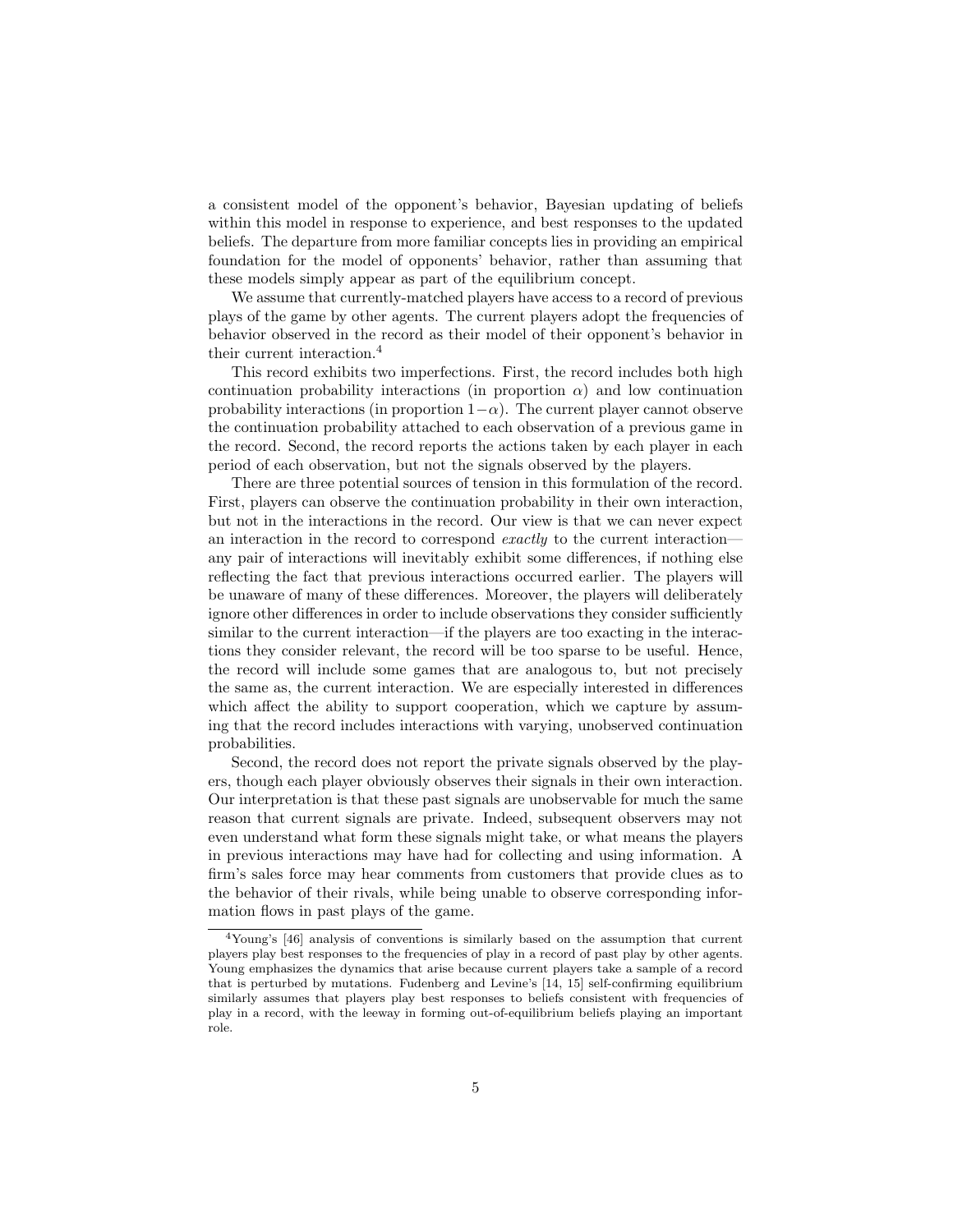Third we assume that actions are reported in the record, even though they are unobservable in the current interaction. Here, our presumption is that hindsight can reveal much that is hidden at the time. Just as one can view research in history as a process of making previous actions observable, we expect the record to include observations of actions not available at the time at the time the actions are taken. A firm may be unable to detect secret discounts offered by rivals to their customers, but retrospective analysis may be more informative.

Of course in each of these cases we should expect the reality to be less sharp than our model. Current players will have some inkling as to the relevant continuation probability in a previous interaction, as well as some hints of what signals were received, while some of the actions will be obscure. We view our formulation as a conveniently stylized way to capture the differences in observations between current and historical interactions.

Each previous play of the game thus contributes an observation to the record listing the actions taken in each period of a previous game. These observations will be of various lengths (recalling that  $\delta$  is a continuation probability), though all will be finite. A previous game that terminated in its tth period specifies the pair of actions taken in that game in each of its periods 0 through t.

A player uses the record to estimate the probability that her opponent in her current interaction will cooperate, given that the current interaction has reached some period t with history  $h_t$ . In principle, the player might aspire to attach a different probability to each history, just as the strategies in a standard repeated game can attach different probabilities to different histories. However, the number of such histories is (countably) infinite, putting the estimation of a probability for each beyond the reach of any plausible data set, regardless of recent advances in big data. Hence, the player classifies histories into analogy classes, and then calculates the empirical frequency of C and D actions in the record for each analogy class. She then attaches this probability to every history in the analogy class and assumes these probabilities describe the behavior of her current opponent. We defer until Section 4 the question of how these analogy classes are determined.

Formally, each player i is endowed with an analogy partition  $An_i$ , that is a partition of  $H$ . We require that if two histories  $h$  and  $h$  agree in the sequence of actions, then h and  $\tilde{h}$  necessarily belong to the same analogy class in  $An_i$ . This reflects our assumption that the record reports actions but not signals. However, a single analogy class may also contain histories with different sequences of actions, presumably reflecting a view that these differences are relatively unimportant. We let  $a_i$  denote a typical analogy class in  $An_i$ , and for every history h we refer to  $a_i(h)$  as the analogy class in  $An_i$  to which h belongs. For each analogy class  $a_i$ , player i identifies all histories in the record corresponding to  $a_i$  after which an action is taken (histories after which the game ends with no further actions are irrelevant), and then calculates the proportion of cooperation at these histories. An analogy-based expectation for player  $i$  is denoted by  $\beta_i: An_i \to \Delta\{C, D\}$ , where  $\beta_i(\mathfrak{a}_i)$  is the frequency of cooperation observed at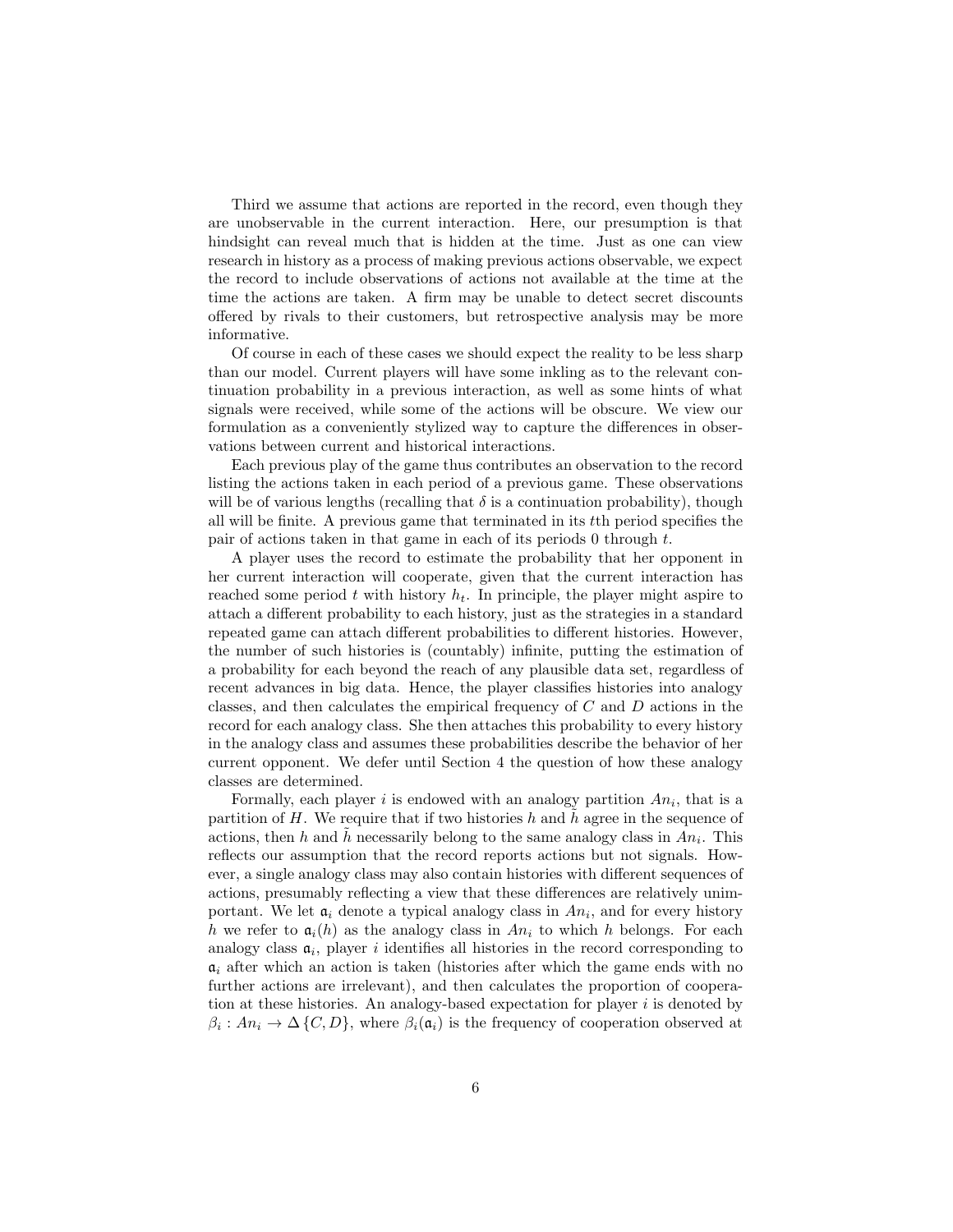histories in  $a_i$  (in the record of interactions).<sup>5</sup> These expectations constitute player i's model of her opponent.

For example, suppose that  $An_i$  contains just two analogy classes, the first including histories in which there has never been a defection  $(a_1)$ , and the second including histories in which there has been a defection  $(a_2)$ . To keep the illustration simple, suppose the record consists of just the following two observations of past plays of the game:

| Observation 1: | Player 1:<br>Player 2: | CCCC<br>CCDD |
|----------------|------------------------|--------------|
| Observation 2: | Player 1:<br>Player 2: | DD<br>ÐĐ     |

.

The first observation comes from a game that lasted four periods, while the second comes from a game that lasted for only two periods. The following table lists the nonterminal histories that appear in these two observations, the observation from which each history is drawn, the analogy class containing the history, and the actions taken at that history:

|                                         |                | History Observation AnalogyClass Actions |                            |
|-----------------------------------------|----------------|------------------------------------------|----------------------------|
| Ø                                       | 1              | $a_1$                                    | $\,C$                      |
| $\frac{C}{C}$                           | 1              | $a_1$                                    | $\cal C$<br>$\overline{C}$ |
| $\begin{array}{c} CC \\ CC \end{array}$ | 1              | $a_1$                                    | $\cal C$<br>$\overline{D}$ |
| CCC<br>CCD                              | 1              | $a_2$                                    | $\cal C$<br>$\overline{D}$ |
| Ø                                       | $\overline{2}$ | $a_1$                                    | D<br>D                     |
| D<br>D                                  | 2              | $\mathfrak{a}_2$                         | D<br>D                     |

Notice that a given observation contributes multiple histories. A game that lasts four periods is informative about what actions are taken after the null history as well as histories of lengths one, two and three. The histories  $\frac{CCCC}{CCDD}$  and  $\frac{DD}{DD}$ do not appear on this list because these are terminal histories after which no actions occur, and hence are not relevant in estimating frequencies of play.

Four of the histories in this record fall into analogy class  $a_1$ . There are five observations of  $C$  after these histories and three observations of  $D$ , and so player i's estimate  $\beta_i(\mathfrak{a}_1)$  of the incidence of cooperation after histories in  $\mathfrak{a}_1$  is 5/8. Two histories fall into analogy class  $a_2$ . There is one observation of C after these histories and three observations of D, and so player i's estimate  $\beta_i(\mathfrak{a}_2)$  of the incidence of cooperation after histories in  $\mathfrak{a}_2$  is  $1/4$ .

<sup>&</sup>lt;sup>5</sup>It is possible that the record contains no histories corresponding to some analogy class  $a_i$ . In this case, we place no restrictions on the belief  $\beta_i(a_i)$ . Jehiel [22] explains how one could instead use trembles to discipline such beliefs. Such analogy classes do not arise in our analysis.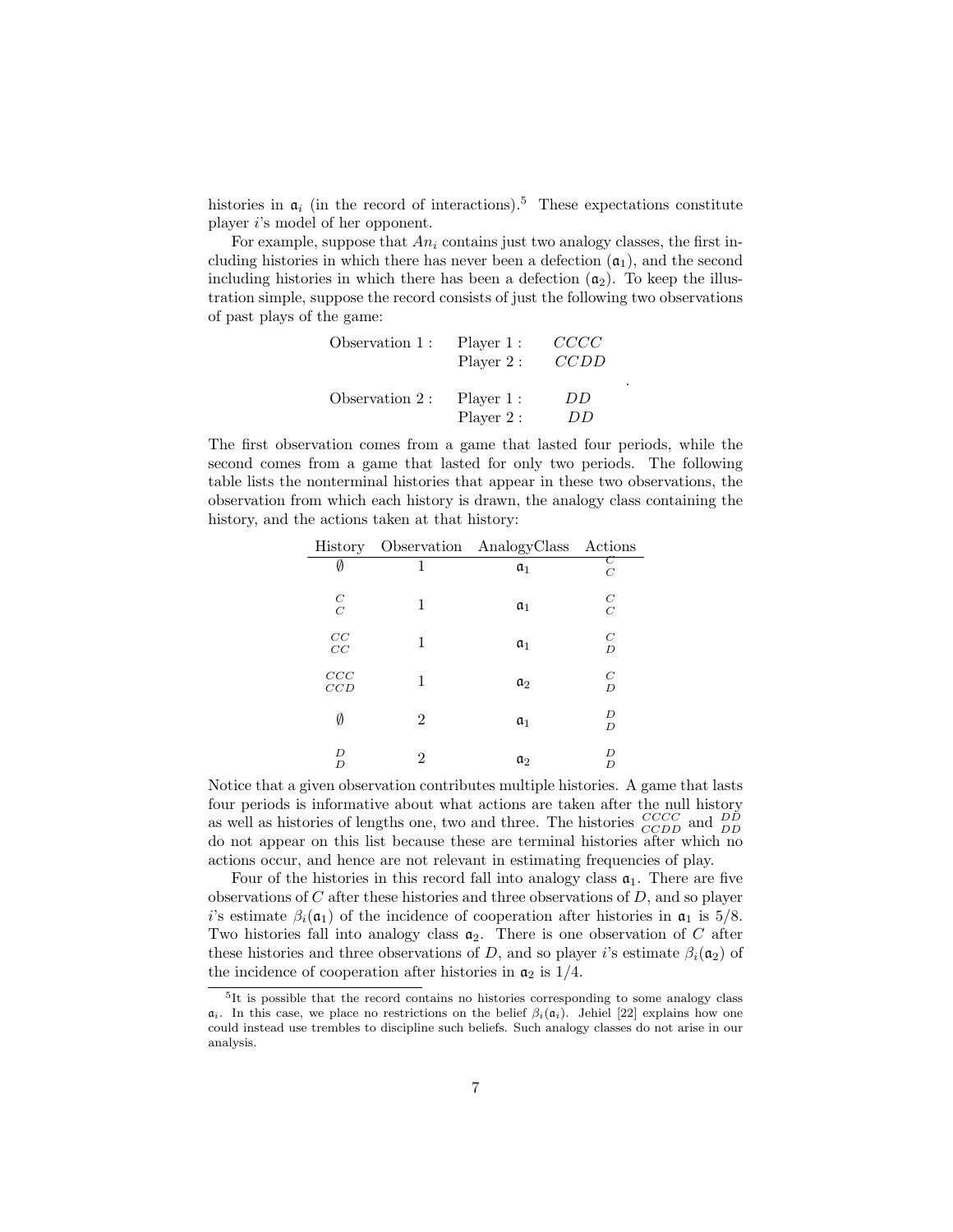### 2.4 The Equilibrium Concept

The analogy-based expectations equilibrium concept, introduced by (Jehiel [21]), requires that the players' actions are best responses to their beliefs, and that these beliefs match the frequencies contained in an infinite number of draws from the equilibrium strategies. In practice, the record will be finite. Indeed, this was part of our motivation for restricting attention to a small number of analogy classes. As a result, in practice the players' beliefs will be perturbed by estimation error. This estimation error disappears with an infinite record, and the analogy-based expectations equilibrium concept thus isolates the implications of assuming players' beliefs are given by the empirical frequencies of play in a limited number of analogy classes, without the confounding effects of estimation error.

For each strategy profile  $\sigma$  and history h, we let  $P^{\sigma}(h)$  denote the probability of reaching history h when players play according to  $\sigma$  (given the monitoring technology and realization of  $\delta$ ). We say that player i's belief  $\beta_i$  is consistent with the strategy profile  $\sigma$  if for every  $a_i \in An_i$  that is reached with positive probability (i.e., such that there exists  $h \in \mathfrak{a}_i$  with  $P^{\sigma}(h) > 0$ ), we have:

$$
\beta_i(\mathfrak{a}_i) = \frac{\sum_{h \in \mathfrak{a}_i} P^{\sigma}(h)\sigma_j(h)}{\sum_{h \in \mathfrak{a}_i} P^{\sigma}(h)},
$$
\n(3)

where, of course,  $\sigma_j(h)$  is identified with  $\sigma_j(h_j)$ , with  $h_j$  being player j's private history associated to h.

The belief  $\beta_i$  for player i induces a  $\beta_i$ -perceived strategy of player j, denoted by  $\sigma_j^{\beta_i}$  and defined by <sup>6</sup>

$$
\sigma_j^{\beta_i}(h) = \beta_i(\mathfrak{a}_i(h))
$$
 for every  $h \in H$ .

Let  $P^{\sigma_i,\sigma_j^{\beta_i}}(h)$  be the (subjective) probability that player *i* attaches to reaching history h (for each  $h \in H$ ) under the strategy profile  $(\sigma_i, \sigma_j^{\beta_i})$ . Then we say that  $\sigma_i$  is a best-response to the expectation  $\beta_i$  if  $\sigma_i$  is a best-response after every private history for player i, i.e., if for each private history of length  $\tau \in \{0, 1, \ldots\}$ that arises with positive probability under  $(\sigma_i, \sigma_j^{\beta_i})$ , the strategy  $\sigma_i$  maximizes

$$
\mathbb{E}_{P^{\sigma_i,\sigma_j^{\beta_i}}}\left\{\sum_{t=\tau}^{\infty}u_i(a_i(t),a_j(t))\delta^{t-\tau}\mid h_i\right\},\,
$$

where  $a_i(t) \in \{C, D\}$  is the action taken by player i in period t and  $u_i$  is player i's stage-game payoff function. Notice that given the probability measure  $P^{\sigma_i,\sigma_j^{\beta_i}}$ , player i's maximization problem is identical to that of a conventional repeated

<sup>&</sup>lt;sup>6</sup>Observe that  $\sigma_j^{\beta_i}$  is not in general an admissible strategy for player j since j's strategy has to be measurable with respect to  $H_j$  and  $\sigma_j^{\beta_i}$  need not be so.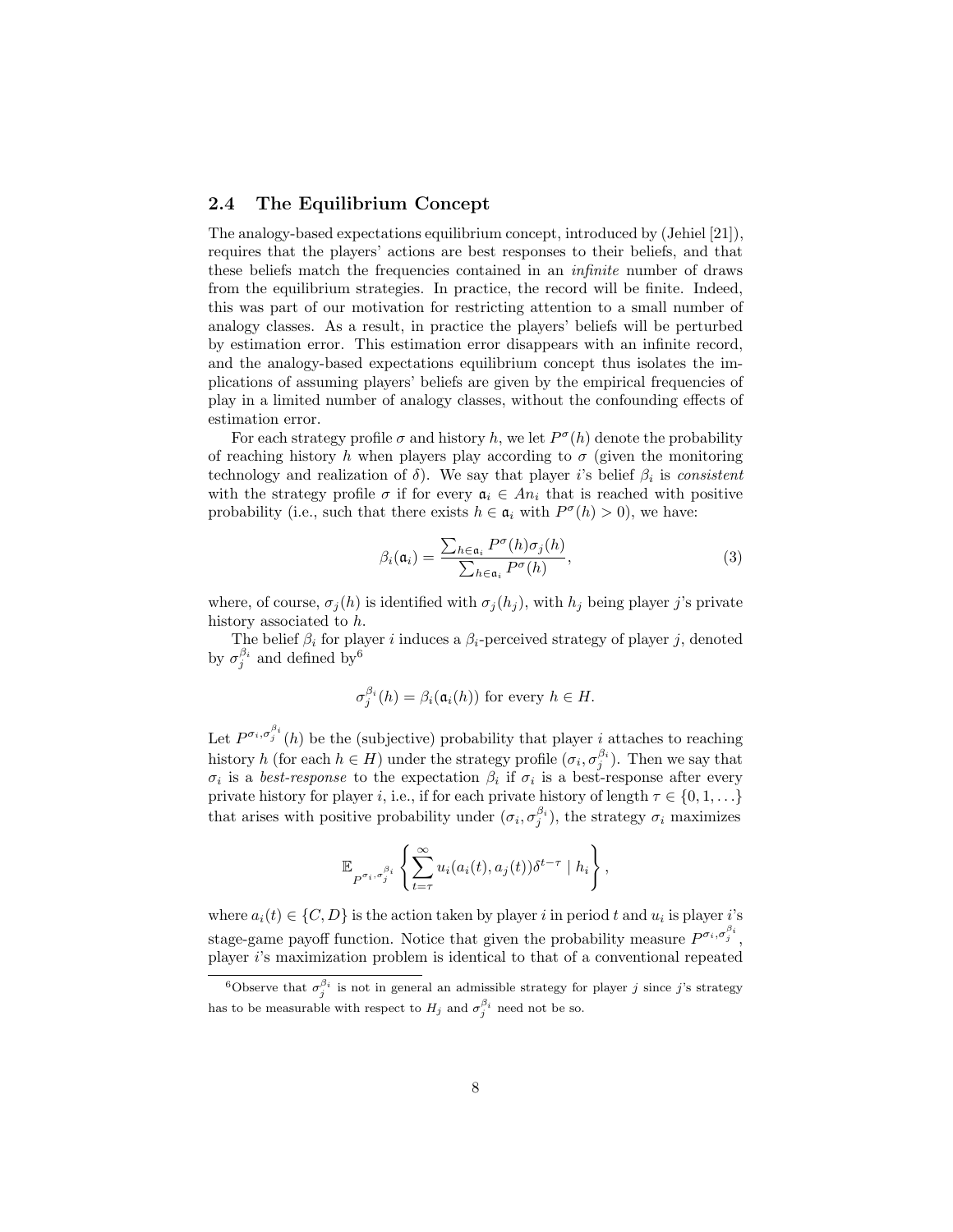game. The distinctive features of the analogy-based expectations equilibrium all appear in the formation of beliefs.<sup>7</sup>

**Definition 1** A strategy profile  $\sigma$  is an analogy-based expectation equilibrium given a profile of analogy partitions An if and only if there exist a profile  $\beta$  of analogy-based expectations such that for every player i

1)  $\beta_i$  is consistent with  $\sigma$ , and

2)  $\sigma_i$  is a best-response to  $\beta_i$ .

We think of an analogy-based expectation equilibrium as a steady state of a learning process involving populations of players who would have access from previous play to the frequencies of behaviors in each of their analogy classes.

**Remark 1** Player  $i$  is assumed to know his own monitoring technology (i.e., the statistical link between  $j$ 's action and what signal i observes), his own payoff structure, and the continuation probability. However, because player  $i$  draws all of her inferences about  $i$ 's behavior from the record, player i need not be aware of her opponent  $j$ 's payoff structure or of the monitoring technology of player  $j$ (what  $j$  observes about the actions of  $i$ ).

Remark 2 In some applications, data from past play would be anonymous, reporting profiles of actions but not which player chose which actions, forcing the players to work with analogy partitions that bundle histories that can be obtained from one another by permuting the roles of players i and j. In such anonymous feedback scenarios, we would also have to modify the definition of consistency and replace  $\sigma_j(h)$  by  $\frac{\sigma_1(h) + \sigma_2(h)}{2}$  in (3) so as to reflect that the behaviors of both players (not just  $j$ ) would contribute to the aggregate frequency observed by player i. When symmetric strategies are considered (as we do in our analysis), the two notions of consistency are the same, but not otherwise. **College** 

Throughout the course of the interaction player  $i$  uses her signals to update her beliefs about which analogy class contains the current history, and hence her beliefs about her opponent's behavior, and plays best responses to these beliefs. Player  $i$  thus conditions her current actions on her past actions and past signals, while modeling opponents' actions as depending only on analogy classes, which contain no signals but possibly the past actions of both players. In some sense, player i appears to believe that she is more sophisticated than her opponent. But, our preferred interpretation here is that this reflects not inconsistency but ignorance. Player  $i$  uses all of the information at her disposal when choosing actions, and assumes that opponents do the same. However, i may not know what information  $i$  has available, entertaining a wide range

<sup>&</sup>lt;sup>7</sup>Best-responses are defined only at private histories  $h_i$  arising with positive probability, as otherwise it is not clear with which distribution one should define the expectation operator. Beliefs are defined after every history, ensuring sequential rationality. As is familiar in the literature, adding trembles would allow us to deal with all histories. The resulting refinement is irrelevant for our purpose.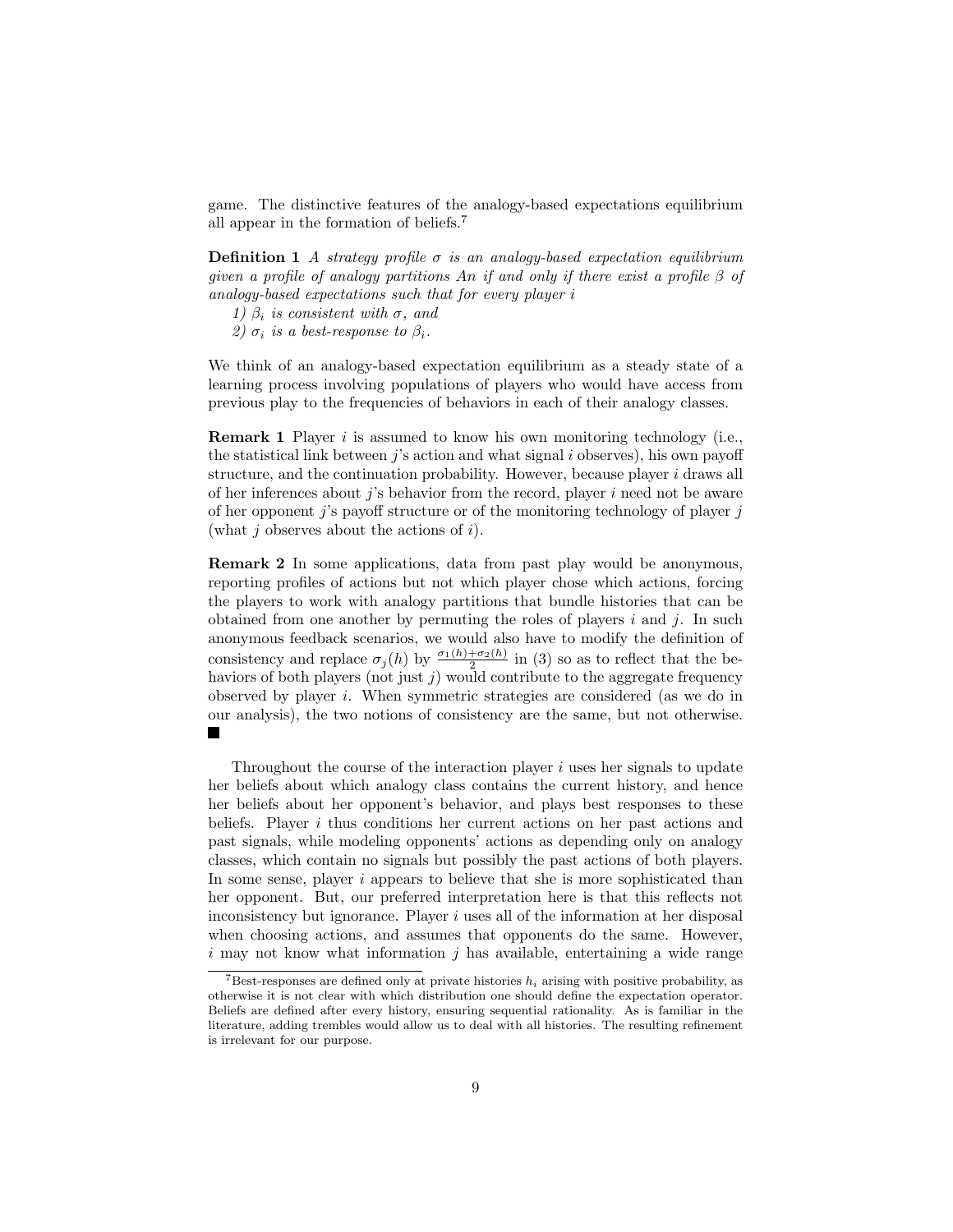of possible information structures for player  $j$ , involving various signals and actions. A committed Bayesian would endow player  $i$  with a belief over the possible information structures of player j (and similarly for j), and solve for an equilibrium of the consequent game of incomplete information. We view this as taking us beyond the small worlds (Savage [37]) in which such an analysis is appropriate. Instead, we model player  $i$  as constructing the best empirical model of j allowed by the record, and then best responding to this model.

Similar ideas appear in other equilibrium concepts that capture various aspects of bounded rationality. Player i in a cursed equilibrium (Eyster and Rabin [12] fail to recognize that j's actions depend on j's information, even as i conditions her actions on her information. Player i in a behavioral equilibrium Esponda [10]) or the Bayesian Network personal equilibrium (Spiegler [39]) has a model of opponent's behavior that is somewhat more sophisticated, but still less sophisticated that i's own behavior. Each agent in a Berk-Nash equilibrium (Esponda and Pouzo [11]) entertains a model of her opponent's behavior that may be inconsistent with her own. Every player above level zero in a level-k equilibrium (Nagel [33], Stahl and Wilson [40]) believes they are more sophisticated than others in the game.

## 3 Equilibrium

### 3.1 Equilibrium Strategies

### 3.1.1 The Candidate Equilibrium

The equilibrium concept itself provides no guidance as to how many analogy classes a player is likely to use in examining the data, nor how these classes are to be determined. Our intuition is that the number of analogy classes is likely to be small, reflecting either limitations of the historical record or parsimony in the players' reasoning. Toward that end, we suppose that players arrange histories into two analogy classes, clean and dirty. A clean history is one in which no player has defected. A dirty history is one in which at least one player has defected.

The player uses the record to calculate the probability  $p$  that a player cooperates after a clean history, and the probability  $q$  that a player cooperates after a dirty history. Section 2.3 contains an illustration of such a calculation.

In grouping together the various dirty histories, player  $i$  does not distinguish whether it is player  $i$  who has defected, player  $j$  who has defected, or both (even if the record provides such information). Obviously, this may make a difference—player  $j$  may be more likely to defect after histories in which player  $j$  has already defected than after histories in which only i has defected—and so player i's categorization of the histories potentially obscures some information. Given that *i* cannot estimate behavior after every one of the infinite number of histories, this is unavoidable.

The candidate equilibrium behavior is that each player initially views the history as clean (and hence the opponent as cooperating with probability  $p$ ),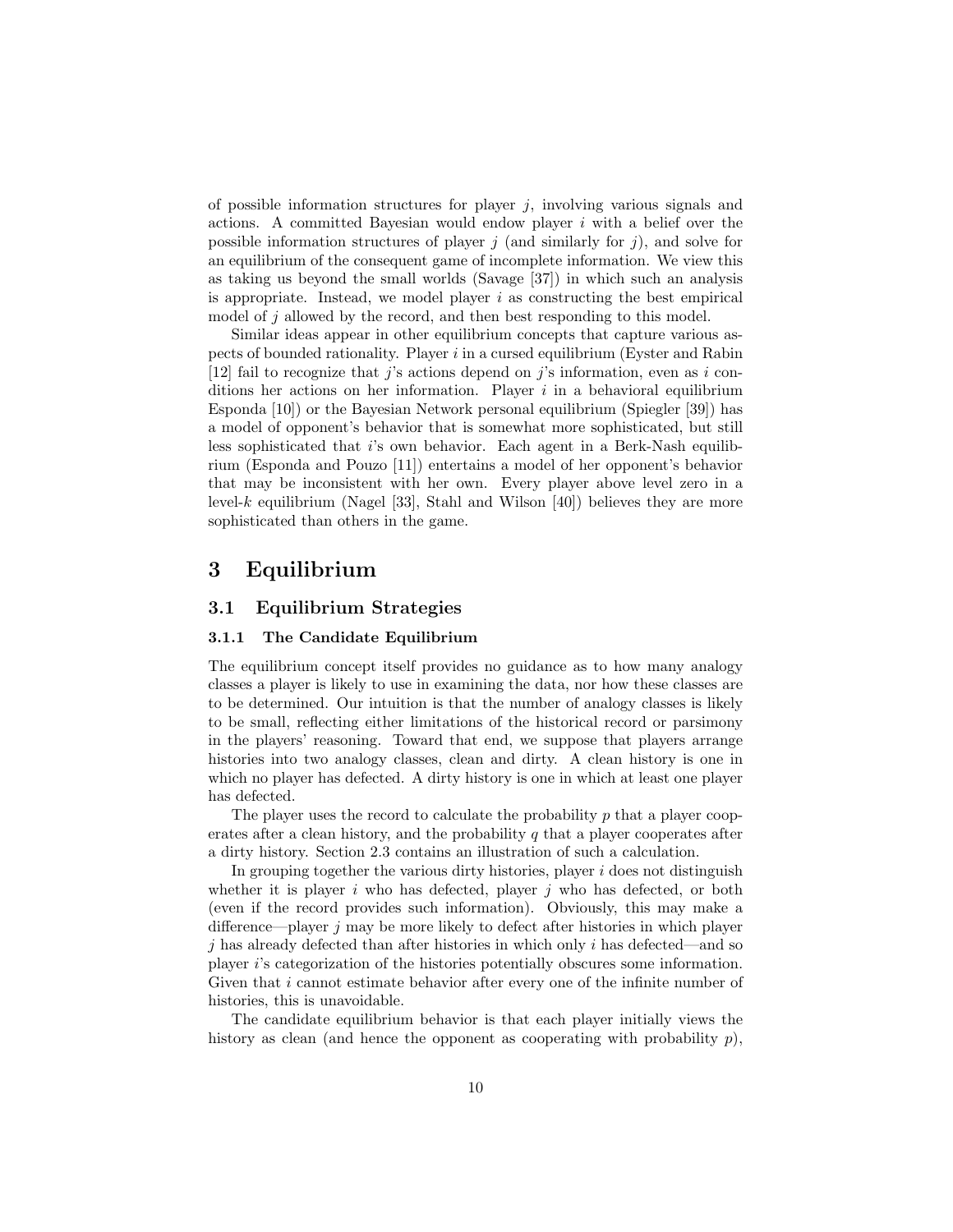and cooperates. As long as i continues to cooperate, player i will update the probability  $i$  attaches to the event that the history is clean in light of the signals i receives and the probabilities p and q. Once this probability drops below a threshold, player  $i$  switches to defecting. Once player  $i$  defects,  $i$  views every subsequent history as being dirty (and hence the opponent as cooperating with probability  $q$ ), and defects thereafter.

The estimated probabilities  $p$  and  $q$  are equilibrium phenomena—the estimated probabilities must match the empirical frequencies of behavior, which in turn must be optimal given the estimated probabilities. Even before solving the fixed-point problem, we can infer that  $p$  and  $q$  will both be positive, but less than one. The probability  $p$  will be positive because players with high continuation probabilities initially cooperate, and so the record will include clean histories exhibiting cooperation. This probability will be less than one because players with low continuation probabilities defect after the (clean) null history, and because there may be clean histories in a high-continuation-probability exhibiting a first defection. It may then take some time for the other player in such a high-continuation-probability interaction to become sufficiently pessimistic as to defect, giving us some dirty histories with cooperation and hence positive q. But eventually, all players defect on dirty histories, ensuring  $q < 1$ .

#### 3.1.2 Restless Bandits

We first fix probabilities  $p$  and  $q$  and examine an individual player's problem. As we have noted, a player who has once defected will thereafter always defect. Each player must then solve a stopping problem, determining how long to cooperate before switching to defection. We formulate this stopping problem as a restless bandit problem. There are two arms, a C arm (corresponding to cooperating) and a D arm (corresponding to defecting).

We let  $z_t$ , the probability the player attaches in period t to the event that the history is clean, be the state of both arms at time t. We have  $z_0 = 1$ , since all interactions start with the empty history, which is clean. As long as the C arm is pulled,  $z_t$  will evolve in response to the signals the player receives. If the D arm is pulled at time t, then both arms are in state 0 at time  $t + 1$ .

If the C arm is pulled at time t, then a c signal is observed and both arms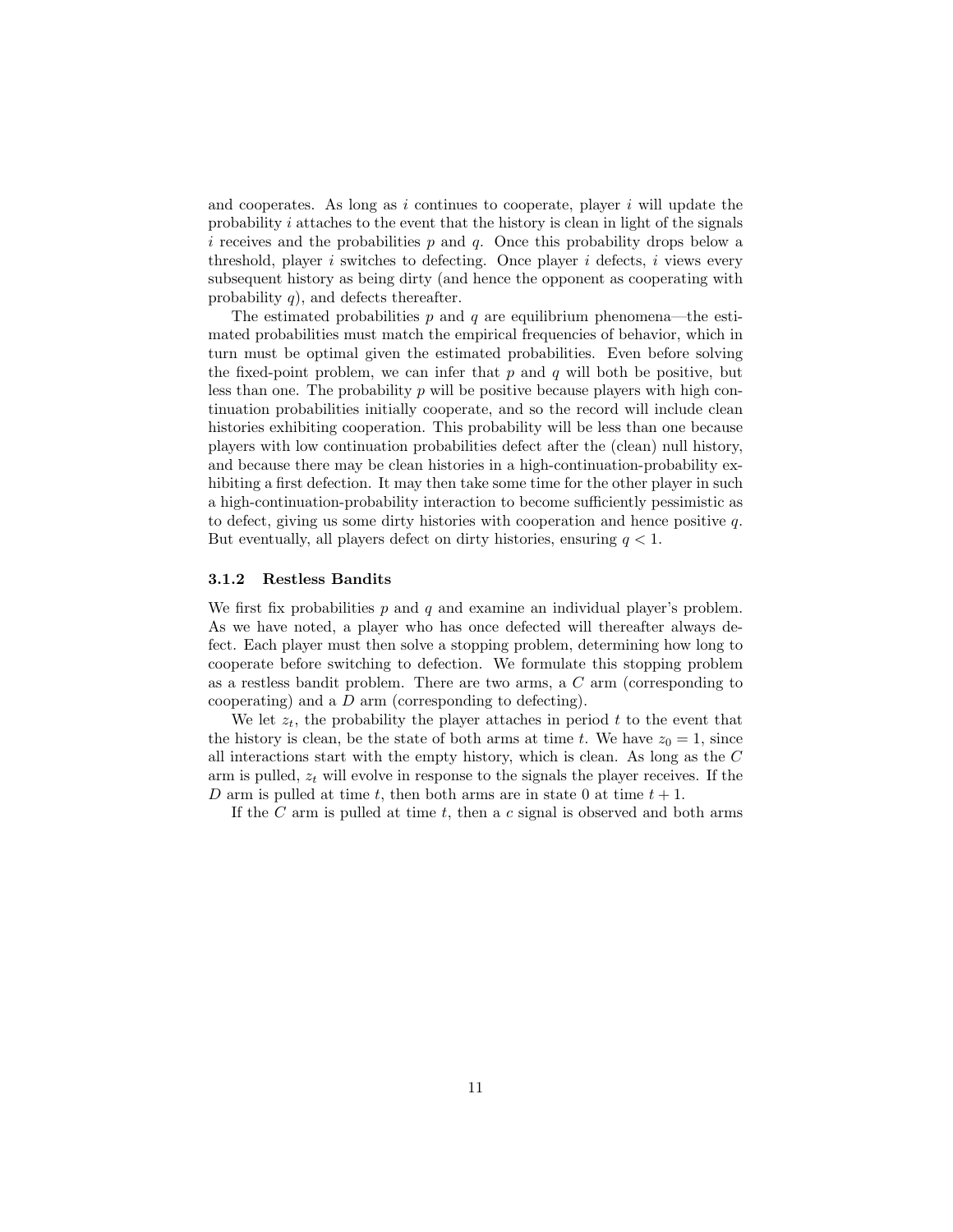move to state<sup>8</sup>

$$
\phi(z,c) = \frac{zp(1-\varepsilon)}{zp(1-\varepsilon) + z(1-p)\varepsilon + (1-z)[q(1-\varepsilon) + (1-q)\varepsilon]}
$$
(4)

with probability  $zp(1 - \varepsilon) + z(1 - p)\varepsilon + (1 - z)[q(1 - \varepsilon) + (1 - q)\varepsilon]$ ; while a d signal is observed and both arms move to state

$$
\phi(z,d) = \frac{zp\varepsilon}{zp\varepsilon + z(1-p)(1-\varepsilon) + (1-z)[q\varepsilon + (1-q)(1-\varepsilon)]}
$$
(5)

with probability  $z p \varepsilon + z(1-p)(1-\varepsilon) + (1-z)[q \varepsilon + (1-q)(1-\varepsilon)].$ 

We can use these expressions to calculate that, given current state  $z$ , the expected value of the next state is  $pz$ . Hence, as long as  $p < 1$ , the player expects a decline in the probability that the history is clean.

This gives us a restless bandit (the states of unpulled arms evolve) rather than a simple bandit (only the state of the pulled arm evolves). Each time the C arm is pulled, it generates a current payoff of

$$
zp + (1 - z)q + [z(1 - p) + (1 - z)(1 - q)](-k) = -k + (zp + (1 - z)q)(1 + k).
$$

When the D arm is pulled, it generates a current payoff of

$$
(zp + (1 - z)q)(1 + k).
$$

It is clear that once the D arm is pulled, it is then optimal to thereafter pull the  $D$  arm. As a result, it is straightforward to calculate the value of the  $D$ arm, which is given by

$$
W(z) = (1 - \overline{\delta})[(zp + (1 - z)q)(1 + k)] + \overline{\delta}q(1 + k)
$$
  
=  $(1 - \overline{\delta})z(p - q)(1 + k) + q(1 + k).$  (6)

We can view the D arm as paying  $q(1 + k)$  the first time it is pulled as well as every subsequent time, and can view  $(1 - \overline{\delta})z(p - q)(1 + k)$  as an initial bonus the player receives (only) the first time he pulls the  $D$  arm. Only the initial bonus depends on the belief  $z_t$ .

<sup>8</sup>This is the probability player *i* attaches to the event that the period- $t + 1$  history is clean, given probability  $z$  that the period-t history is clean and given that i played  $C$  and observed signal c, and is readily constructed from the following accounting of outcomes:

| Current history | Probability      | Signal/Next history | Probability                                                                              |
|-----------------|------------------|---------------------|------------------------------------------------------------------------------------------|
| Clean           | $\boldsymbol{z}$ | c/Clean             | $zp(1-\varepsilon)$                                                                      |
| Clean           | $\tilde{z}$      | d/Clean             | $z p \varepsilon$                                                                        |
| Clean           | $\boldsymbol{z}$ | c/Dirty             | $z(1-p)\varepsilon$                                                                      |
| Clean           | $\boldsymbol{z}$ | d/Dirty             | $z(1-p)(1-\varepsilon)$                                                                  |
| Dirty<br>Dirty  | $1-z$<br>$1-z$   | c/Dirty<br>d/Dirty  | $(1-z)[q(1-\varepsilon)+(1-q)\varepsilon]$<br>$(1-z)[(1-q)(1-\varepsilon)+q\varepsilon]$ |

.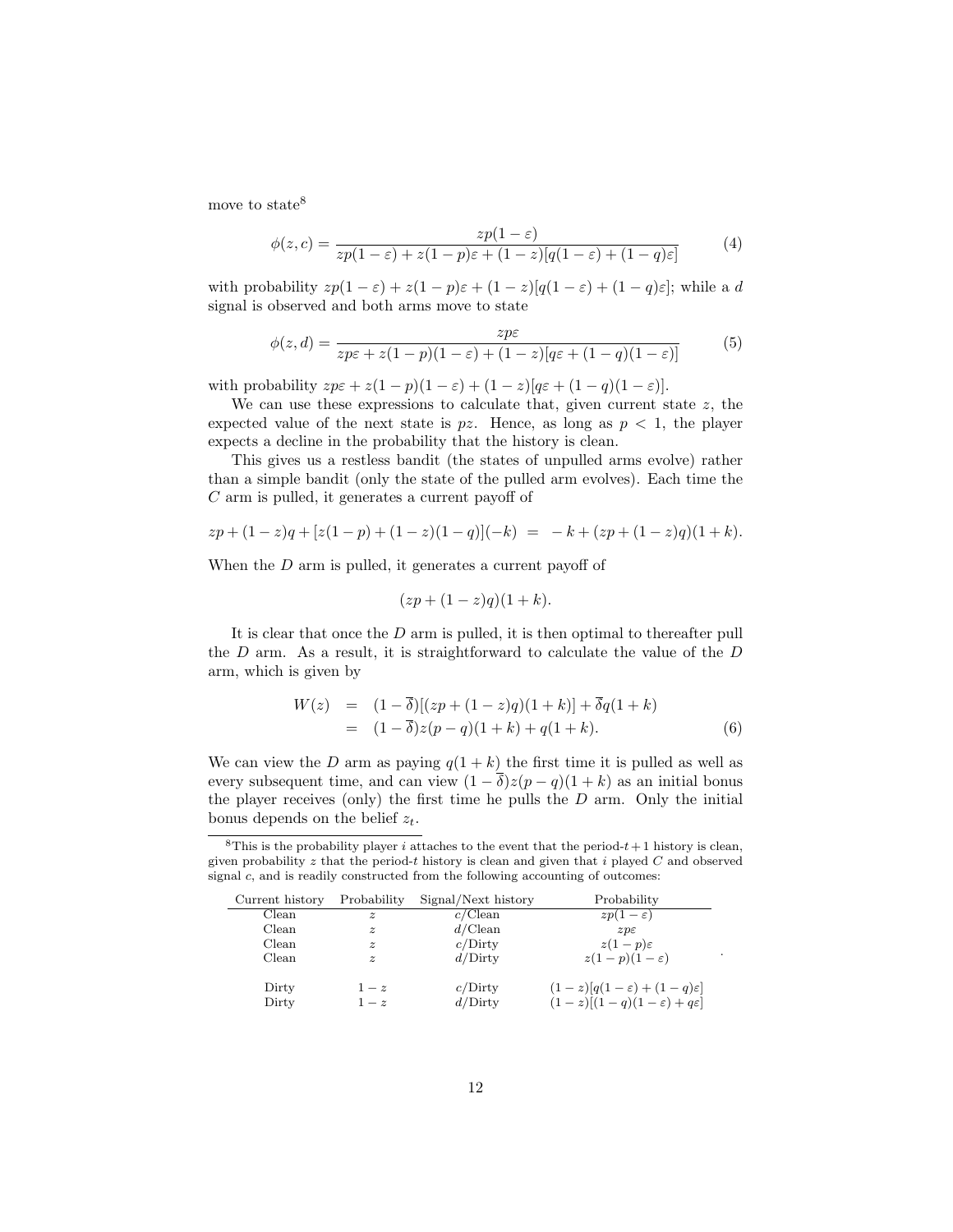#### 3.1.3 Equilibrium in the Bandit Problem

The most interesting case is that in which  $p > q$ , so that players are more likely to cooperate after clean histories than after dirty histories.

**Lemma 1** For fixed  $p > q$ , there exists an optimal policy in the bandit problem. An optimal policy is characterized by a cutoff belief  $\overline{z}$  such that a player cooperates if the belief z exceeds  $\overline{z}$  and defects if z is less than  $\overline{z}$ .

**Proof** The existence of an optimal policy is standard, having been established by Whittle [44], and follows from dynamic programming arguments.

The statement that the optimal policy takes the form of a cutoff belief  $\overline{z}$  is the intuitive result that if there is a belief at which one is willing to cooperate, then learning that the history is more likely to be clean will also make one willing to cooperate. To establish this, let  $V(z)$  be the value of cooperating at belief  $z$ , and thereafter proceeding optimally (with the existence result ensuring that this is well defined). Suppose it is optimal to cooperate at belief  $z$ , or  $V(z) \geq W(z)$ . Now consider  $z' > z$ . We know, from (6), that

$$
W(z') - W(z) = (1 - \overline{\delta})(p - q)(1 + k)(z' - z).
$$

We also know that V is given by the sum of the current payoff  $(1 - \overline{\delta})[-k +$  $(zp + (1-z)q)(1+k)$  plus a continuation payoff, allowing us to write

$$
V(z') - V(z) = (1 - \overline{\delta})(p - q)(1 + k)(z' - z) + \overline{\delta}[\mathbb{E}V(\phi(z', \cdot)) - \mathbb{E}V(\phi(z, \cdot))].
$$

It follows from (4) that  $\phi(z, \cdot)$  is increasing in z, and  $V(z)$  is increasing in z (since an agent with belief  $z'$  can mimic the actions of a player with belief  $z < z'$ , with the former securing a higher expected payoff), and so  $\mathbb{E}(V(\phi(z, \cdot)))$  is increasing in z. A comparison then gives

$$
V(z') - W(z') \ge V(z) - W(z).
$$

Hence, we must have  $V(z') \geq W(z')$ , and so we have the desired threshold result. ш

## 3.2 Equilibrium in the Repeated Game

An equilibrium in the repeated game requires not only a solution to the bandit problem for fixed values of  $p$  and  $q$ , but also that this solution generates a record of past plays that is in turn consistent with p and q. Hence, given p and q, the repeated play of the consequent solution of the bandit problem would induce values  $\hat{p}$  and  $\hat{q}$  in the record, where these are the probability of cooperating after a clean history and after a dirty history. We seek a fixed point with  $p = \hat{p}$  and  $q = \hat{q}$ .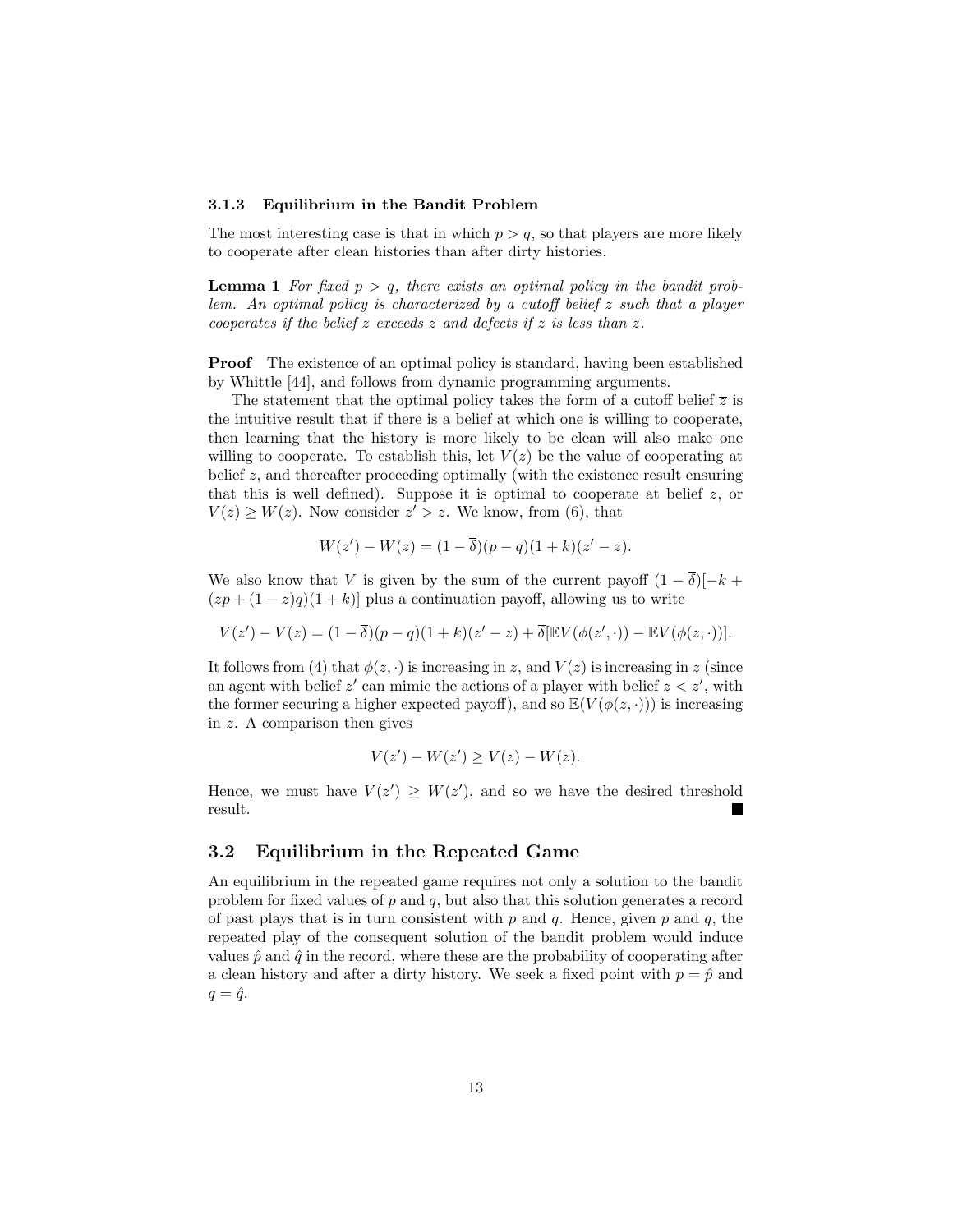#### 3.2.1 Universal Defection

It is no surprise, given that we are working with the prisoners' dilemma, that there is an equilibrium in the repeated game featuring relentless defection. If the candidate equilibrium strategies specify defection after every history, then the record will include only observations of the form

# DDDDDD

## DDDDDD .

The length of the observations will vary, but all observations will exhibit mutual defection in every period. There only clean histories in the record will then be null histories, since these are the only histories which exhibit no instances of defection. The only actions observed after such histories are defections, and so players observing this record will estimate  $p = 0$ . All other histories are dirty, and again the only actions observed after such histories are defections, and so players observing this record will estimate  $q = 0$ . Player i thus believes that her opponent will defect after every history, regardless of i's actions. Player i's best response is then similarly to always defect, giving an equilibrium featuring relentless defection. Notice that this argument would apply no matter what the analogy classes.

#### 3.2.2 Cooperation

We turn to the existence of nontrivial (i.e., exhibiting at least some cooperation) equilibria. It is intuitive that we can sustain cooperation only if  $p > q$ .

**Lemma 2** In any nontrivial equilibrium,  $p > q$ .

Proof Rewrite the current payoffs in the restless bandit problem from pulling the C arm, the first pull of the D arm, and subsequent pulls of the D arm, as

$$
C: \t-k+q(1+k)+z(p-q)(1+k)
$$
  
first  $D: \tq(1+k)+z(p-q)(1+k)$   
subsequent  $D: \tq(1+k)$ .

We can now focus attention on the key aspects of these payoffs by subtracting  $q(1 + k)$  from each payoff, yielding an equivalent restless bandit problem with payoffs

$$
C: \t-k + z(p - q)(1 + k)
$$
  
first  $D: \t z(p - q)(1 + k)$   
subsequent  $D: \t0.$ 

If  $p \leq q$ , then any strategy in which the player chooses C at least once is dominated by the strategy of always choosing  $D$ , ensuring the equilibrium is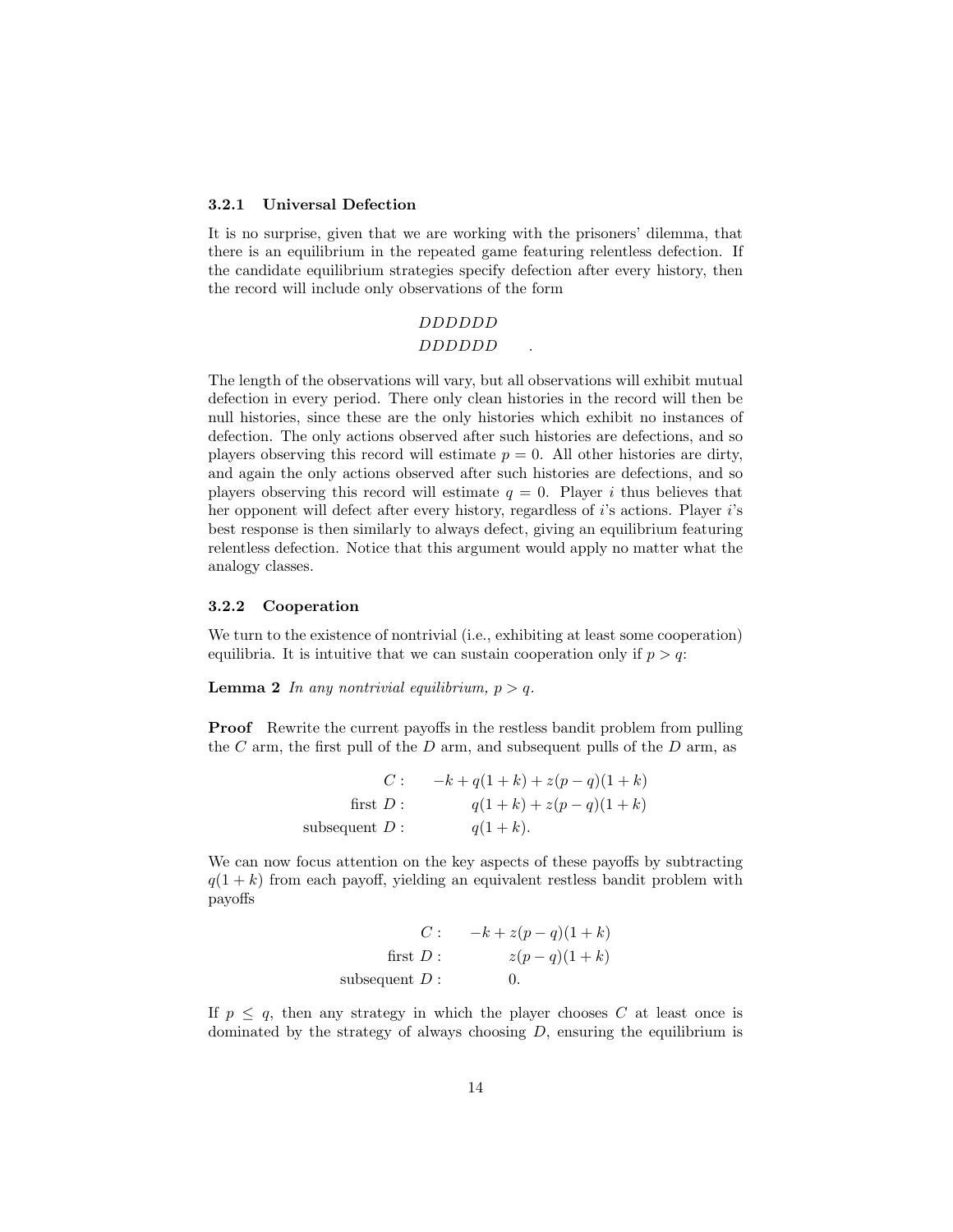trivial.<sup>9</sup>

We now show that we have a nontrivial equilibrium as long as either the monitoring is sufficiently precise, the high continuation probability is sufficiently high, or low-continuation-probability interactions are sufficiently few. In each case, we require that the temptation to defect, captured by  $k$ , not be too large.<sup>10</sup>

**Proposition 1** Let  $\varepsilon \in (0, 1/2)$  and  $\alpha \in (0, 1)$ .

[1.1] Suppose

$$
k < \frac{\overline{\delta}\alpha^2}{4 - \overline{\delta}\alpha^2}.
$$

Then there exists  $\overline{\epsilon}$  such that for all  $\epsilon < \overline{\epsilon}$ , a nontrivial equilibrium exists. [1.2] Suppose

$$
k<\frac{\alpha^2}{4-\alpha^2}.
$$

Then there exists  $\frac{1}{\delta}$  such that for all  $\frac{1}{\delta} > \frac{1}{\delta}$ , a nontrivial equilibrium exists. [1.3] Suppose

$$
k < \frac{\overline{\delta}}{2 - \overline{\delta}}.
$$

Then there exists  $\alpha$  such that for all  $\alpha > \alpha$ , a nontrivial equilibrium exists.

Appendix 5.1 contains the proof.

The argument proceeds by first showing that a necessary and sufficient condition for the existence of a nontrivial equilibrium is

$$
\frac{k}{1+k} \le \overline{\delta}p(p-q). \tag{7}
$$

Notice that if  $p = 1$  and  $q = 0$ , this is equivalent to the criterion (2) found in the conventional repeated prisoners' dilemma. The results then follow by establishing bounds on the values of  $p$  and  $q$  under the various conditions. In doing so, we find that a large continuation probability plays two roles. First, as is typical in repeated games, we need the future to be sufficiently important. Second, an increase in  $\bar{\delta}$  can decrease the estimate of q extracted from the record, making defecting less attractive.

<sup>&</sup>lt;sup>9</sup>Intuitively, we can say that in each period the player has the option of paying a fee k in order to receive a bonus of  $z(p-q)(1+k)$ . In the first period that player fails to pay the fee, the bonus is again paid, but the bonus is then never again paid. The player will pay the fee only if the bonus is positive, which requires  $p > q$ .

 $10$ No such restriction on k is required in the standard perfect-monitoring formulation, and indeed this restriction becomes moot in the limit as both the monitoring technology becomes arbitrarily precise and low-continuation-probability interactions become arbitrarily rare.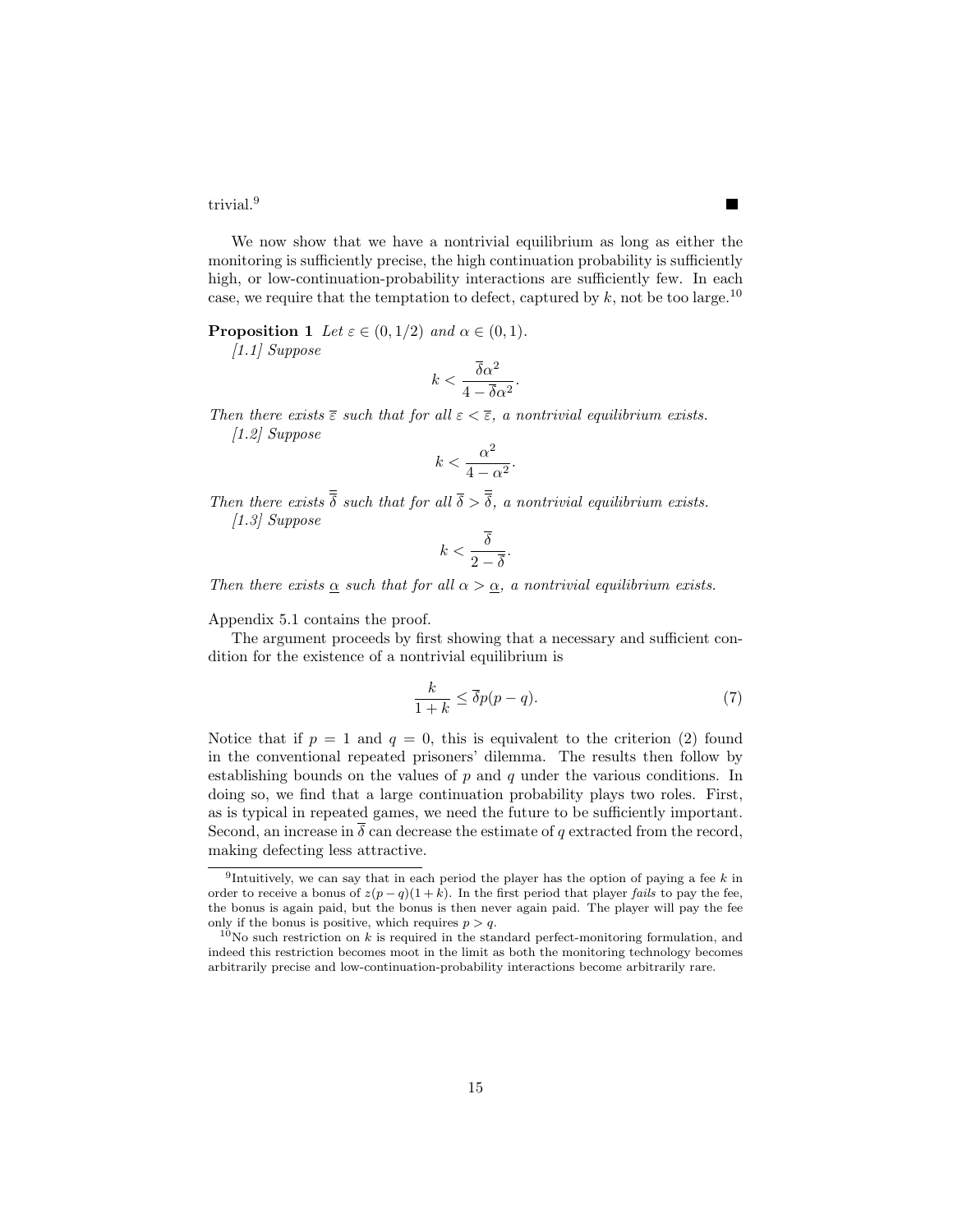#### 3.2.3 The Value of Cooperation

Proposition 1 ensures the existence of an equilibrium with some cooperation, but makes no statement as to how much cooperation we can expect. There remains the possibility that cooperation is a fleeting phenomenon with negligible payoff implications. Our next proposition establishes conditions under which the equilibrium payoff approaches 1, the payoff of the Nash reversion equilibrium in a game of perfect monitoring. Appendix 5.2 proves:

#### Proposition 2

[2.1] Suppose  $\bar{\delta}$  satisfies

$$
\overline{\delta} > \frac{k}{1+k}.\tag{8}
$$

Then there exists  $\overline{\alpha} < 1$  such that for  $\alpha \in (\overline{\alpha}, 1)$ , there exists a sequence of equilibria such that, in the limit as  $\varepsilon \to 0$ , the equilibrium payoff approaches 1. the payoff of persistent, mutual cooperation.

[2.2] Suppose  $\overline{\delta}$  satisfies

$$
\overline{\delta} > \frac{2k}{1+k}.\tag{9}
$$

Then there exists a sequence of equilibria such that, in the limit as  $\alpha \to 1$ , the equilibrium payoff approaches 1, the payoff of persistent, mutual cooperation.

In each case, we require that high continuation probabilities be sufficiently high, relative to the temptation to defect k. This is expected—without a sufficiently likely future, we cannot get cooperation off the ground. The additional conditions ensure that this cooperation is persistent rather than transitory.

The key to persistent cooperation is ensuring that the posterior belief that the history is clean does not decline too rapidly. The first result ensures this by requiring that low-continuation-probability interactions be relatively rare and then examining the limit as the monitoring becomes arbitrarily precise. The paucity of low-continuation-probability interactions ensures that the estimate of  $p$  drawn from the record is large, in turn ensuring that players think it unlikely that their opponents have spontaneously switched from cooperation to defection. The precise monitoring ensures that erroneous (posterior-depressing) signals are unlikely.

This first result requires the probability  $\varepsilon$  of mistaken signals to be small relative to  $1 - \alpha$ , the probability of low-continuation-probability interactions. This order of limits brings us back to the reasoning that ensures the Nash reversion strategy is not an equilibrium in a conventional repeated game of private monitoring. To deter defection, adverse signals must be interpreted as reflecting defection. In the first period of a conventional repeated game of private monitoring, the equilibrium hypothesis of Nash reversion strategies precludes this, with the players instead interpreting the adverse signal entirely as a whim of the noisy monitoring technology. Letting  $\alpha < 1$  in our context ensures that players will consider the possibility that an adverse signal reflects a defection. However, if  $\varepsilon$  is relatively large, it will still be considered overwhelmingly likely that the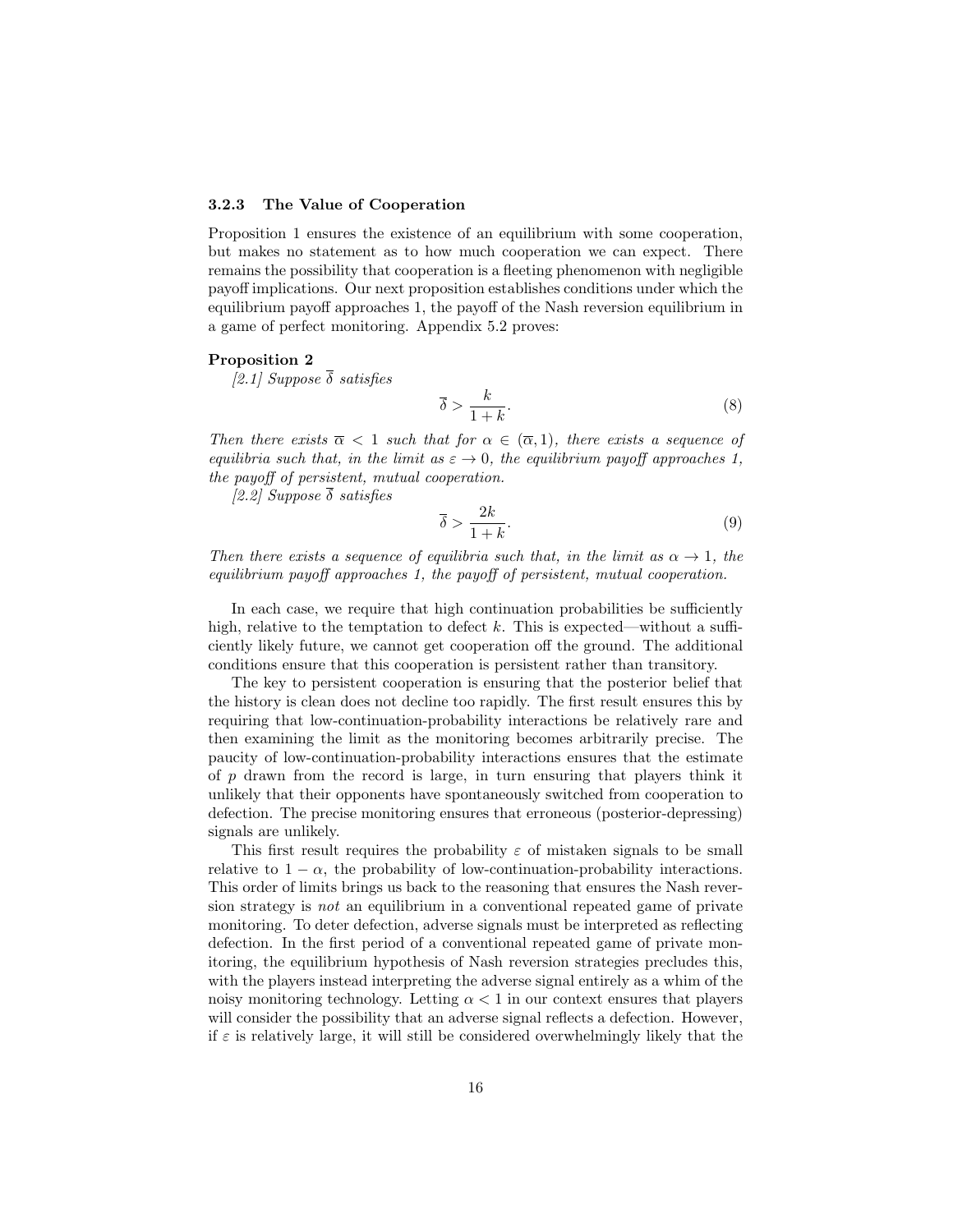noisy monitoring technology is at fault. To create the requisite incentives, the monitoring technology must be relatively precise, ensuring that adverse signals are sufficiently likely to reflect defection, captured by the requirement that  $\varepsilon$  be small relative to  $1 - \alpha$ .

The second condition places no restriction on the precision of the monitoring, requiring only that low-continuation-probability interactions players be relatively few. This result relies on the observation that if low-continuationprobability interactions are relatively rare, then adverse signals will be interpreted as quirks of the noisy monitoring rather than indications of defection. This allows the posterior that the opponent is clean to remain high, as needed for long-lasting cooperation. Notice that this is just the opposite of the reasoning exploited by the first condition, and the latter reasoning gives rise to precisely the type of inference that scuttles cooperation in standard repeated games of private monitoring. If adverse signals are interpreted as quirks of the noisy monitoring, how do incentives to cooperate arise? The argument in the current setting relies on the misspecification in the players' models of their interaction to verify the incentives to cooperate are not disrupted in the process. We return to this in Section 4.1.

### 3.3 Examples

We illustrate the results with two examples. To keep the notation uncluttered, we set  $\delta = 0$  and denote  $\overline{\delta}$  simply by  $\delta$ .

### 3.3.1 Example 1: Perfect Monitoring

If  $\varepsilon = 0$ , so that monitoring is perfect, we recover familiar results. Suppose each player adopts the strategy of cooperating after clean histories and defecting after dirty histories. Then the observations contained in the record will be either perpetual defection, arising in low continuation probability games, or perpetual cooperation, arising in high continuation probability games.

Given this record, each player will estimate an interior value for  $p$ , since they observe cooperation after all of the (clean) histories that appear in high continuation probability games, but defection after the null (and hence clean) history in low continuation probability games. Each player will estimate  $q = 0$ , observing dirty histories only in low continuation probability games whose players routinely defect. We see here the motivation for including low continuation probability games in the analysis, since otherwise there would be no observations on which to form this estimate.

When will the proposed behavior constitute an equilibrium? We can calculate the probability p:

$$
p = \frac{\alpha \sum_{t=0}^{\infty} \delta^t}{\alpha \sum_{t=0}^{\infty} \delta^t + (1 - \alpha)} = \frac{\frac{\alpha}{1 - \delta}}{\frac{\alpha}{1 - \delta} + 1 - \alpha} = \frac{\alpha}{\alpha + (1 - \alpha)(1 - \delta)}.
$$
 (10)

The numerator calculates the frequency of clean histories in the record after which a player cooperates. The denominator calculates the frequency of all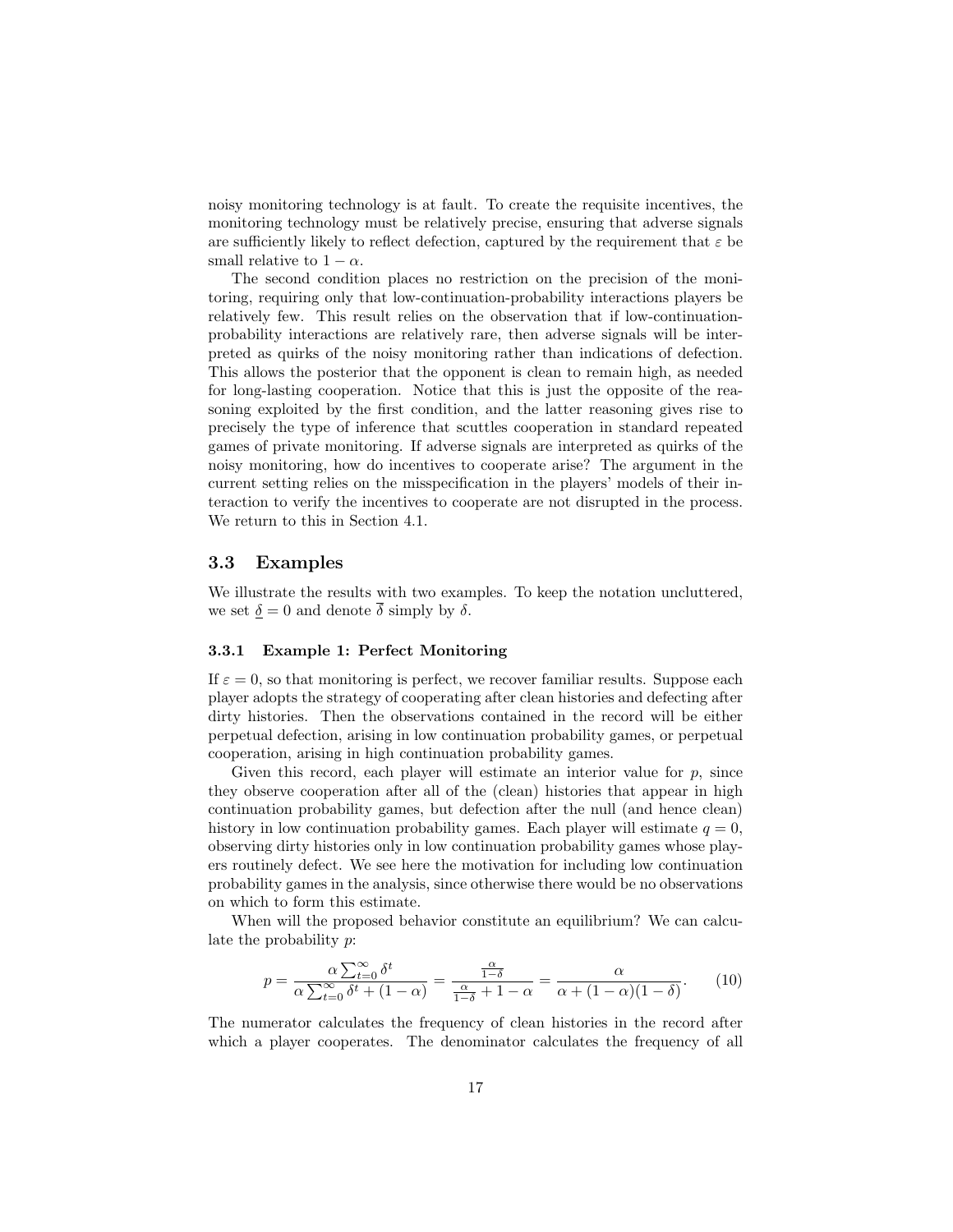clean histories.<sup>11</sup>

To confirm that we have an equilibrium, we need only verify the incentive constraint that a player be willing to cooperate at a clean history. The payoff from cooperating is given by

$$
V = [p + (1 - p)(-k)] + p\delta V = \frac{(1 + k)p - k}{1 - p\delta},
$$

while the payoff from defecting is  $W = (1 + k)p$ , and hence the incentive constraint  $V > W$  is

$$
\frac{1+k}{k}p^2\delta \ge 1,
$$

or, using our solution for p and rearranging,

$$
\delta \geq \frac{k}{1+k} \left( \frac{\alpha + (1-\alpha)(1-\delta)}{\alpha} \right)^2.
$$

This inequality holds for sufficiently large  $\delta$ , but is more demanding than the corresponding requirement (2) from the classical perfect monitoring game. The two criteria coincide when  $\alpha = 1$  (and hence  $p = 1$ ). As  $\alpha$  falls below one, so does the estimated value of  $p$ , and hence the value of cooperation, thus making the equilibrium condition more stringent.

#### 3.3.2 Example 2: Imperfect Monitoring

This example, returning to imperfect monitoring, illustrates the forces behind Proposition 2.1.

<sup>11</sup> Given the proposed equilibrium behavior, the distribution of *observations* in the record will be the following:

| Observation                | Probability  | Observation                | Probability                |
|----------------------------|--------------|----------------------------|----------------------------|
| $\overline{\emptyset}^D_D$ | $(1-\alpha)$ | $\emptyset_C^{\mathbf{C}}$ | $\alpha(1-\delta)$         |
|                            |              | $\emptyset^{CC}_{CC}$      | $\alpha\delta(1-\delta)$   |
|                            |              | $\emptyset^{CCC}_{CCC}$    | $\alpha\delta^2(1-\delta)$ |
|                            |              | ٠<br>$\bullet$<br>٠        | $\bullet$<br>٠             |

.

For example, with probability  $(1 - \alpha)$ , a low continuation probability is drawn, in which case both players defect and then the game ends, giving observation  $\emptyset_D^D$ . (Low continuation probability interactions would also contribute longer interactions had we not simplified by setting  $\delta = 0$ .) With probability  $\alpha \delta^2 (1 - \delta)$ , for example, a high continuation probability is drawn (probability  $\alpha$ ), the players cooperate in the first period and the game continues two additional periods (probability  $\delta^2$ ) during which they also cooperate, and then the game ends (probability  $1 - \delta$ ). Now we calculate the proportion of cooperation at clean *histories*. The total incidence of clean histories (the denominator in (10) is given by 1 (every observation contains the clean history  $\emptyset$ ) plus  $\alpha\delta$  (proportion  $\alpha\delta$  of the observations contain the clean history  $\emptyset_C^C$ ) plus  $\alpha\delta^2$  (proportion  $\alpha\delta^2$  of the observations contain the clean history  $\emptyset_{CC}^{CC}$ ) plus

.... Rearranging this sum gives the denominator of the intermediate expression in (10). All but  $1 - \alpha$  of these these clean histories exhibit only cooperation (with the  $1 - \alpha$  remainder, corresponding to the clean history  $\emptyset$  in low continuation probability interactions, exhibiting only defection), and subtracting  $1 - \alpha$  from the denominator in (10) gives the numerator.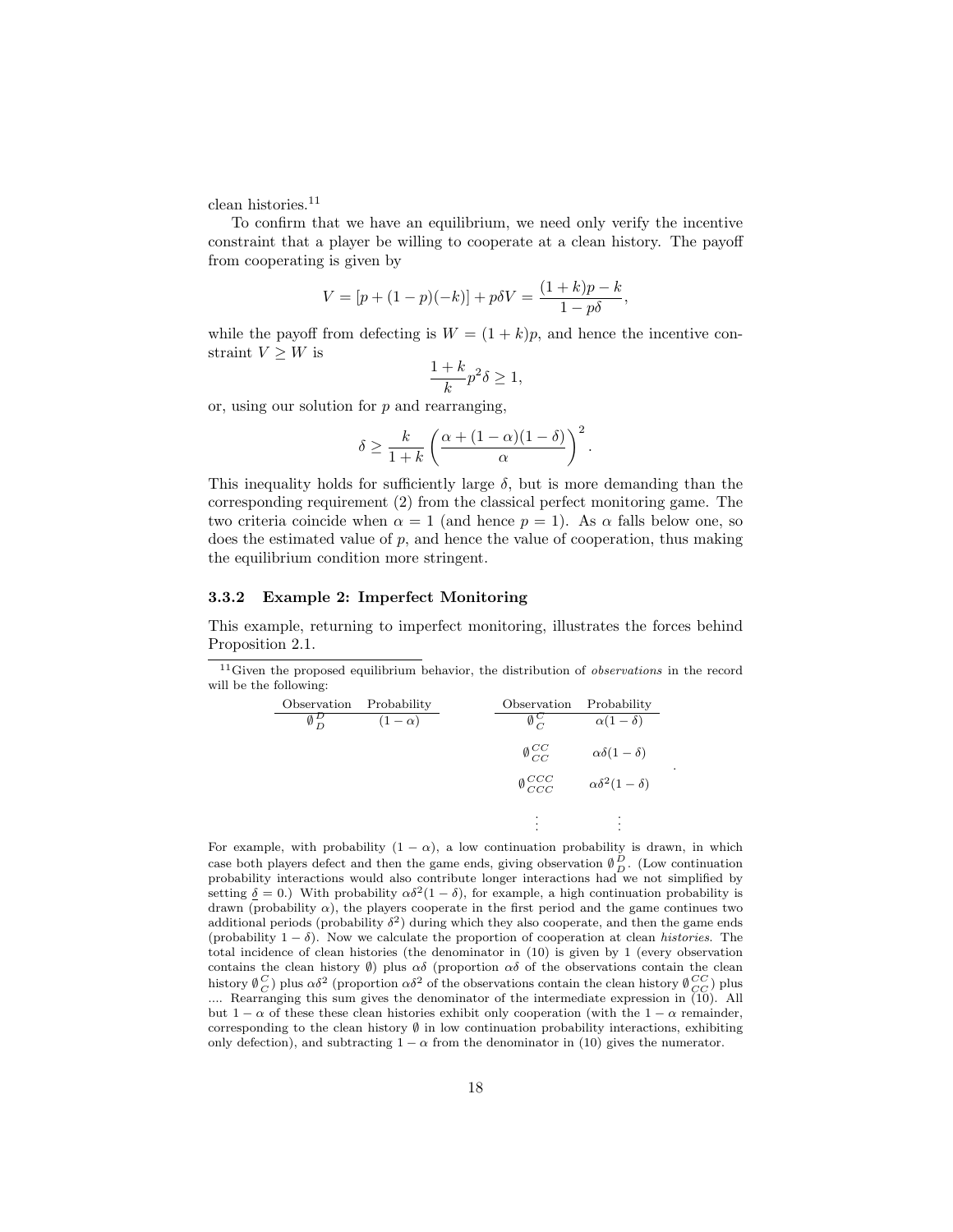The posterior probability that the history is clean, given that  $i$  has hitherto always cooperated, that  $i$  has a prior probability  $z$  that the history is clean, and that i observes a c signal, is denoted by  $\phi(z, c)$  and given by (4). Two forces appear in forming this posterior belief. First, a c signal is an indication that it is likely the history is clean, and so tends to push the posterior upward. However, there is always the  $1 - p$  probability that a player defects at a clean history and hence the history turns dirty, and this pushes the posterior downward. When the prior  $z$  is very large, we expect the second force to dominate, as the good signal carries almost no information. When  $z$  is relatively small, the  $c$  signal is more informative, and so we expect the first force to dominate. This suggests that we can find a fixed point  $z^*$  as the value of z that solves

$$
z = \frac{zp(1-\varepsilon)}{zp(1-\varepsilon) + z(1-p)\varepsilon + (1-z)[q(1-\varepsilon) + (1-q)\varepsilon]}.
$$

We can solve for (using the presumption that  $p > q$ , so that this makes sense)

$$
z^* = \frac{p(1-\varepsilon) - [q - 2q\varepsilon + \varepsilon]}{(p-q)(1-2\varepsilon)}.
$$

In equilibrium, i's posterior belief that the history is clean starts at 1, and then drifts downward toward  $z^*$  as long as i observes a constant stream of c signals. In general, c signals push i posterior either downward toward  $z^*$  from above, or upward toward  $z^*$  from below.

The posterior probability that the the history is clean, given that  $i$  has hitherto always cooperated, and that  $i$  has a prior probability  $z$  that the history is clean and i observes a d signal, is denoted by  $\phi(z, d)$  and given by (5). One can check that this posterior is always less than  $z$ —it is always bad news to observe a d signal. As  $\varepsilon$  approaches 0, this posterior also approaches 0—when monitoring is arbitrarily close to perfect, a d signal makes it arbitrarily likely that the opponent has defected and hence the history is dirty.

A pure strategy for player  $i$  is a function that maps from the collection of finite strings of c and d signals into the set of actions  $\{C, D\}$ . We can immediately add the restriction that if any string maps to  $D$ , then so does every continuation of that string. Once player  $i$  defects,  $i$  takes it for granted that the history is dirty, hence  $j$ 's behavior is thereafter impervious to any actions of i, ensuring that i finds it optimal to thereafter defect.

We show:

**Proposition 3** For all sufficiently large  $\alpha < 1$  and  $\delta$ , there exists  $\varepsilon^*(\alpha)$  such that for all  $\varepsilon < \varepsilon^*(\alpha)$ , there exists an equilibrium in which high-continuationprobability agents initially cooperate, and continue to cooperate until receiving their first d signal, and then thereafter defect. As  $\alpha \rightarrow 1$ , the required lower bound on  $\delta$  approaches  $k/(1+k)$ .

This gives us an equilibrium of the type described in Proposition 2.1, with a value approaching one, the value of permanent cooperation.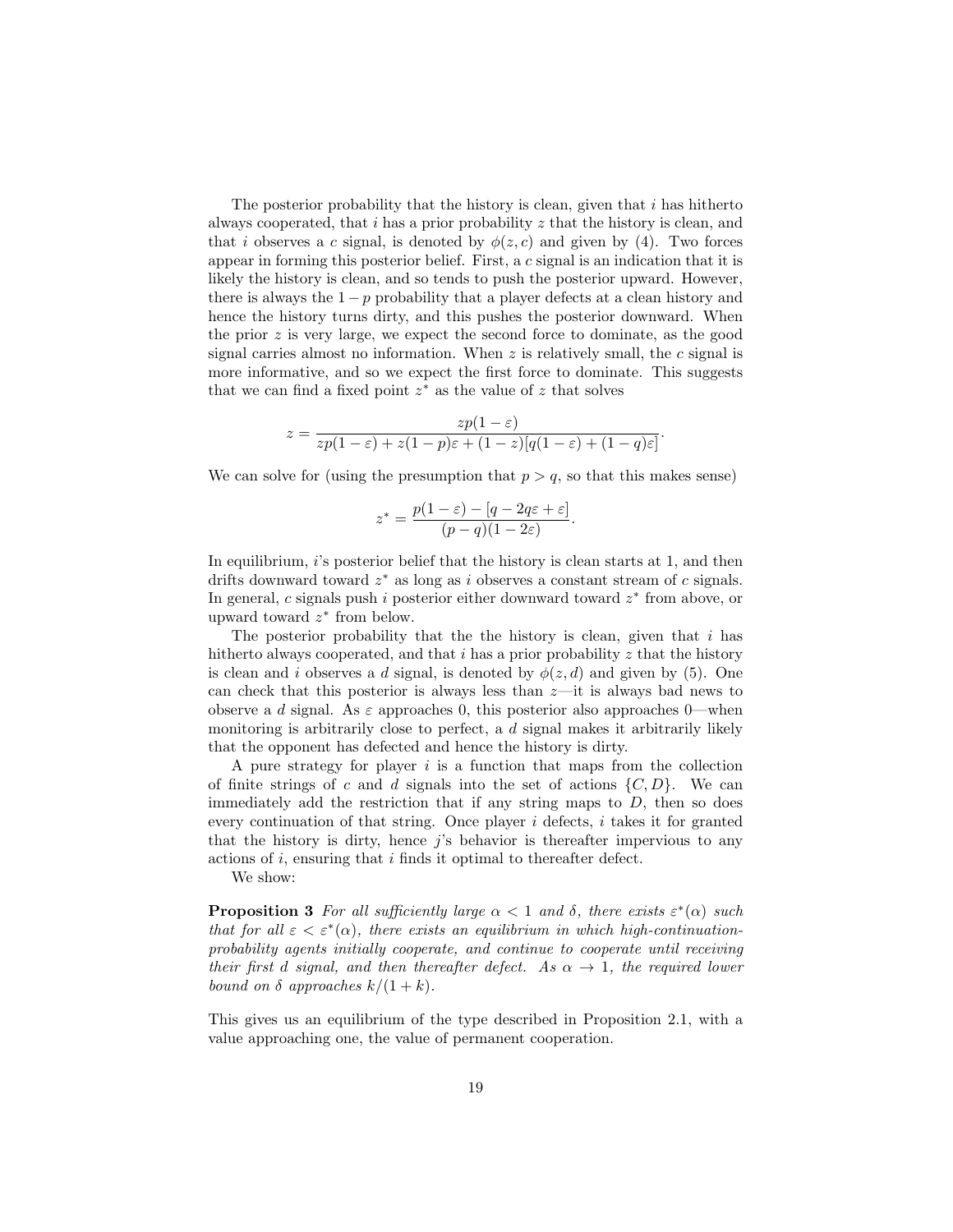**Remark 3** We could alternatively keep  $\varepsilon$  fixed, so that monitoring is inherently noisy. We would then have equilibrium strategies exhibiting cooperation as long as the probability the history is clean remains above a cutoff  $\overline{z}$ , with the first d signal no longer necessarily prompting defection. If any of the conditions of Proposition 1 are met, we will have  $\overline{z}$  < 1 and hence the equilibrium will exhibit at least some cooperation. If  $\alpha$  approaches 1 (now with  $\varepsilon$  fixed), the value of this cooperation will again approach one, as in Proposition 2.2.

The proof of Proposition 3 makes the nature of our equilibrium construction clear, and so we present it in the remainder of this section.

The posterior that the history is clean, following a  $d$  signal, is higher when the prior probability of being clean is higher (this requires  $p > q$ , which we will verify), and hence we can give an upper bound on the posterior  $z^-$  by looking at the update when the prior is 1:

$$
z^{-} \leq \frac{p\varepsilon}{p\varepsilon + (1-p)(1-\varepsilon)}.
$$

We have a bound on q, given by  $q \leq \varepsilon/2$ . To see this, consider a dirty history in which just one player (say j) has defected. Then in the next period j defects with probability 1 and i cooperates with probability  $\varepsilon$  (the probability that i has seen a c signal in the most recent period, despite j's defection), giving a probability of cooperation of  $\varepsilon/2$ . The value of q is less than this, since the record also contains dirty histories in which both players defect in the next period with probability 1.

We can calculate p, obtaining:<sup>12</sup>

$$
p = \frac{\alpha + (1 - \varepsilon)\alpha\delta \sum_{n=0}^{\infty} (\delta(1 - \varepsilon)^2)^n}{1 + \alpha\delta \sum_{n=0}^{\infty} (\delta(1 - \varepsilon)^2)^n}.
$$

We can simplify to

$$
p = \frac{\alpha + \alpha(1-\varepsilon)\frac{\delta}{1-\delta(1-\varepsilon)^2}}{1 + \frac{\alpha\delta}{1-\delta(1-\varepsilon)^2}} = \alpha\frac{(1-\delta(1-\varepsilon)^2) + (1-\varepsilon)\delta}{(1-\delta(1-\varepsilon)^2) + \alpha\delta}.
$$

 $12$ Following the logic of footnote (11), the following table gives the relative frequencies with which clean histories of various lengths appear in the record, and the probability of cooperation after histories of such length:

| Length         | Frequency                         | Probability       |  |
|----------------|-----------------------------------|-------------------|--|
|                | of History                        | of Cooperation    |  |
|                |                                   | $\alpha$          |  |
| 1              | $\alpha\delta$                    | $(1-\varepsilon)$ |  |
| $\overline{2}$ | $\alpha\delta^2(1-\varepsilon)^2$ | $(1-\varepsilon)$ |  |
| 3              | $\alpha\delta^3(1-\varepsilon)^4$ | $(1-\varepsilon)$ |  |
|                |                                   |                   |  |
|                |                                   |                   |  |

To obtain the first term, we note that with probability one, every game contributes a null history to the record, which is clean, and players cooperate after this history if they have a high continuation probability, which occurs with probability  $\alpha$ . For the second term, note that with probability  $\alpha\delta$ , a game also contributes a 1-period history to the record, which is clean. After this history, each player cooperates with probability  $1 - \varepsilon$ , which is the probability they received a c signal in the previous period. Subsequent terms are analogous.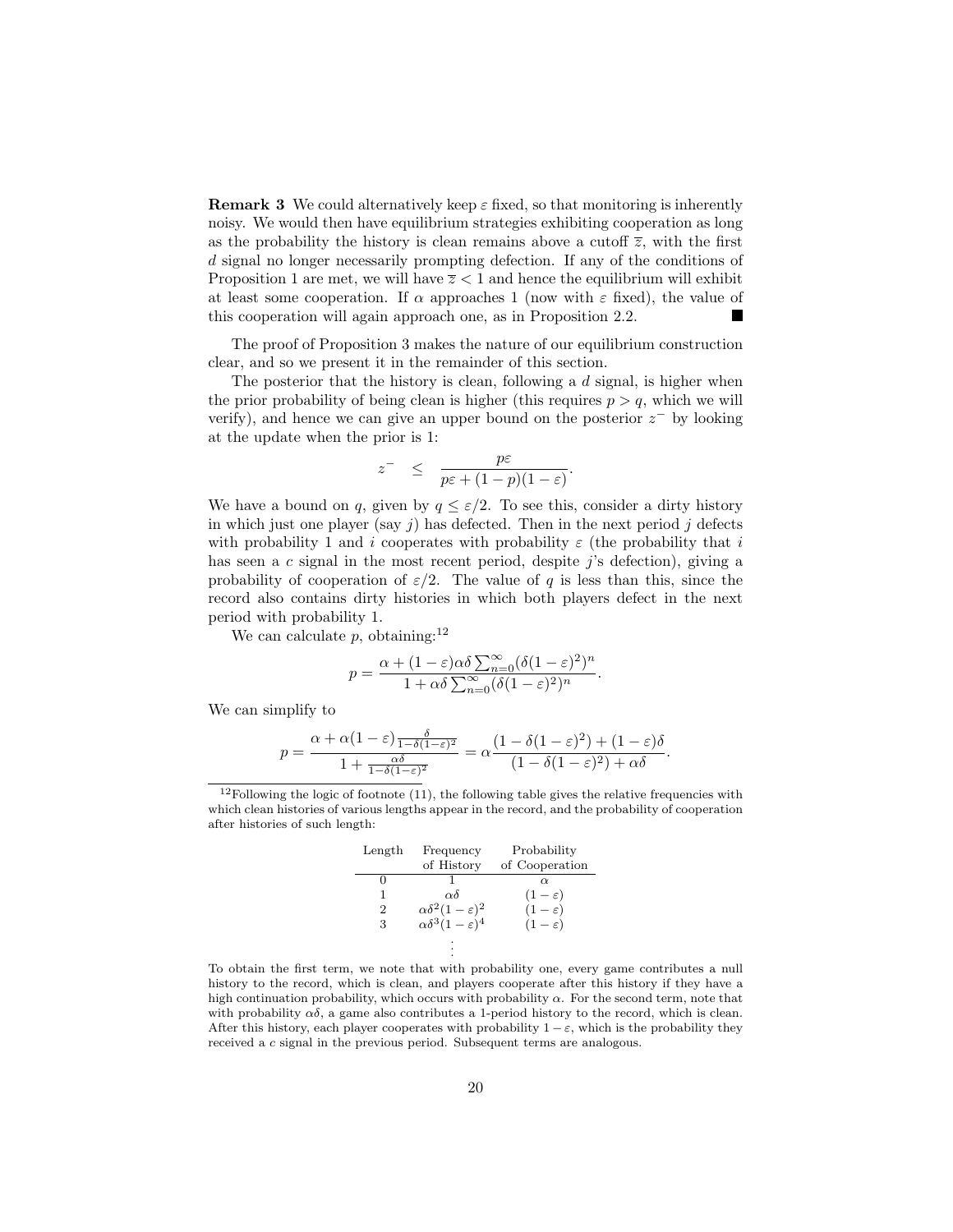The key characteristic we will use is that p goes to  $\frac{\alpha}{1-\delta+\alpha\delta}$  as  $\varepsilon$  goes to zero. Hence, as long as  $\varepsilon < 1/2$  is sufficiently small, we have  $p > q$ , as needed. In addition, this gives

$$
\lim_{\varepsilon \to 0} z^* = 1.
$$

We can also calculate

$$
\lim_{\varepsilon \to 0} z^- = 0.
$$

This latter calculation reflects the fact that as  $\varepsilon$  approach zero, a d signal is overwhelmingly likely to have come from a defection rather than an erroneous signal. This alone is not enough to ensure that  $z^-$  approaches zero—if p approaches 1, defections may themselves be yet more overwhelmingly unlikely than erroneous signals. However, p is approaching  $\frac{\alpha}{1-\delta+\alpha\delta}$ , ensuring that a d signal is interpreted as a defection, and hence that  $z^-$  is arbitrarily small.

It remains to confirm incentives. We know from Lemma 1 that there is a cutoff belief  $\overline{z}$  such that player i cooperates for higher beliefs and defects for lower beliefs, and so we need to show that  $z^- < \overline{z} < z^*$ .

Let  $V(z)$  be the value for a player who has hitherto not defected and observed no d signals, believes the history to be clean with probability  $z \geq z^*$ ), and who cooperates in the current period. Then we have

$$
V(z) = (1 - \delta)[(zp + (1 - z)q) + (1 - (zp + (1 - z)q))(-k)]+ \delta[zp(1 - \varepsilon) + z(1 - p)\varepsilon + (1 - z)q(1 - \varepsilon) + (1 - z)(1 - q)\varepsilon]V(\phi(z, c))+ \delta[1 - (zp(1 - \varepsilon) + z(1 - p)\varepsilon + (1 - z)q(1 - \varepsilon) + (1 - z)(1 - q)\varepsilon)]W(\phi(z, d)),
$$

recalling that  $\phi(z, c)$  is the posterior that the history is clean following prior z and signal c. The first line is the current-period payoff, the second line is the discounted value of the probability of a c signal times the continuation payoff  $V(\phi(z, c))$  in the event of such a signal, and the third line is the discounted probability of a d signal times the continuation payoff  $W(\phi(z, d))$  in the event of such a signal. This value is decreasing in  $z$ , and obtains its infimum in the limiting case of  $z = z^* = \phi(z^*, c)$ . Letting  $V^*$  denote this value, it is the solution to

$$
V^* = (1 - \delta)[(z^*p + (1 - z^*)q) + (1 - (z^*p + (1 - z^*)q))(-k)]
$$
  
+ 
$$
\delta[z^*p(1 - \varepsilon) + z^*(1 - p)\varepsilon + (1 - z^*)q(1 - \varepsilon) + (1 - z^*)(1 - q)\varepsilon]V^*
$$
  
+ 
$$
\delta[1 - (z^*p(1 - \varepsilon) + z^*(1 - p)\varepsilon + (1 - z^*)q(1 - \varepsilon) + (1 - z^*)(1 - q)\varepsilon)]W(\phi(z^*, d)).
$$

From (6), we have  $W(z) = (1 - \delta)z(p - q)(1 + k) + q(1 + k)$ . The incentive constraints for equilibrium are

$$
V(z^*) \geq W(z^*)
$$
  

$$
V(z^-) \leq W(z^-).
$$

To check these conditions, we first note that as  $\varepsilon$  gets small, we have  $z^* \to 1$ ,  $z^- \to 0$ , and  $q \to 0$ , and hence we have limiting values for  $W(\phi(z, d))$  and  $W(z^-)$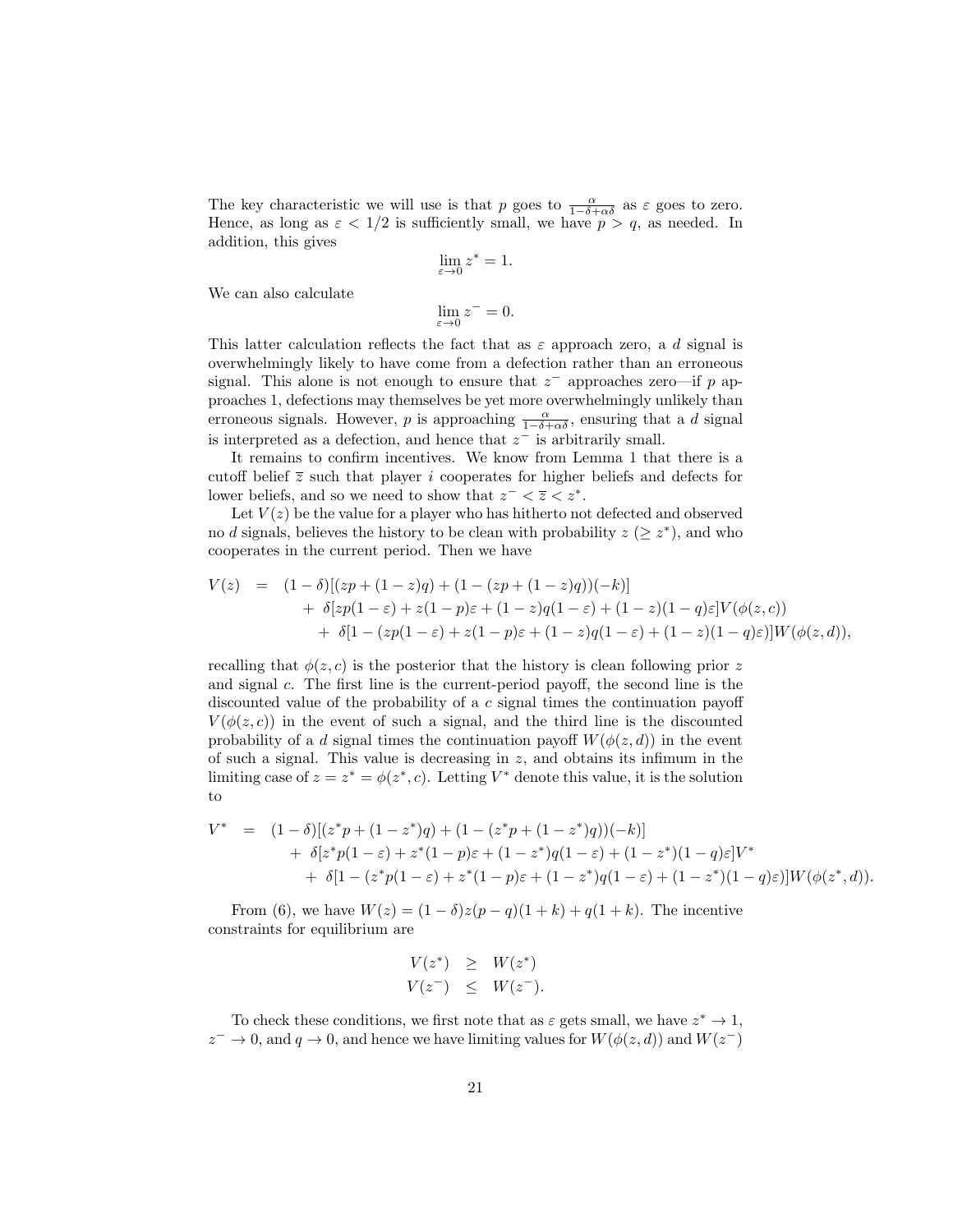of 0. This in turn ensures that  $V(z^-) = (1-\delta)(-k)$ , giving the second incentive constraint—players will prefer to defect when the strategies call for them to do so. We can also solve for

$$
V(z^*) = p + (1 - p)(-k).
$$

The first incentive constraint, given by  $p + (1 - p)(-k) \ge (1 - \delta)p(1 + k)$ , then becomes

$$
\delta p \ge \frac{k}{1+k},
$$

which, using our limiting expression for  $p$ , becomes

$$
\frac{\alpha\delta}{1-\delta+\alpha\delta} \ge \frac{k}{1+k}.
$$

If we were to now let  $\alpha$  approach one, then we would recover the limit  $\delta \geq \frac{k}{1+k}$ from the traditional repeated game of perfect monitoring.

## 4 Discussion

### 4.1 The Importance of Misspecified Models

Equilibrium cooperation rests on three pillars. First, player i must believe that player j will (at least sometimes) cooperate. Second, player i must believe that if i defects, then j will be more likely to defect. Third, the difference in  $j$ 's behavior must be large enough to make it worthwhile for  $i$  to forsake the immediate payoff gains from defection.

The basic difficulty is a tension between conditions one and two. Under a Nash reversion equilibrium hypothesis,  $j$ 's interpretation of a first-period  $d$ signal is that  $i$  cooperated and the signal is erroneous. Given this,  $j$  will continue to cooperate. However, condition two then fails for  $i$ , as  $i$  now does not fear that a first-period defection will make it more likely that her opponent defects.

In our setting, player  $i$ 's model of the interaction is that all interactions start clean, giving rise to the prospect of cooperation and hence the first condition. In addition, i believes that a defection renders the history dirty, and hence defection more likely, giving the second condition. The proofs of Propositions 1 and 2 complete the argument by showing that the difference  $p - q$  in the probability of defection after clean and dirty histories is sufficiently large, giving the third condition.

Player i's assessment of the adverse consequences of a defection reflect the misspecification inherent in i's analogy classes. Player j cannot observe i's action, and indeed the monitoring may be sufficiently noisy (as allowed in Proposition 2.2) that  $j$  receives virtually no information about  $i$ . Nonetheless,  $i$  observes that histories with a defection exhibit more subsequent defection than do histories without, and this empirical regularity leads player i to overestimate the potential of an initial defection to induce opponents to defect. This overestimation is the key to Proposition 2.2. We can illustrate the mechanics of this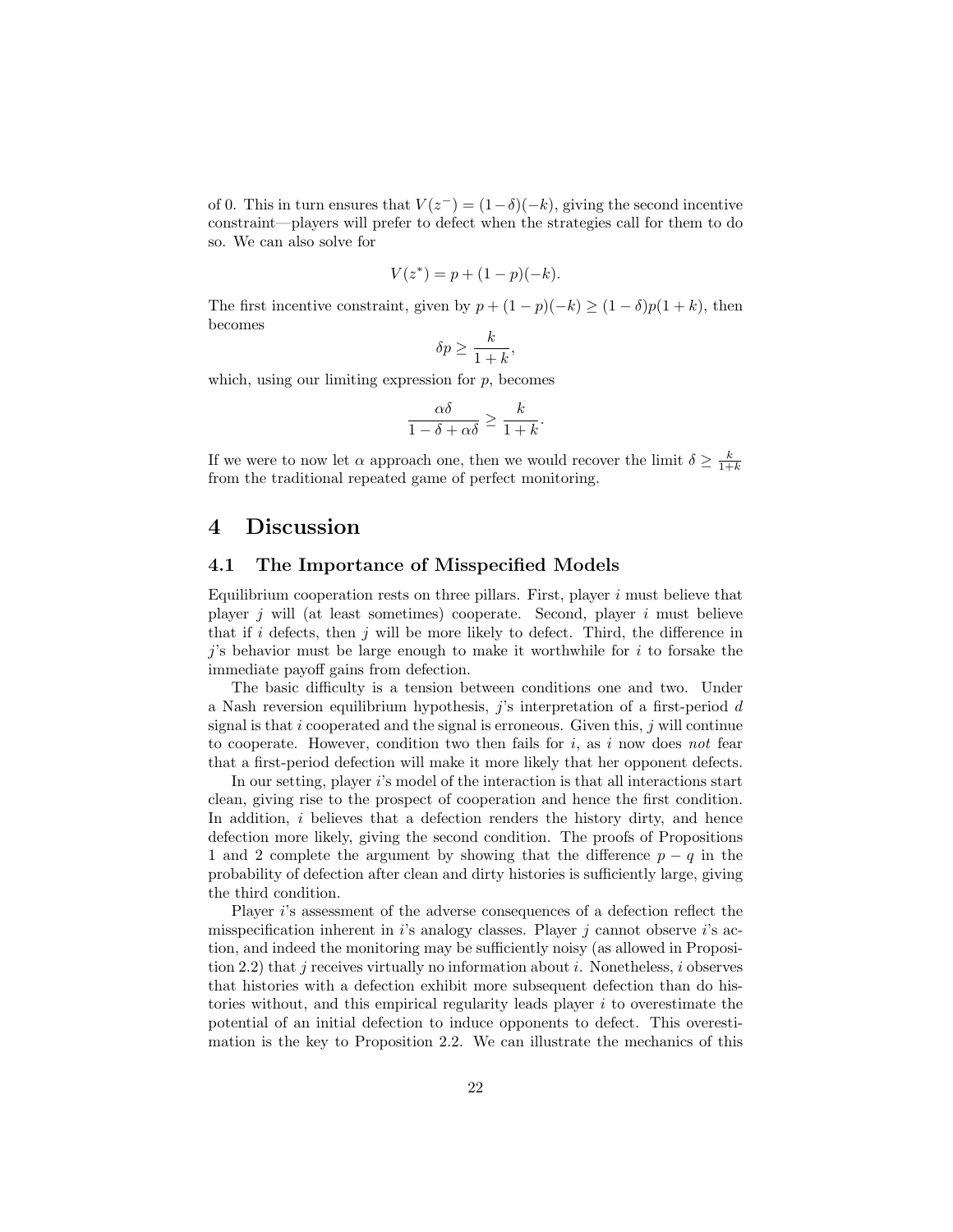misspecification in a particularly stark setting, in the process making it clear that players in our setting can support cooperation under conditions that would ordinarily consign them to persistent defection.

Let  $\varepsilon = 1/2$ , so that signals carry no information. To keep things simple, we again let  $\delta = 0$  and denote  $\overline{\delta}$  simply as  $\delta$ . As before, each player believes that the opponent cooperates with probability  $p$  after clean histories and probability q after dirty histories, and player  $i$ 's strategy is to cooperate as long as the posterior probability  $z_t$  of a clean history remains above a threshold  $\overline{z}$ , and defect when  $z_t < \overline{z}$ .

In equilibrium, each player will cooperate, as the posterior probability that the history is still clean continually falls, until some period  $T + 1$ , at which point  $z_{T+1}$  dips below the threshold  $\overline{z}$ , and the players then defect. As a result, the record will consist entirely of interactions in which the two players initially cooperate, and then simultaneously defect for the first time, and then continue to defect. The first simultaneous defection makes the history dirty, and the subsequent defections ensure that the record never exhibits cooperation after a dirty history. The players' estimate  $q$  of the probability of cooperation after a dirty history is thus 0.

Since  $i$ 's model of player  $j$  is that in each period of a clean history,  $j$  cooperates with probability  $p$ , the probability that the history is still clean (given no defection by  $i)$  upon having arrived at period  $t$  is

$$
z_t = p^t. \tag{11}
$$

Notice that as t increases, the probability that  $j$  has not yet defected declines.

Next, let us fix T and calculate the probability p. In equilibrium, a player who has drawn a high continuation probability will cooperate in periods  $0, \ldots, T$ for some  $T$ , and then defect. We then have

$$
p(T) = \frac{\alpha(1+\delta+\cdots+\delta^T)}{\alpha(1+\delta+\cdots+\delta^{T+1})+1-\alpha} = \frac{\alpha(1-\delta^{T+1})}{\alpha(1-\delta^{T+2})+(1-\alpha)(1-\delta)}.\tag{12}
$$

The numerator calculates the frequency of clean histories after which a player cooperates.<sup>13</sup> The denominator calculates the frequency of all clean histories.

As T grows from 0 to  $\infty$ , the value of  $p(T)$  grows from  $\alpha/(1+\delta\alpha)$  to  $\alpha/(1-\delta\alpha)$  $\delta + \delta \alpha$ ). The latter value approaches 1 as either  $\alpha$  (because then there are no low-continuation-probability interactions, which are the only ones exhibiting defection after clean histories when  $T = \infty$ ) or  $\delta$  (because the low-continuationprobability defections are then swamped) approaches 1.

Our task is to find T such that the induced values of  $z_T \geq \overline{z} \geq z_{T+1}$  and  $p(T)$ satisfy the incentive constraints. The incentive constraints for these periods will ensure the incentive constraints hold in other periods. The value of cooperation

<sup>&</sup>lt;sup>13</sup>Cooperation requires that a high continuation probability, giving us the initial  $\alpha$ . Then, with probability 1 we get a period-0 history added to our list, with probability  $\delta$  we also get a period-1 history added to the list, with probability  $\delta^2$  we get a period-2 history, and so on, through probability  $\delta^T$  that we get a period-T history. After that, there is no more cooperation.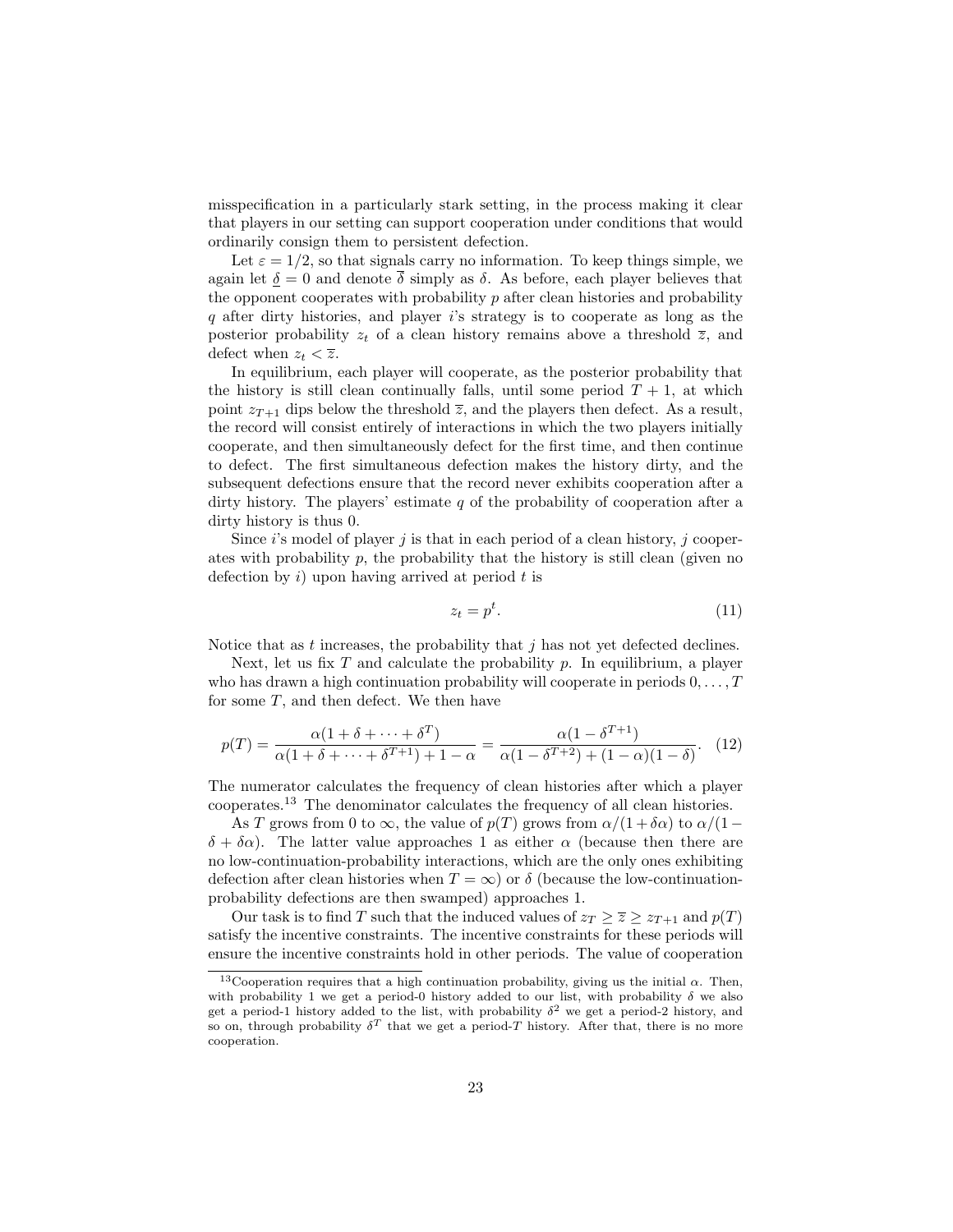in period T is  $z_T[p(1 + \delta p(1 + k)) + (1 - p)(-k)] + (1 - z_T)(-k)$ . The value of defecting in period T is  $(1+k)z_T p$ . Subtracting the second from the first, player i prefers to cooperate if  $z_T [p(-k+\delta p(1+k)) + (1-p)(-k)] + (1-z_T)(-k) \ge 0$ , or

$$
z_T \ge \frac{k}{(1+k)\delta p^2}.
$$

The equilibrium condition is then

$$
z_T \ge \frac{k}{(1+k)\delta p^2} \ge z_{T+1}.\tag{13}
$$

We can use (11) and rearrange to obtain

$$
(p(T))^{T+2} \ge \frac{k}{(1+k)\delta} \ge (p(T))^{T+3}.
$$

We clearly have  $(p(T))^{T+2} > (p(T))^{T+3}$ . Both functions initially increase in T and then decline to zero as  $T \rightarrow \infty$ . As long as k is not too large and  $\delta$  not too small, there will exist a value  $T$  satisfying  $(13)$  and hence an equilibrium in which cooperation persists for the first T periods.

One might wonder whether, as the continuation probability  $\delta$  approaches one, this initial cooperation fades into insignificance, with payoffs approaching zero  $(\delta^T \to 1)$ , or whether are payoffs bounded away from zero  $(\delta^T < 1)$ . The latter is the case.<sup>14</sup>

Now consider what happens as  $\alpha \to 1$ , as in Proposition 2.2. It remains the case that for fixed  $\alpha$ , we have  $\lim_{T\to\infty} (p(T))^{T+2} = 0$ , but also the case

$$
p^T \approx \frac{k}{1+k} \tag{14}
$$

as  $\delta$  gets close to 1. To verify this, note that it suffices for (14) that p converges to one. But if  $p$  does not converge to one, then  $(13)$  ensures that  $T$  would remain bounded, at which point  $(12)$  ensures that p converges to one, leading to a contradiction. We can thus use  $(14)$  to write

$$
p \approx 1 - \frac{y}{T} \tag{15}
$$

where  $e^{-y} = \frac{k}{1+k}$ . Rewrite (12) as

$$
p = 1 - \frac{\alpha \delta^{T+1} + 1 - \alpha}{\alpha (1 - \delta^{T+2}) + (1 - \alpha)(1 - \delta)} (1 - \delta)
$$
\n(16)

and postulate that  $\delta \approx 1 - \frac{x}{T} + o(\frac{1}{T})$ , implying that  $\delta^T \to e^{-x}$  as  $\delta$  converges to 1. We then have that

$$
\frac{\alpha\delta^{T+1}+1-\alpha}{\alpha(1-\delta^{T+2})+(1-\alpha)(1-\delta)}(1-\delta)\approx \frac{\alpha e^{-x}+1-\alpha}{\alpha(1-e^{-x})}\frac{x}{T}\,\,(+o(\frac{1}{T})).
$$

Inserting into (16) and identifying the  $1/T$  terms in (15) and (16), we have

$$
\frac{\alpha e^{-x} + 1 - \alpha}{\alpha (1 - e^{-x})} x = -\ln \frac{k}{1 + k}.
$$

This gives us a positive value of x, with  $e^{-x} < 1$  being the limit of  $\delta^T$ .

<sup>14</sup>To see this, we first note that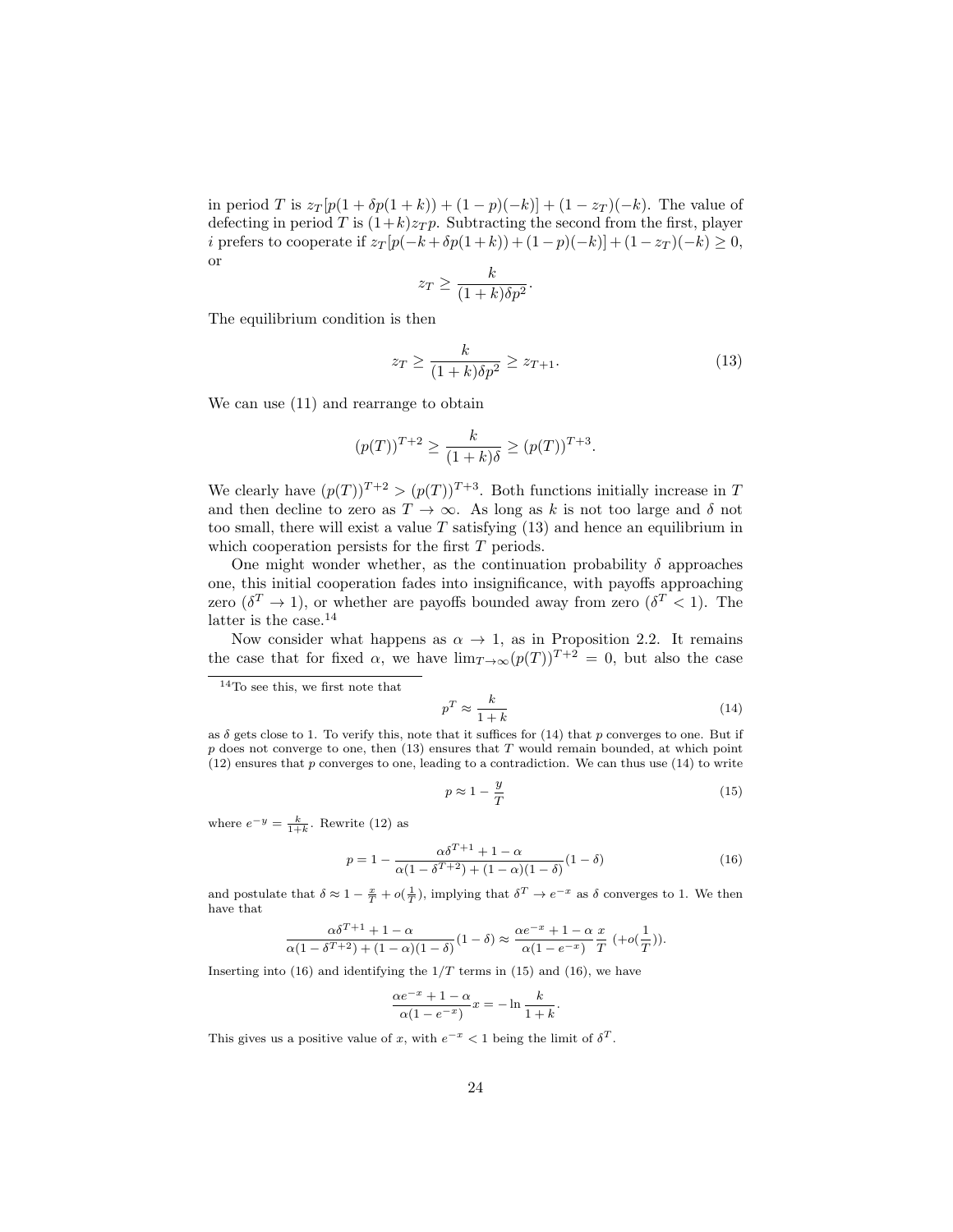that for large T, we have  $\lim_{\alpha\to 1}(p(T))^{T+2} = 1$ . Hence, as  $\alpha$  approaches 1, as long as  $k/(1 + k)\delta < 1$ , the equilibrium value of T will grow arbitrarily large. The equilibrium payoff will thus approach the payoff of permanent mutual cooperation, as in Proposition 2.2.

It is obviously impossible for  $i$ 's actions to affect  $i$ 's behavior in this case. Nonetheless, i interprets the regularity in the record that defection tends to be followed by increased defection as indicating a link between a defection by  $i$ and  $j$ 's subsequent behavior, prompting  $i$  to initially cooperate. While cases in which players receive no information about opponents' actions are likely to be exceptional, the point is that analogical reasoning can support cooperation in noisy monitoring situations that standard equilibria could not.

### 4.2 What Difference Does an Analogy Make?

What determines the players' analogy classes? We explore two possibilities. To keep things simple, we continue to let  $\delta = 0$  and to denote  $\delta$  simply as  $\delta$ .

#### 4.2.1 More Analogy Classes

One possibility is that the analogy classes are shaped by the nature of the information contained in the record. For example, the record in our two-analogy-class example may report profiles of actions while not distinguishing which player took which action. The players may eschew some analogy classes because the data are too thin to provide reliable estimates. Other analogy classes may be combined because they yield similar probabilities of cooperation. In general, the analogy classes in this interpretation reflect primarily characteristics of the data.

In this section, we illustrate the issues that arise when comparing different configurations of analogy classes by examining a model with three analogy classes. These analogy classes refine the two-class partition of Sections 2–3 by allowing players to take account of which participant in a dirty history has defected.

A history for player i is deemed healthy if there has been no past defection by either player. A history for player  $i$  is infected if player  $i$  has defected at least once in the history. A history for player i is exposed if player i has cooperated throughout, but player  $j$  has defected at least once.

Player i's model of player j is that j is initially healthy, and that j cooperates with probability  $p$  when healthy, cooperates with probability  $q$  when exposed, and cooperates with probability  $r$  when infected. As long as  $i$  continues to cooperate,  $i$  will view  $j$  as being either healthy or infected, and will update the probability i attaches to the event that j is healthy in light of the signals i receives. Once i defects, player i now views player j as being either exposed or infected.

The candidate equilibrium strategies are that each player begins by cooperating. The probability that player i attaches to j being healthy will fall over time, reducing the probability that  $j$  is cooperating, until  $i$  switches to thereafter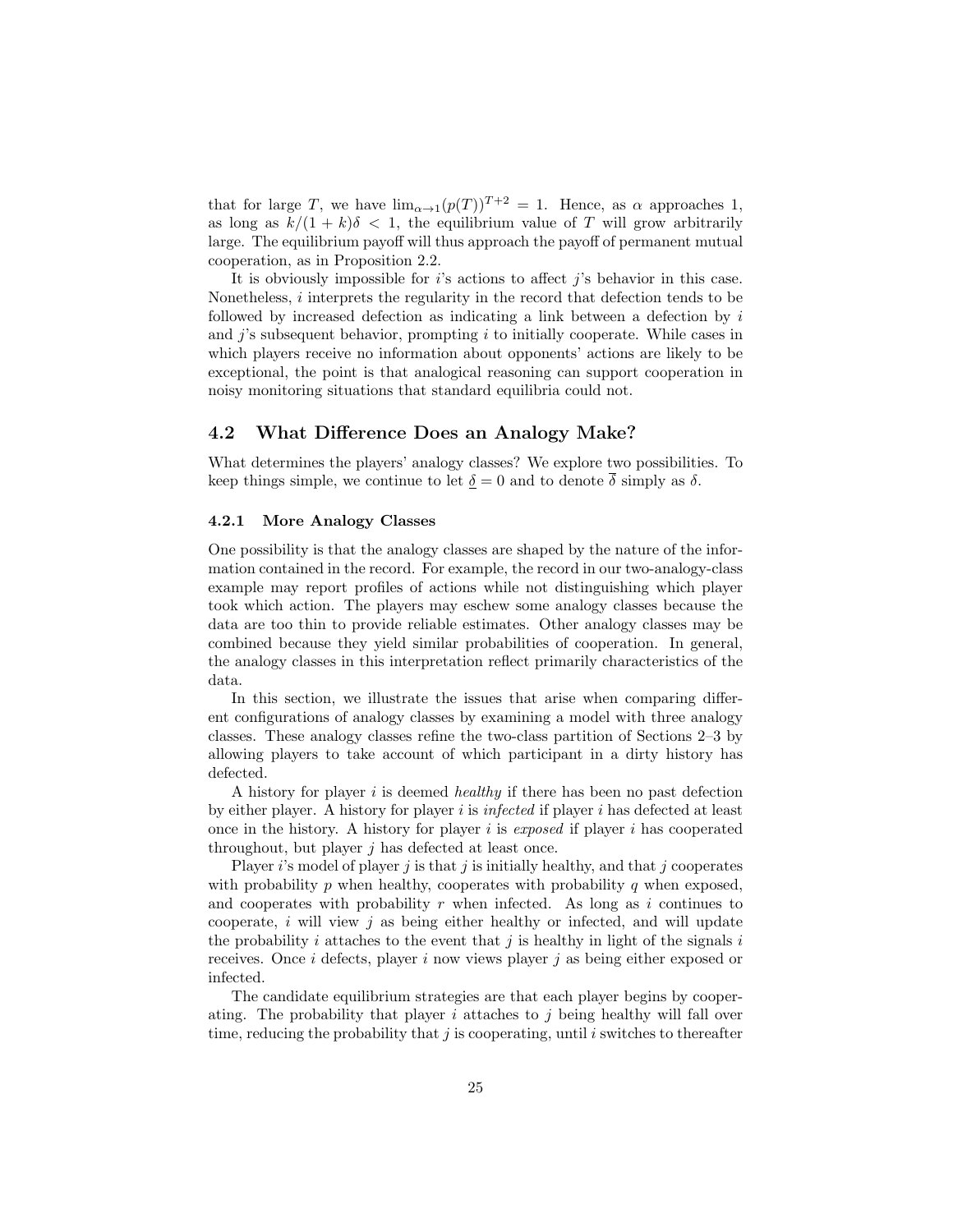defecting. At this point,  $i$  is infected. Player  $j$  is either exposed or infected, and will at some point switch to being infected.

A helpful first observation is that being infected is an absorbing state—once player  $i$  defects, then player  $i$  will thereafter defect. Player  $i$ 's model of player j is such that once i is infected, i's actions have no effect on j's transition from exposed to infected. Instead, player  $i$  models  $j$  as making the transition to infected the first time j's draw of an action comes up with the probability  $1 - q$ action  $D$ . Hence, once i defects, no subsequent signals or beliefs will cause i to cooperate. This in turn allows us to conclude that  $r = 0$ .

Once again we can formulate player i's maximization problem as a restless bandit problem, with details in Appendix 5.3. We can then show that we have a nontrivial equilibrium as long as players are sufficiently patient and the monitoring is sufficiently precise. Appendix 5.3 proves:

#### Proposition 4 Suppose

$$
k < \frac{\delta \alpha^2}{4 - \overline{\delta} \alpha^2} \tag{17}
$$

Then there exists  $\overline{\varepsilon}$  such that for all  $\varepsilon < \overline{\varepsilon}$ , a nontrivial equilibrium exists.

The argument behind this result first shows that a necessary and sufficient condition for the existence of a nontrivial equilibrium is

$$
\frac{p\delta(p-q)}{1-q\delta} \ge \frac{k}{1+k}.\tag{18}
$$

The next step is to place some bounds on the values of  $p$  and  $q$ . The important relationship here is that q approaches zero as does  $\varepsilon$ . We then argue that  $\alpha/2$ is a lower bound on p. Inserting this bound in (18) and letting  $\varepsilon$  and hence q approach zero, we obtain (17).

Now we fix the continuation probability  $\delta$  and show that, as the monitoring structure becomes increasingly precise and the proportion of impatient players shrinks, then there exists an equilibrium with payoff approaching 1, the payoff of the Nash reversion equilibrium in a game of perfect monitoring.

**Proposition 5** Fix  $\delta \geq \frac{k}{1+k}$ . Then there exists a sequence of equilibria such that, in the limit as first  $\varepsilon \to 0$  and then  $\alpha \to 1$ , the equilibrium payoff approaches 1, the payoff of persistent mutual cooperation.

The bound  $\delta \geq \frac{k}{1+k}$  on the continuation probability is precisely the bound for the Nash reversion strategy to be an equilibrium in the standard repeated game of perfect monitoring. The argument, which follows that of Proposition 2 and is hence omitted, proceeds by establishing the sufficient condition that, for small  $\varepsilon$  and large  $\alpha$ , we have

$$
\frac{p(1-\varepsilon)-\varepsilon}{p(1-\varepsilon)+(1-p)\varepsilon-\varepsilon} \ge \frac{k}{1+k} \frac{1-q\delta}{\delta p(p-q)}.
$$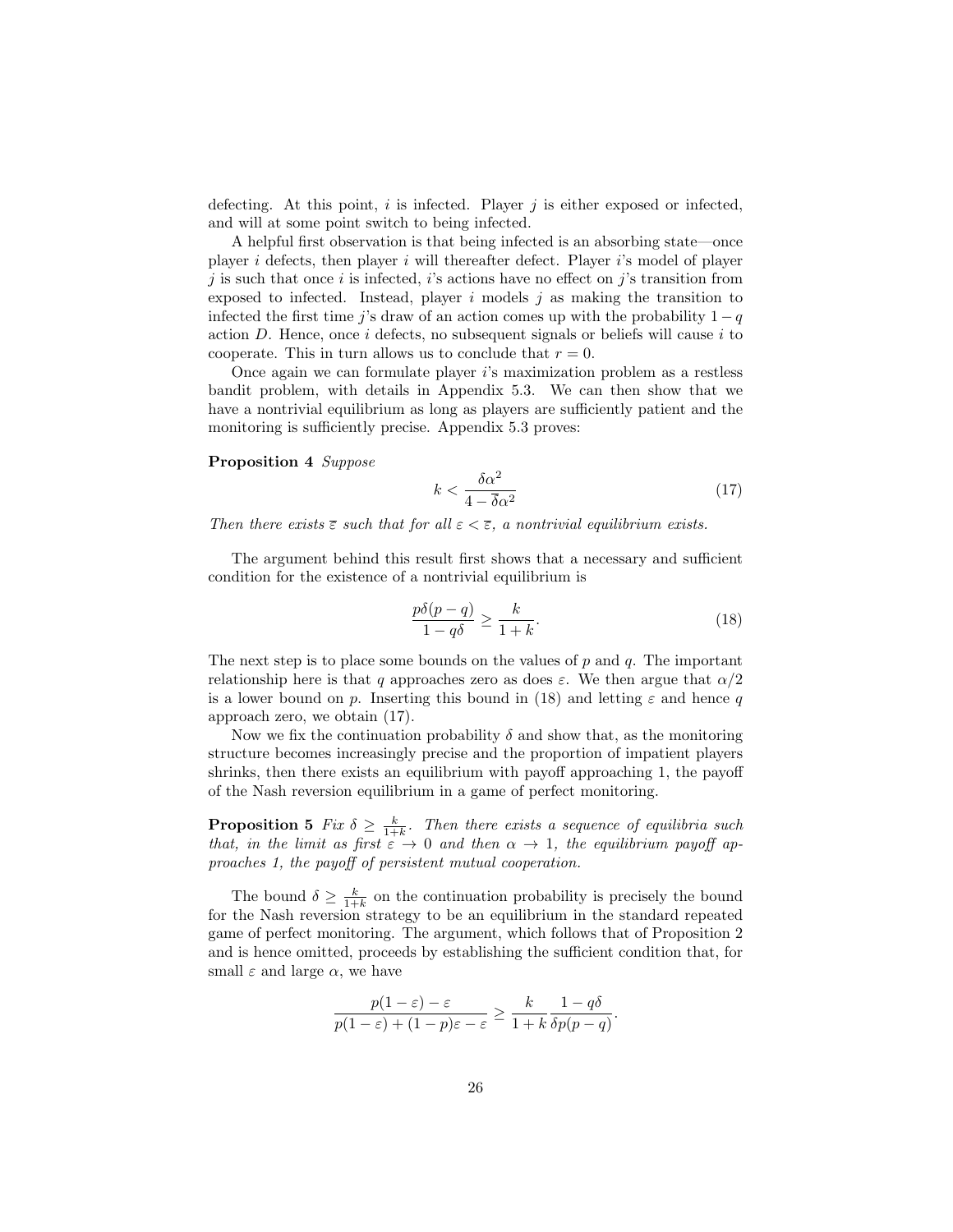We then show that as  $\varepsilon$  goes to zero so does q, and then as  $\alpha$  goes to 1 so does p, reducing this condition to  $\delta \geq \frac{k}{1+k}$ .

The sufficient conditions for supporting cooperation are more demanding in the case of three analogy classes. Proposition 4 requires  $\varepsilon$  small while Proposition 1 does not, and Proposition 5 requires an order of limits while Proposition 2 does not. This is initially unexpected. Under two analogy classes, the punishment consists of receiving  $q(1 + k)$  forever, while under three analogy classes,  $q(1 + k)$  is received only temporarily, until the opponent switches from exposed to infected, giving a seemingly more severe punishment.

It may well be that three analogy classes gives rise to a more severe punishment that more readily supports cooperation. However, the reverse may also occur. The proof of Proposition 1 shows that a sufficient condition for a player to cooperate in the two-analogy-class case is given by (7):

$$
\frac{k}{1+k} \le \delta p(p-q),
$$

while the counterpart (18) of this condition appearing in the proof of Proposition 5 shows that the with three analogy classes a necessary condition for cooperation is:

$$
\frac{k}{1+k} \le \frac{\delta p(p-q)}{1-q\delta}.
$$

Since  $1/(1 - q\delta) > 1$ , the second condition appears less demanding, but this misses the fact that the two-analogy-class system gives a smaller estimate of q than does three analogy classes. With three analogy classes, the estimate of the probability  $q$  is taken from the set of exposed histories, which quite often lead to cooperation, with the first defection converting the history to infected. With two analogy classes, in contrast, the set of histories from which q is estimated includes (among others) every history in which both players have defected, contributing many instances of defection to the frequency calculations, giving a smaller value of  $q$  and hence a more intimidating punishment. One can then construct examples in which cooperation is possible under two but not three analogy classes.<sup>15</sup>

#### 4.2.2 Information Design

We have thus far taken the analogy classes to be exogenously fixed, focusing attention on the extent to which such analogy classes can support cooperation in an analogy-based expectation equilibrium. This may be appropriate if the

$$
p_2^2 > \frac{p_3(p_3 - q_3)}{1 - q_3},
$$

where  $p_2$  is the equilibrium value of p from the two-analogy-class case, and so on.

<sup>&</sup>lt;sup>15</sup>For example, fixing  $\alpha \in (0,1)$  and  $\varepsilon \in (0,1/2)$ , letting  $\delta \to 1$  ensures that  $q \to 0$  in the two-analogy-class case. For sufficiently large  $\delta$ , the necessary condition under three analogy classes will be more demanding than the sufficient condition under two analogy classes if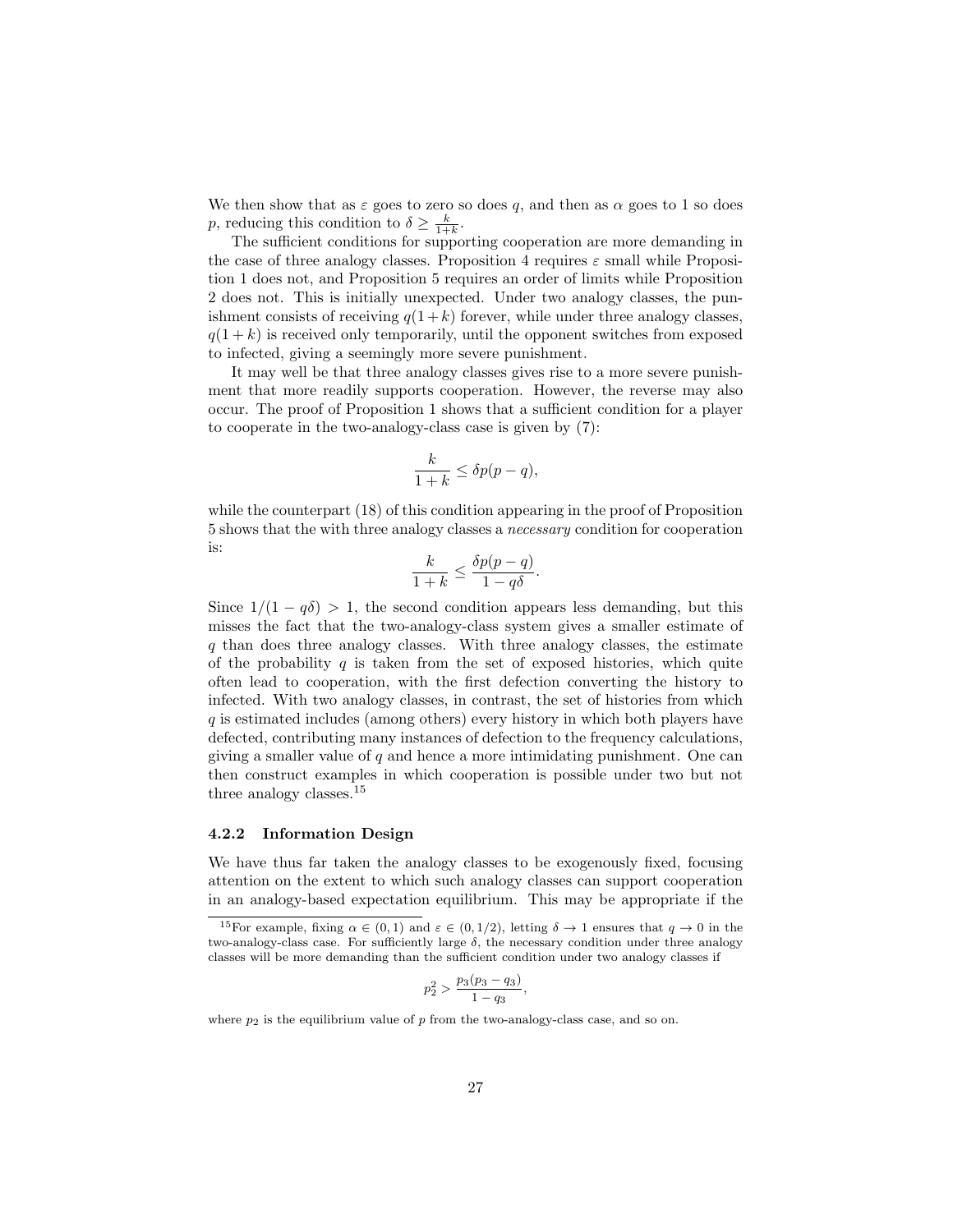specification of the analogy classes is fixed by the nature of the information in the record or by cognitive limitations of the players.

An alternative is that a designer chooses the analogy classes and the attendant equilibrium in order to maximize the players' payoffs. The designer can perhaps be viewed as a third party in charge of recording and disclosing feedback from past interactions. The designer's objective is to maximize the players' payoffs,<sup>16</sup> while the designer faces the constraint that the players form their models of their opponents' behavior in an empirical fashion as formalized in the analogy-based expectation equilibrium.

We continue to assume that signals are not accessible from past interactions, which puts constraints on the type of analogy partitions that can be considered by the designer. Depending on the context, additional constraints may arise. For example, the record may keep track of actions but not the identity of the players taking those actions, restricting the designer to analogy classes similar to those examined in Sections 2–3. There may also be constraints on the number of analogy classes if it is more costly for the designer to disclose (or difficult for players to absorb) a larger number of aggregate statistics. But beyond these constraints, the designer is free to consider the analogy partitions of her choice.

This perspective has some similarity with the information design perspective developed in the Bayesian persuasion literature pioneered by Kamenica and Gentzkow [24], but with some notable differences. Most importantly, the sender in a game of Bayesian persuasion shapes the monitoring technology determining the information that is transmitted to the receiver in the game that the sender plays with the receiver. In contrast, the monitoring technology remains the same in our game regardless of the analogy partitions. Instead, the information design we are considering concerns the feedback from past interactions that determines how the new players in the current game model their opponents. The analogy-based expectation equilibrium is the tool we use to model the effect of such feedback in the steady state, in contrast to the Bayes-Nash equilibrium in the Bayesian persuasion literature. Nonetheless, one can view the perspective suggested here as extending the question of information design to a repeatedgame setting.

Our perspective also bears some similarity with the community enforcement perspective pioneered by Kandori [25], to the extent that it seeks the feedback to be passed to new players that will most effectively induce cooperation. Our formulation differs from the previous community enforcement literature in several key dimensions. First, we consider repeated interactions with the same players while the community enforcement literature has focused on frequent rematching. Second, the feedback in our setting is not about the past history of the current partner but about the collective play of past teams in the community, which shapes expectations in the current match. As is the case for the Bayesian persuasion literature, the misspecification present in our approach has no counterpart in the community enforcement literature.

When analogy partitions can differentiate the actions of the two players (i.e.,

 $16$ We keep things simple by assuming the designer entertains only symmetric equilibria.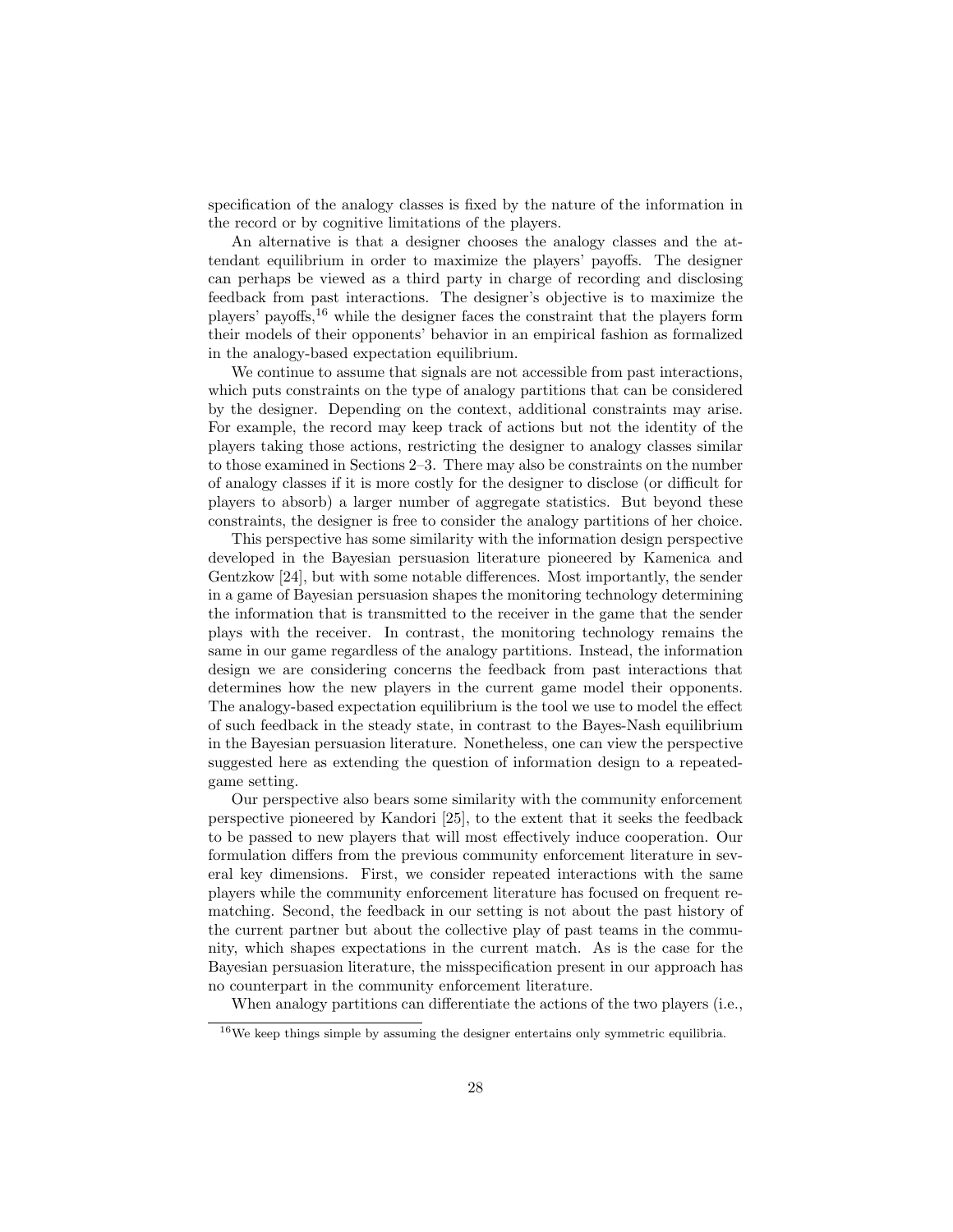actions are not recorded in an anonymous way), as in Section 4.2.1, then the optimal design problem has a straightforward solution. The following proposition identifies an optimal analogy partition for  $\alpha$  and  $\delta$  large enough.

**Proposition 6** Consider the analogy partition specifying that each player i's history is dirty if i has ever defected, and is clean otherwise. There exist  $\delta^*$  and  $\alpha^*$  such that for all  $\delta > \delta^*$  and  $\alpha > \alpha^*$ , it is an analogy-based expectation equilibrium that players in high continuation probability interactions cooperate after clean histories and defect after dirty histories, while players always defect in low probability interactions. This leads to a payoff no smaller than the one attained in any analogy-based expectation equilibrium whatever the analogy partitions.

Proof The equilibrium path induced by these strategies is that players in high continuation payoff interactions always cooperate, while those with low continuation payoffs always defect. The players will then estimate that  $q$ , the probability of cooperating after a dirty history, is zero, since all such histories appear in low continuation payoff interactions. The probability of cooperation after a clean history will be

$$
p = \frac{\alpha(1+\delta+\delta^2+\ldots)}{\alpha(1+\delta+\delta^2+\ldots)+(1-\alpha)} = \frac{\alpha}{\alpha+(1-\alpha)(1-\delta)}.
$$

The incentive constraint that cooperation is optimal at clean histories for players with high continuation probabilities is

$$
p - (1 - p)k \ge (1 - \delta)p(1 + k),
$$

which will obviously hold if  $\alpha$  and  $\delta$  are sufficiently large. It is clear that independently of the analogy partitions, no analogy-based expectation equilibrium can deliver a higher payoff, establishing the final part of the proposition.

We leave for future research the study of the best analogy partitions when other considerations preclude the construction in Proposition 6, such as when the record does not report the identities of the players taking the various actions and thus analogy partitions must be anonymous.

## 4.3 Relationship to the Literature

Escaping Matsushima. As noted in Section 1.2, any attempt to support cooperation in the face of private monitoring must break free of Matsushima's [30] three conditions (independent signals, pure strategies, strategies measurable with respect to beliefs about opponent histories). Like the bulk of the literature that followed Matsushima [30], we retain the independent monitoring (with Sugaya [41] pioneering the extension to arbitrary signal structures), while relaxing the restriction to pure strategies. The mixtures in conventional models ensure that adverse signals are informative about behavior, and hence can prompt incentive-creating reactions, rather than be interpreted as quirks of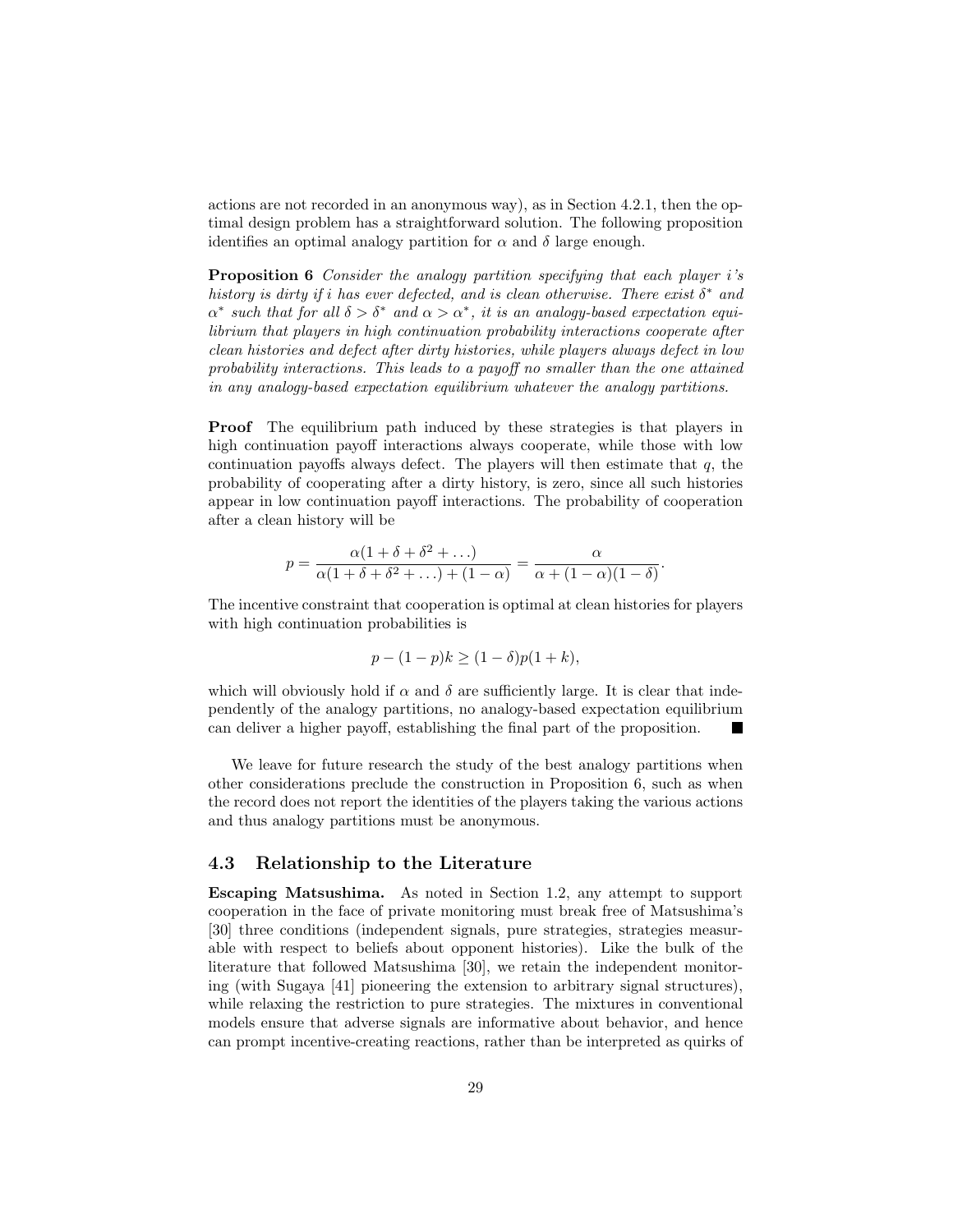the noisy monitoring. Analogously, the inclusion of low continuation probability interactions in the record ensures that no player expects an opponent to cooperate with probability one, again allowing signals to be interpreted as conveying information about behavior that prompts incentive-creating responses.

Belief-Based Equilibria. Our analysis then proceeds on two fronts. Proposition 2.1 exploits reasoning similar to that in Sekiguchi [38]. Players in Sekiguchi's analysis initially mix between always defecting and playing a counterpart of the Nash reversion strategy. Each agent i who chooses the latter continually updates her beliefs until the probability that the opponent both initially chose the Nash reversion strategy and is still cooperating becomes low enough that i switches to defecting. Each player's behavior thus consists of a string of cooperation, until making a permanent switch to defection.

The initial probability attached to always defecting in Sekiguchi's equilibrium is the functional equivalent of the low-continuation-probability interactions in our analysis, and the subsequent beliefs are the counterpart of our agents' beliefs that the history is still clean. The equilibrium described in Proposition 2.1 again yields an initial string of cooperation for each player, but both players ultimately switch to perpetual defection. Conceptually, our formulation differs in that prior beliefs emerge from an empirical interpretation of the data and are then processed via a misspecified model, rather than coming to life as part of the equilibrium concept in a correctly-specified model. The resulting behavior is qualitatively similar, though we have effectively purified Sekiguchi's initial mixture.

**Belief-Free Equilibria.** In a belief-free equilibrium, each player  $i$  is in each period indifferent between playing  $C$  and  $D$ . Players cooperate in the first period and in each subsequent period each player  $i$  chooses a mixture that depends only on i's previous action and signal. Each player is more likely to cooperate after having received a c signal, with this difference in the opponent's future behavior calibrated to make a player indifferent between playing C and  $D$  in each period.<sup>17</sup> The behavior thus exhibits a form of stationarity, with the

$$
\pi_{Cc} = \frac{(V_C - \delta V_D)(1 - 2\varepsilon) + (1 - \delta)[k + \varepsilon - (1 - \varepsilon)(1 + k)]}{\delta(1 - 2\varepsilon)(V_C - V_D)} \n\pi_{Cd} = \frac{(V_C - \delta V_D)(1 - 2\varepsilon) + (1 - \delta)[\varepsilon - (1 - \varepsilon)(1 + k)]}{\delta(1 - 2\varepsilon)(V_C - V_D)} \n\pi_{Dc} = \frac{(1 - \delta)[k + V_D(1 - 2\varepsilon) - k\varepsilon]}{\delta(1 - 2\varepsilon)(V_C - V_D)} \n\pi_{Dd} = \frac{V_D[(1 - 2\varepsilon) - k\varepsilon]}{\delta(1 - 2\varepsilon)(V_C - V_D)},
$$

<sup>&</sup>lt;sup>17</sup>Letting  $\pi_{Xy}$  be the probability attached to cooperate after having played  $X \in \{C, D\}$ and received signal  $y \in \{c, d\}$ , we have

where  $V_C$  and  $V_D$  are the expected continuation to player i when player j plays C and when j plays D. The values  $V_C$  and  $V_D$  must be chosen so that these are all probabilities, and can both be chosen arbitrarily close to one for sufficiently large  $\delta$  and small  $\varepsilon$ .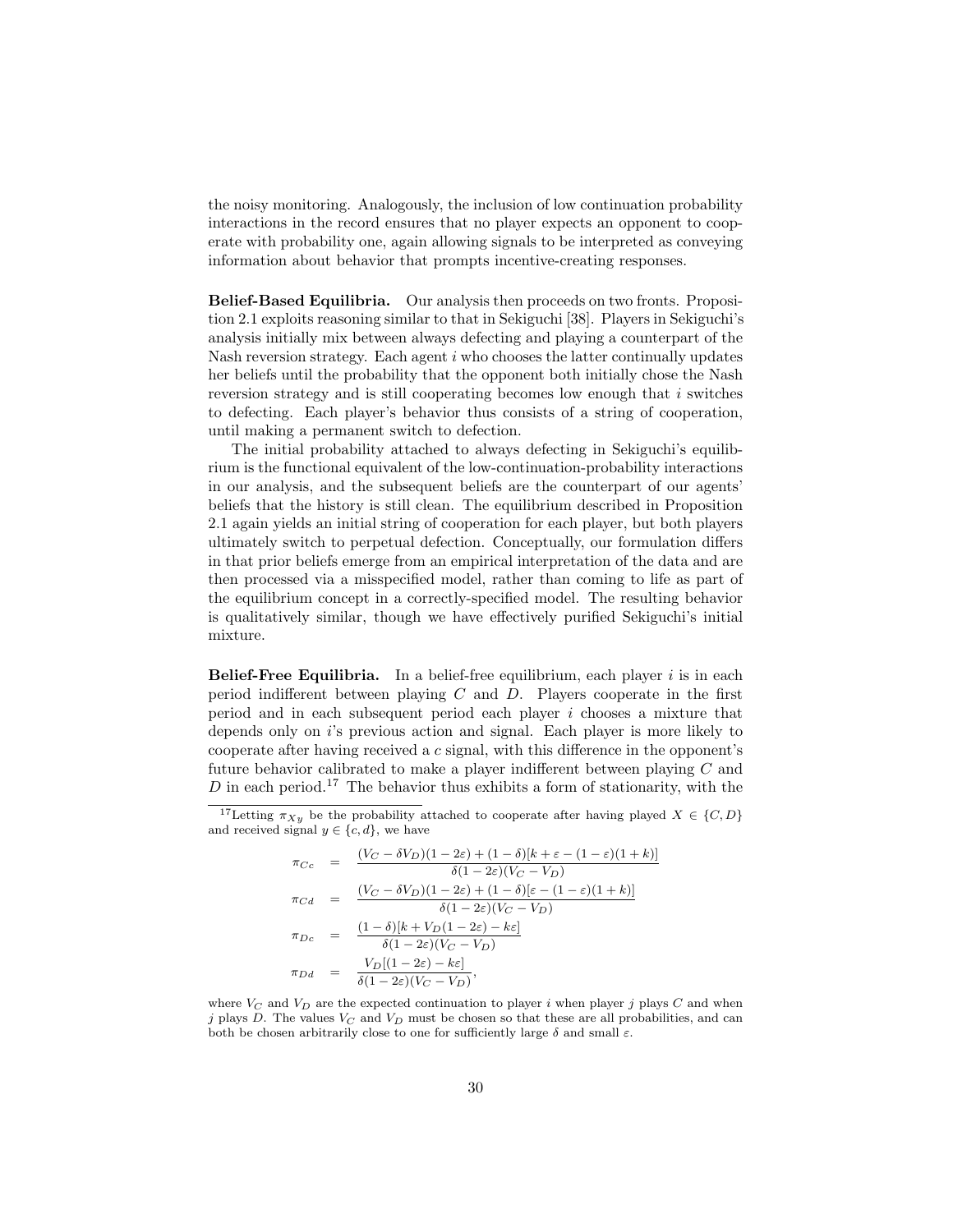previous-period outcome determining current-period behavior, no matter what the current period. Supporting payoffs close to those of perpetual cooperation is then a matter of verifying that as players become patient and the monitoring precise, the mixtures can be chosen so as to place relatively little weight on defection, allowing high payoffs to be sustained throughout the interaction.

Proposition 2.2 follows Ely and Välimäki  $[9]$  in exploiting the dependence of  $i$ 's current action on  $i$ 's previous action. However, the mechanisms are quite different. The continually adjusted actions in a belief-free equilibrium (as seen in footnote 17) induce a stationary pattern of behavior, while players in our construction typically have strict incentives and play pure strategies, beginning with a persistent string of cooperation and culminating in persistent defection. Payoffs close to those of perpetual cooperation in a belief-free equilibrium can be obtained (under appropriate conditions) by tuning the mixtures appropriately. Supporting such payoffs in our setting is a matter of verifying that the switch to cooperation can be postponed so long as to have a negligible effect on payoffs. Unlike the belief-free equilibrium, this does not require that monitoring become close to perfect.<sup>18</sup> The indifferences supporting the mixtures in a belief-free equilibrium reflect correct beliefs about the strategies of their opponents. In the equilibrium of Proposition 2.2, agent i's preference to defect after having once defected reflects the fact that i has estimated an average of j's behavior across the the histories in the analogy class dirty, causing  $i$  to overestimate the subsequent probability that  $j$  will defect.

Misspecification. Compte and Postlewaite [7] examine a model of cooperation in the repeated prisoners' dilemma that shares with our analysis the classification of histories into categories. Their interpretation is that players resort to categorization not because they must estimate opponents' play from a limited record, but because the set of feasible strategies is limited by psychological considerations and cognitive limitations. Their analysis focuses on cases in which players can be in one of two mental states, with a strategy induced by attaching an action to each state and specifying rules for how the players move between states. The mental states are reminiscent of our analogy classes, but because the restriction is placed directly on the strategies of both players, the players are effectively solving a game with limited strategy space with the usual mutual best-response requirement.

As we noted in Section 2.4, our model joins a collection of misspecificationbased equilibrium concepts, while applying such reasoning to the question of cooperation in repeated games.<sup>19</sup> Interestingly, Hansen, Mishra and Pai [18] report that oligopolistic firms often use machine learning algorithms to investigate their demand curves. In doing so, each firm  $i$  typically assumes firm  $j$ 's pricing behavior is fixed and unresponsive to  $i$ 's behavior. In our terms, each firm  $i$ 

<sup>18</sup>Section 1.2 notes that Matsushima [31] and Yamamoto [45] relax the nearly-perfectmonitoring requirement by building review phases into the equilibrium. Our equilibria have no counterpart of review phases, with an obvious indication of the difference being that the switch to defection is permanent in our equilibria.

<sup>19</sup>Jehiel and Samuelson [23] apply similar ideas in a model of reputation building.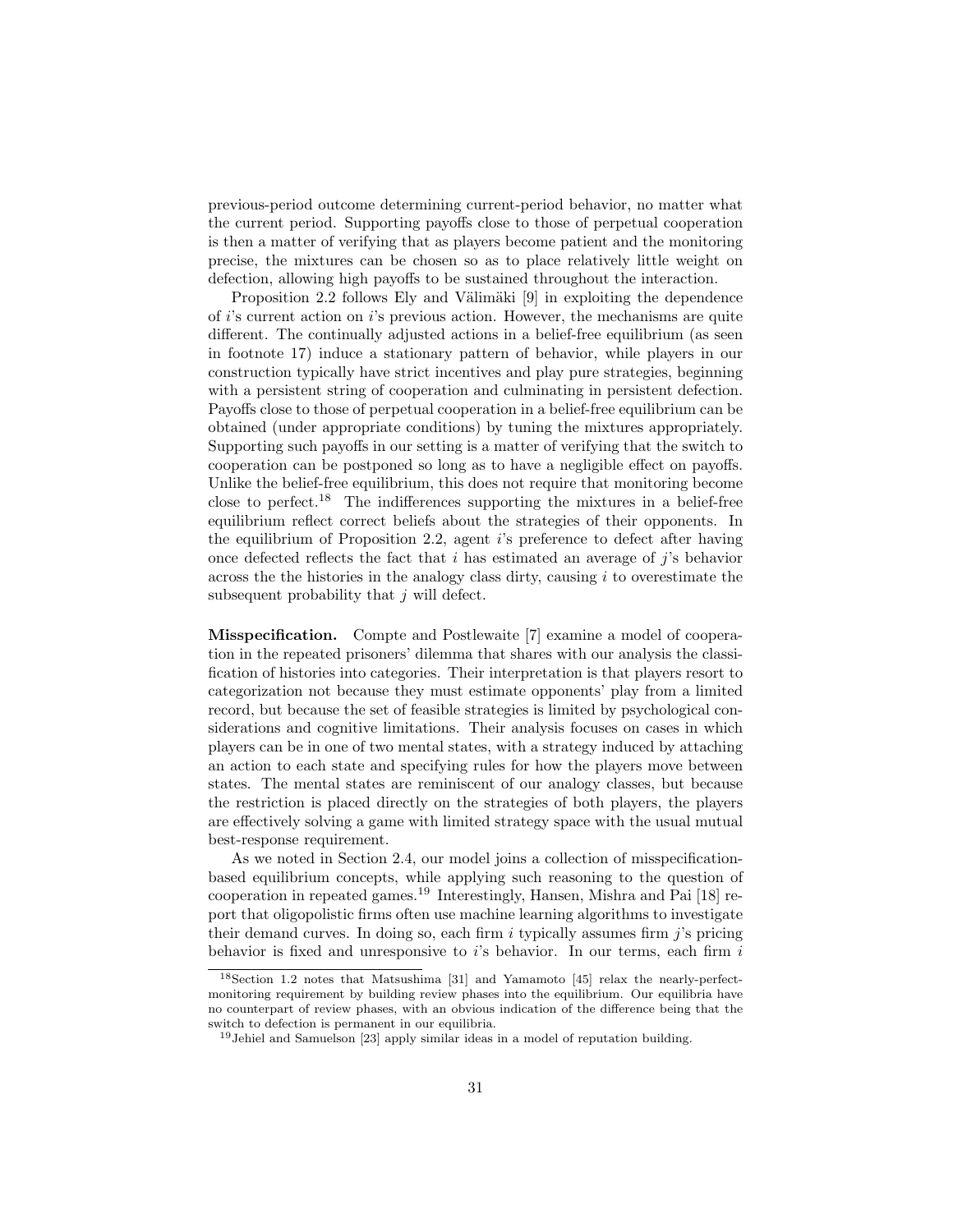puts all histories into a single analogy class. Hansen, Mishra and Pai identify conditions under which the firms' algorithms (unknowingly) induce correlated price experiments, causing each firm to underestimate the price sensitivity it faces and leading the firms to set high, effectively collusive prices. One can view the machine learning as the counterpart of our sampling from a record, the assumption that opposing firms do not react to one's own pricing as the counterpart of our analogy classes, and the collusive behavior as the counterpart of our cooperative outcomes.

Monitoring. The equilibria we have constructed in general feature only temporary cooperation, though the expected duration of cooperation may be long relative to the expected length of the relationship. Observational studies of cooperation stress the importance of improving the monitoring in making lasting cooperation possible.

Marshall and Marx [29] emphasize that monitoring in oligopoly interactions is inherently noisy and private—firms have no way of ascertaining how well their own actions are tracked by others, or whether the seemingly abnormal quantities of others reflect deliberate actions or the capriciousness of the market. As a result, Marshall and Marx stress that collusion can be sustained only if the firms introduce some explicit means (in the form of an industry trade association, common accounting firm, or some similar arrangement) of collecting and disseminating information, allowing communication and coordinating redress for anomalous outcomes.

Porter [36] and Ulen [42, 43] report that the Joint Executive Committee, the governing body of a railroad cartel operating in the 1880s, published weekly shipping statistics (verified by station agents and employees of the Chicago Board of Trade), hired a prominently-staffed Board of Arbitrators to settle disputes, and assigned punishments in response to cheating on agreements. Once again, successful collusion hinged on public monitoring. In a similar vein, Levenstein and Suslow [26] and Harrington and Skrzypacz [19, 20] stress the importance cartels place on disseminating public sales information to their members, perhaps through the creation of joint sales agencies or trade associations.

Elinor Ostrom (e.g., [34]; see also Ellickson [8]) takes a similar view of cooperation in the management of common resources. Ostrom again emphasizes the importance of continual communication and the creation of informal mechanisms or explicit agreements specifying how the participants are to monitor and verify other's behavior. Blomquist, Schlager, Tang and Ostrom [5] identify features that are common to a large number of cases in which cooperation has been sustained in the use of common-pool resources, including organized procedures for monitoring actions, making deviations known, and assessing and enforcing sanctions. These monitoring arrangements were often backed by formal institutions.

Our interpretation of this literature is that one cannot typically expect to sustain permanent cooperation without converting private monitoring into pub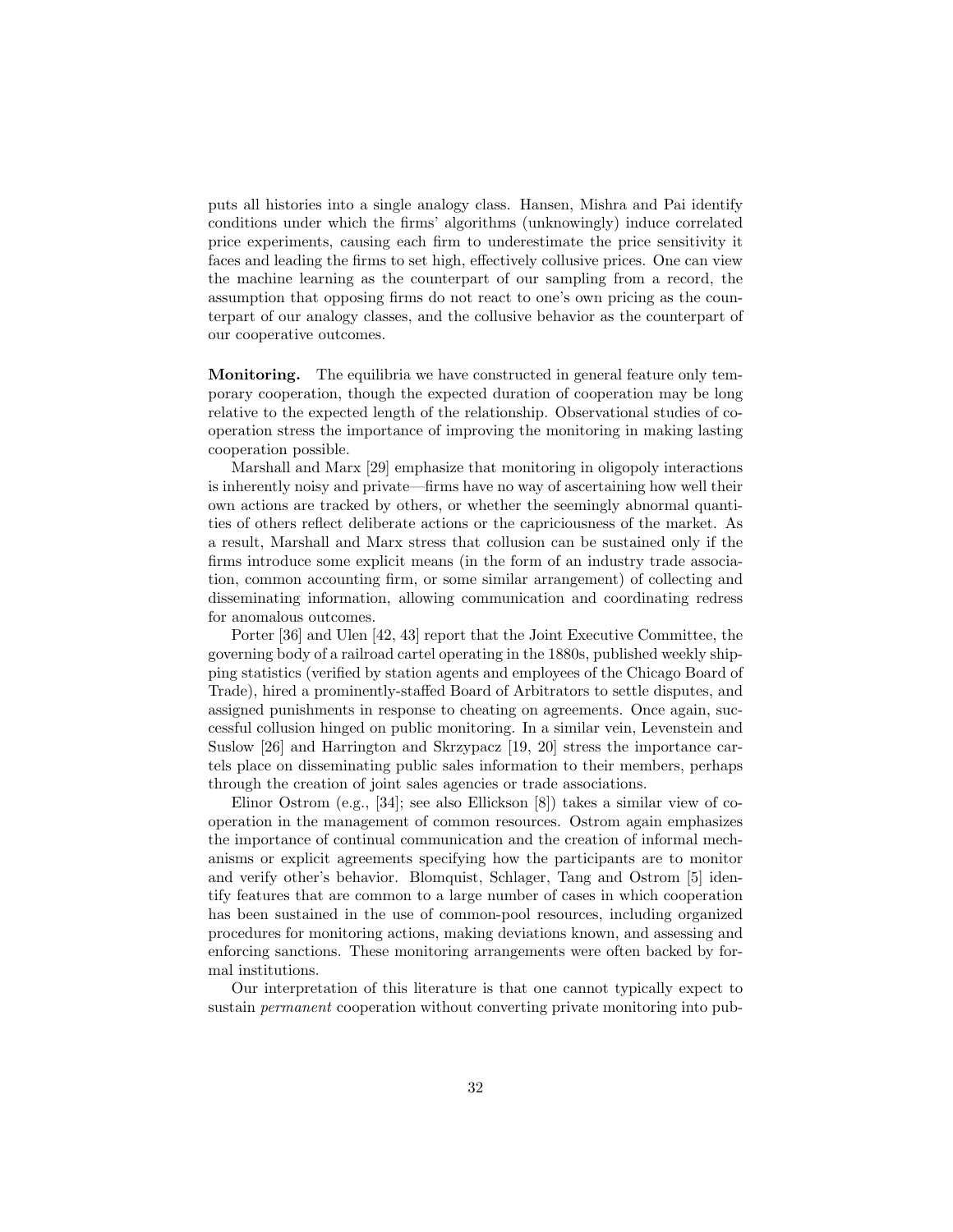lic monitoring.<sup>20</sup> We view our model as applying to cases in which monitoring is inherently private, communication is unreliable or communication alone is ineffective in supporting cooperation. Here, we are not surprised that punishments may eventually get triggered. Relations between countries, where institutions to provide monitoring are sparse, are one obvious area of application, as are relations between firms when the specter of antitrust enforcement is sufficient to deter effective communication.

We find that cooperation can still be immensely valuable. The time scale on which cooperation breaks down may be so long as to make the payoff effects of cooperation effectively permanent; this is the implication of Proposition 2. We thus have a situation in which institutions may last a very long time, and cooperation may also last a very long time, but eventually either the institution or the cooperation degenerates or disappears. One could argue that in the Roman empire, cooperation broke down (which then led to the demise of the empire) while in the British empire, cooperation persevered but the empire withered away.

Experiments. We can interpret the results of two experiments in light of our model. First, Aoyagi, Bhaskar and Frechette [1] report experimental results for the repeated prisoners' dilemma with private monitoring. Two of the three most popular strategies (consisting of always-defect and a lenient version of Nash reversion, and together comprising 56% of all strategies) necessarily eventually always defect, and this is also one possibility for the second most popular strategy (which they refer to as Sum2). This is qualitatively consistent with our equilibria, in which cooperation eventually dissipates. They also find that overall cooperation in private monitoring games reaches approximately the levels found in perfect-monitoring games, partly because the lenient Nash reversion strategy requires up to three successive  $d$  signals before switching to always defect, and partly because the Sum2 strategy can also settle into persistent cooperation. This is consistent with our finding that seemingly temporary cooperation can be quite valuable.

Second, Section 4.1 explains how equilibria supporting cooperation can arise when signals are arbitrarily noisy, perhaps even uninformative. Experiments on the repeated prisoners' dilemma with private monitoring have naturally focused on relatively informative signals. However, Aoyagi and Frechette [2] included some treatments of the repeated prisoners' dilemma in which subjects received no feedback as to their opponents' actions. The players in these interactions typically do not come close to sustaining full cooperation. However, consistent with the equilibria sketched in Section 4.1, the players do sometimes cooperate. The average incidence of cooperation was  $.31<sup>21</sup>$  Figure 1 shows the average

<sup>20</sup>Perfect monitoring may be literally impossible, so the goal may better be described as making the monitoring pubic and sufficiently close to perfect that the results of Mailath and Morris [27, 28] apply.

<sup>&</sup>lt;sup>21</sup>The average incidence of cooperation is the number of times the action  $C$ was observed divided by the total number of actions. The results are complied from the original data from Aoyagi and Frechette's [2] experiment, available at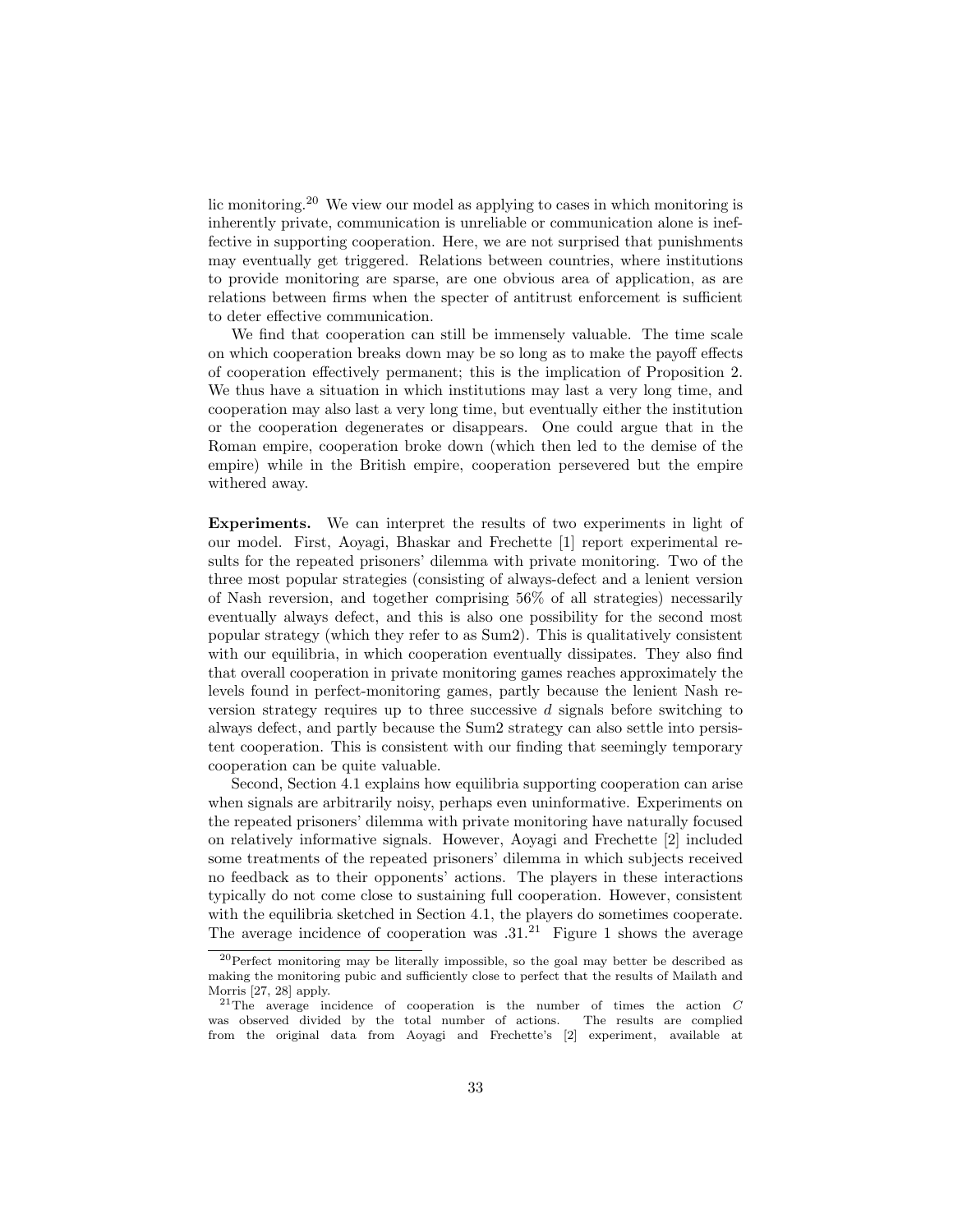incidence of cooperation in each period (aggregated over all games) and the average incidence of cooperation in each of the games (aggregated over periods) in the ten-game sequence of repeated games. The former hints at a slight tendency for cooperation to increase as the play within a game proceeds, while the latter suggests that cooperation decreases as participants gain experience with the game.

The incidence of cooperation in these games is noticeably lower than that of comparable experiments with monitoring (Aoyagi and Frechette [2, Table 2, p. 1146]), but noticeably more cooperation than in one-shot prisoners' dilemma games (Dal Bó  $[6,$  Table 5, p. 1599, lines 1 and 4.). These results suggest that cooperation in a repeated prisoners' dilemma without monitoring is conceivable, while it is clear the the equilibrium presented in Section 4.1 is far from a perfect match for the data. $22$ 

## 4.4 Beyond the Prisoners' Dilemma

Our equilibrium construction relies heavily on the fact that the prisoners' dilemma has only two actions. Can we extend the analysis to more general games?

While we leave for future research the study of general repeated games, we suggest how our two analogy class construction can be extended to the simplest instance of the setting that provided much of the early motivation for examining collusion, the Cournot duopoly. In the stage game firms 1 and 2 choose quantities  $x_1$  and  $x_2$ . Prices are then given by

$$
p_1 = f(x_1, x_2) + \varepsilon_1 p_1 = f(x_2, x_1) + \varepsilon_2,
$$

where  $f : \mathbb{R}_+^2 \to \mathbb{R}$  is decreasing in both arguments and  $\varepsilon_1$  and  $\varepsilon_2$  are identicallydistributed random variable with zero means and full support on R. Profits are then given by

$$
\pi_1(x_1, x_2) = x_1[f(x_1, x_2) + \varepsilon_1] \n\pi_1(x_1, x_2) = x_2[f(x_2, x_1) + \varepsilon_2].
$$

Our interpretation is that the firms are selling differentiated substitutes. The function f describes demand conditions in the market, with  $f(x_i, x_j)$  giving the expected price received by firm i when i sets quantity  $x_i$  and firm j sets quantity  $x_i$ . The expected price of i is decreasing in firm i's quantity, as expected, and is also decreasing in firm  $j$ 's quantity, as is expected in the case of substitutes. The random variables  $\varepsilon_1$  and  $\varepsilon_2$  capture idiosyncratic shocks to the firms' demands. We keep things simple by building symmetry into the function f determining expected prices as well as into the demand shocks, and by assuming that marginal costs are constant, at which point one can incorporate the marginal costs into the function  $f$ .

http://people.cess.fas.nyu.edu/frechette/data/Aoyagi 2009a data.txt.

 $^{22}$ A tighter experimental test of our approach would provide subjects with summary statistics of behavior observed in similar interactions, consistent with our analogy classes.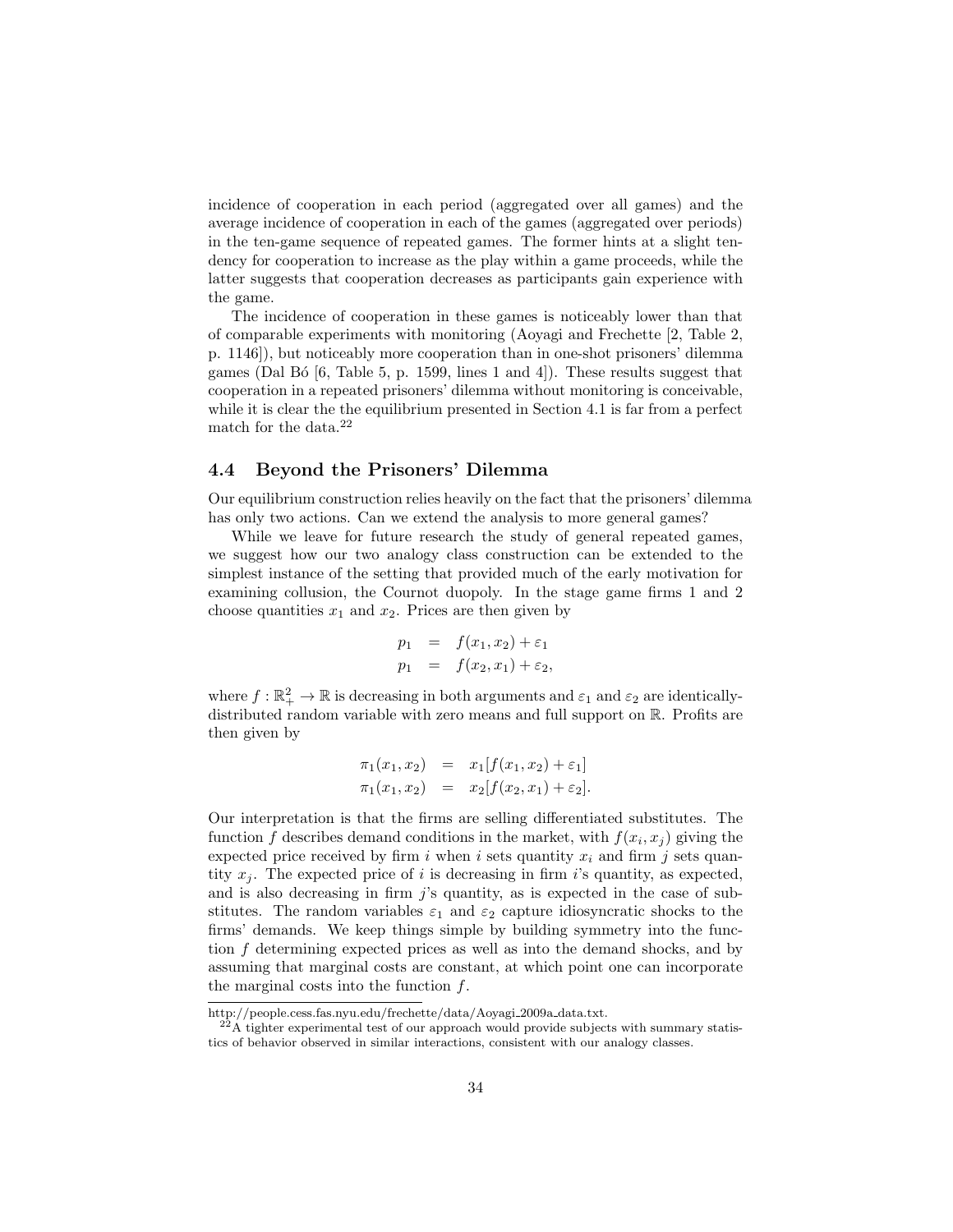

Figure 1: Summary of data from the no-monitoring treatment of Aoyagi and Frechette [2]. Participants played ten repeated-prisoners'-dilemma games, each of random length. The top panel shows the incidence of cooperation in each period, aggregated over all games. The sample sizes for later periods become small, as few games lasted that long. The bottom panel shows the average incidence of cooperation, aggregated over periods in a game and aggregated over all games in each position, for positions one through ten in the sequence of ten repeated games.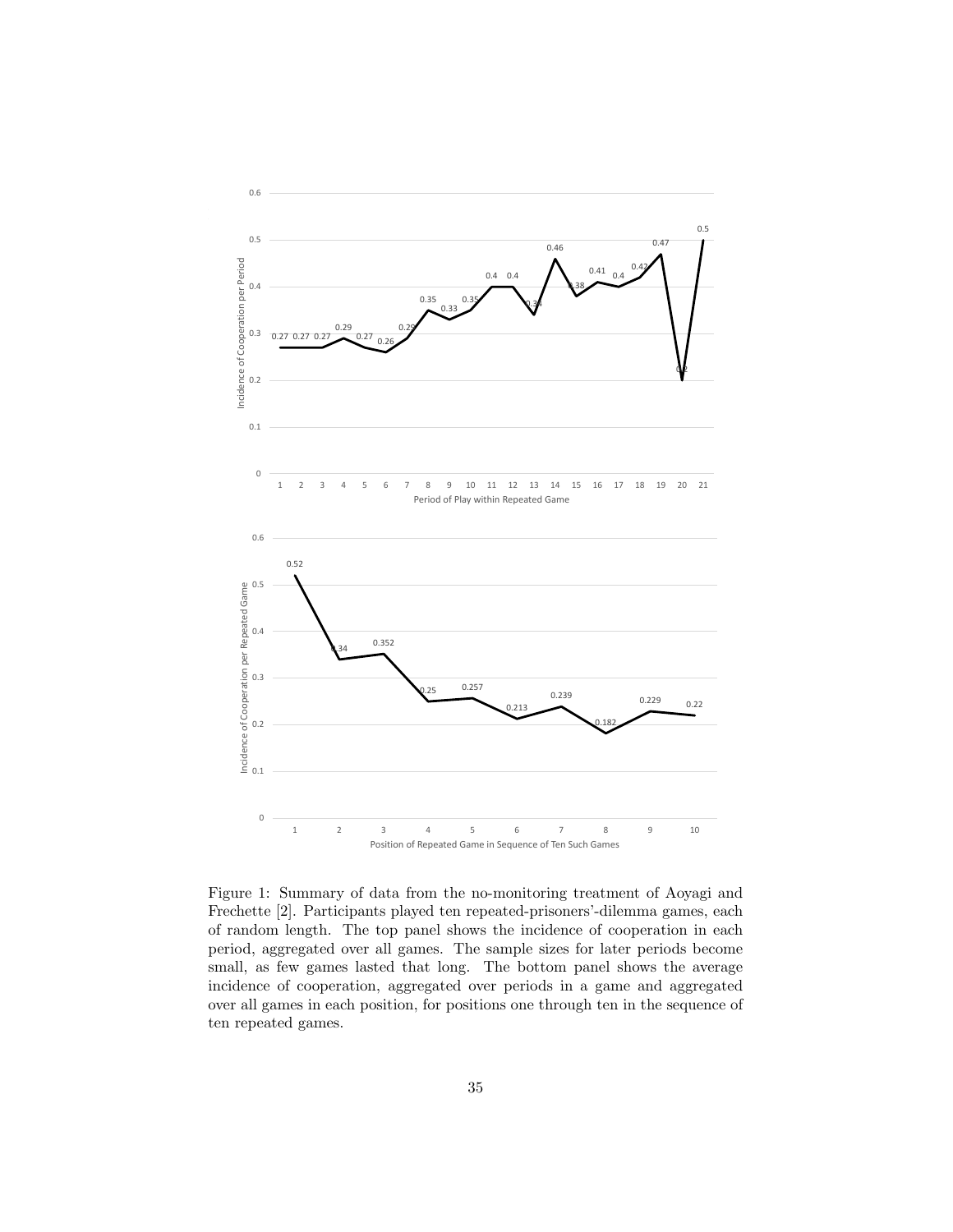In the stage game, the firms simultaneously choose quantities  $x_1$  and  $x_2$ , and then the random variables  $\varepsilon_1$  and  $\varepsilon_2$  are drawn and prices are realized. Firm 1 (and similarly firm 2) chooses its quantity  $x_1$  to maximize its expected profit given  $x_2$ , and hence solves  $\max_{x_1} x_1 f(x_1, x_2)$ . We assume that  $x_i f(x_i, x_j)$  is strictly concave in  $x_i$  for all  $x_j$ , so that best-response functions are downward sloping, and that the stage game has a unique Nash equilibrium, denoted by  $(x^N, x^N)$ <sup>23</sup> Let  $(x^*, x^*)$  denote the profile that maximizes the sum of the players' payoffs in the stage game, and note the familiar result that  $x^* < x^N$ .

When players are matched to play the repeated game, with probability  $\alpha$ they are drawn to have a zero continuation probability, in which case they play  $(x^N, x^N)$ . With the complementary probability they are drawn to have a higher continuation probability  $\delta^{24}$ . In the repeated game, we assume that firms observe their own quantities and prices, but not those of the opponent. Firm  $i$ 's quantity and price allow  $i$  to draw inferences about  $j$ 's quantity.

The record consists of sequences of quantities but not prices. Analogously to our treatment of the prisoners' dilemma in Sections 2–3, suppose players arrange histories into two analogy classes, clean and dirty. There exists a quantity  $\overline{x} \in [x^*, x^N)$ , described in more detail presently, such that a history is clean if it contains only quantities smaller than  $\bar{x}$ , and is otherwise dirty.

As in the prisoners' dilemma, there will always exist an equilibrium in which every player chooses  $x^N$  after every history. We are interested in conditions under which the following candidate equilibrium is indeed an equilibrium. The equilibrium is characterized by the quantity  $\bar{x}$ , a cutoff probability  $\bar{z}$ , a quantity  $x > \overline{x}$  and a function  $\hat{x}(z)$  that maps beliefs into quantities larger than  $\overline{x}$ . Player i plays  $\bar{x}$  as long as the posterior probability z that the history is clean remains above  $\overline{z}$ . If z dips below  $\overline{z}$  and player i has hitherto played only  $\overline{x}$ , then player i plays an action  $\hat{x}(z) > \overline{x}$  that depends on the belief z. Once player i has played such an action  $\hat{x}$ , then i plays the action  $\underline{x}$  in every subsequent period.

The record will then consist of some observations in which players immediately play  $x^N$ , because they have drawn a low continuation probability. In other (high continuation probability) observations, both players will initially play  $\bar{x}$ . This will continue until one player (or both, if both players' posteriors dip below  $\overline{z}$  for the first time in the same period) plays  $\hat{x}(z)$  for a value of z just below  $\overline{z}$ . There will then appear some periods in which one player plays  $\underline{x}$  while the other plays  $\bar{x}$ , with the latter player then playing  $\hat{x}(z)$  (for a different value of z) and subsequently  $x^{25}$ .

<sup>23</sup>Sufficient conditions for these assumptions are straightforward and encompass the standard specifications found in the literature, such as a linear specification for  $f$ . Notice that realized prices may be negative. This common convention (see Mathews and Mirman [32] for an early example) simplifies the analysis.

 $^{24}$ As in Section 2–3, the low continuation probability interactions preclude the existence of a trivial equilibrium in which all agents attach probability 1 to clean histories, clinging to this belief no matter what they observe, while being left free by the absence of any data to conjecture that deviations will bring severe punishments.

<sup>&</sup>lt;sup>25</sup>Possible high continuation probability histories thus are either (i) a sequence of  $\frac{\overline{x}}{x}$  followed by a single period of  $\frac{\hat{x}(z)}{\hat{x}(z)}$  followed by a sequence of  $\frac{x}{x}$ , or (ii) (i) a sequence of  $\frac{\overline{x}}{\overline{x}}$  followed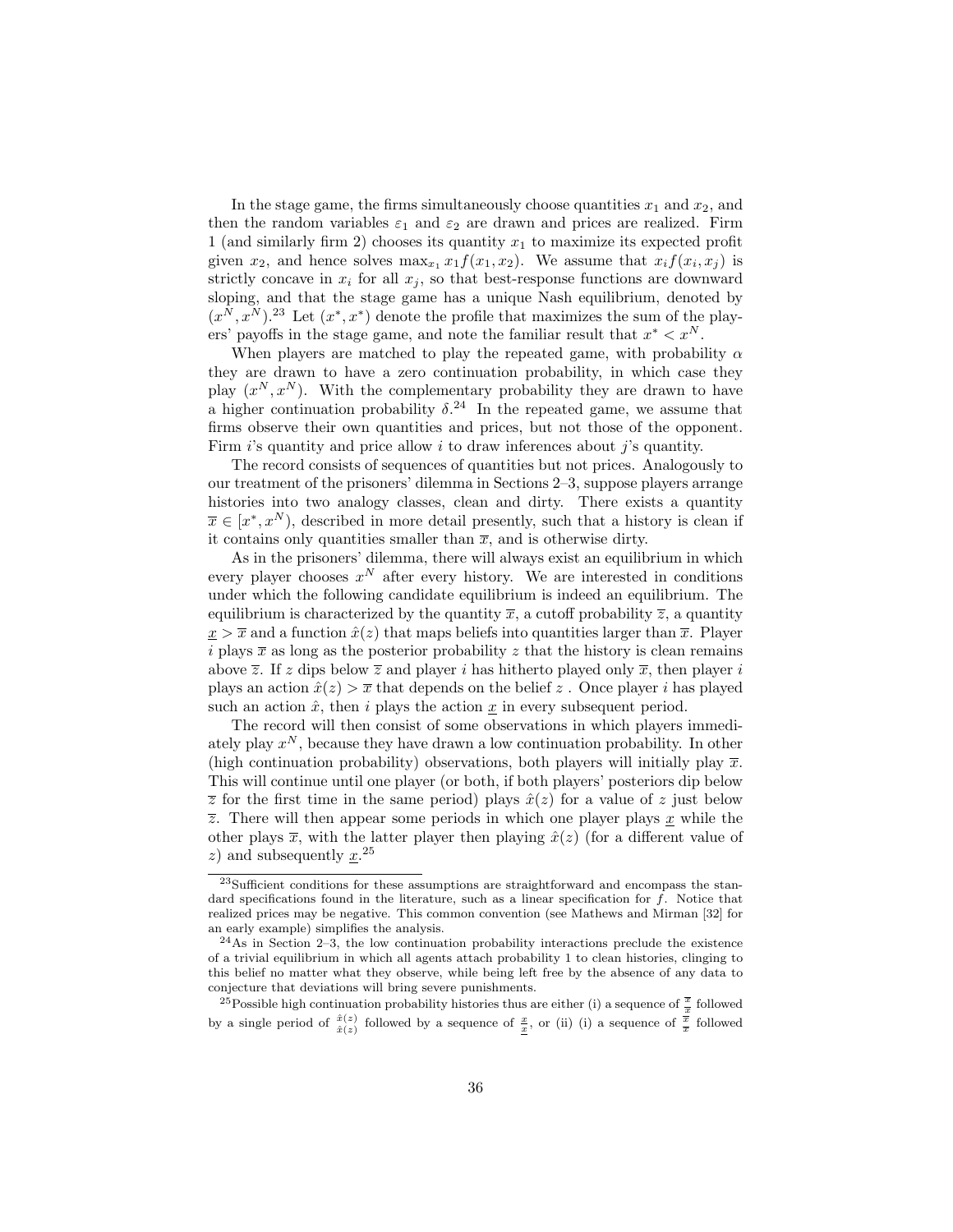Player i will estimate from the record a distribution  $\rho$  describing behavior at clean histories that puts a mass of probability  $\rho_{x^N}$  on quantity  $x^N$  (from observing clean null histories in low continuation probability interactions), puts a mass  $\rho_{\overline{x}}$  on quantity  $\overline{x}$ , and distributes the remaining probability among a collection of quantities  $\hat{x}(z)$ . Similarly, player i will estimate from the record a distribution θ describing behavior at dirty histories that puts masses of probability  $θ_{\overline{x}}$  and  $\theta_x$  on quantities  $\bar{x}$  and  $\underline{x}$ , with the remaining probability distributed among a collection of quantities  $\hat{x}(z)$ . Player i's view is that the history is initially clean, with the history switching to dirty upon the first play by either player of any quantity larger than  $\bar{x}$ .

Given this model of the interaction, player is best response, conditional on having always played  $\bar{x}$  and conditional on taking some quantity less than or equal to  $\bar{x}$ , is to play  $\bar{x}$ . To see this, we note that player is current payoff is increasing in  $x_i$  when  $x_i \leq \overline{x}$  and  $x_i < x^N$ . Player is view is that the nature of the history (clean or dirty) evolves independently of her quantity as long as that quantity does not exceed  $\bar{x}$ , and that any larger quantity renders the history dirty. Player i will thus continue playing  $\bar{x}$  as long at the probability z of a clean history remains sufficiently high. Once this probability  $z$  dips below  $\overline{z}$ , player *i* will choose a best response  $\hat{x}(z) > \overline{x}$  to her estimate of the current quantity produced by her opponent, maximizing her current payoff at the cost of inducing a dirty history. Player  $i$  then regards the history as dirty, and plays  $\underline{x}$ , a best response to the behavior described by the distribution  $\theta$ <sup>26</sup>

We can now pursue analogous reasoning to obtain counterparts of Lemma 1, Proposition 1 and Proposition 2. As long as  $\bar{x}$  is sufficiently likely after clean histories and  $x$  sufficiently likely after dirty histories, a counterpart of Lemma 1 ensures that the proposed behavior is optimal. We can then establish conditions analogous to those of Propositions 1–2, involving some combination of precise monitoring (in the form of shrinking variance of the distributions governing  $\varepsilon_1$  and  $\varepsilon_2$ ), patience and unlikely low continuation probabilities, to ensure that some cooperation appears, and that this cooperation has significant payoff effects.

Players in this interaction have all the more reason to group histories into analogy classes, since the infinite set of possible actions multiplies the number of histories. Our example groups actions into two analogy classes, intuitively viewed as "good" or "bad." This is a simple view of the world, but not an unrealistic view. We can well imagine participants characterizing their relationship in terms of "things are OK" or "something is wrong."

<sup>26</sup>Hence, for player  $i = \{1, 2\}$ , we have

$$
\hat{x}(z) = \arg \max_{x_i} \mathbb{E}_{z\rho + (1-z)\theta} x_i f(x_i, x_j)
$$

$$
\underline{x} = \arg \max_{x_i} \mathbb{E}_{\theta} x_i f(x_i, x_j).
$$

The quantities  $\hat{x}(z)$  and  $\underline{x}$  thus maximize the expected stage game payoff, given that the opponent's quantity is governed by  $z\rho + (1 - z)\theta$  and  $\theta$ , respectively.

by a single period of  $\frac{\hat{x}(z)}{\overline{x}}$  followed by a (possibly empty) sequence of  $\frac{x}{\overline{x}}$  followed by a single period of  $\frac{x}{\hat{x}(x)}$  followed by a sequence of  $\frac{x}{x}$ .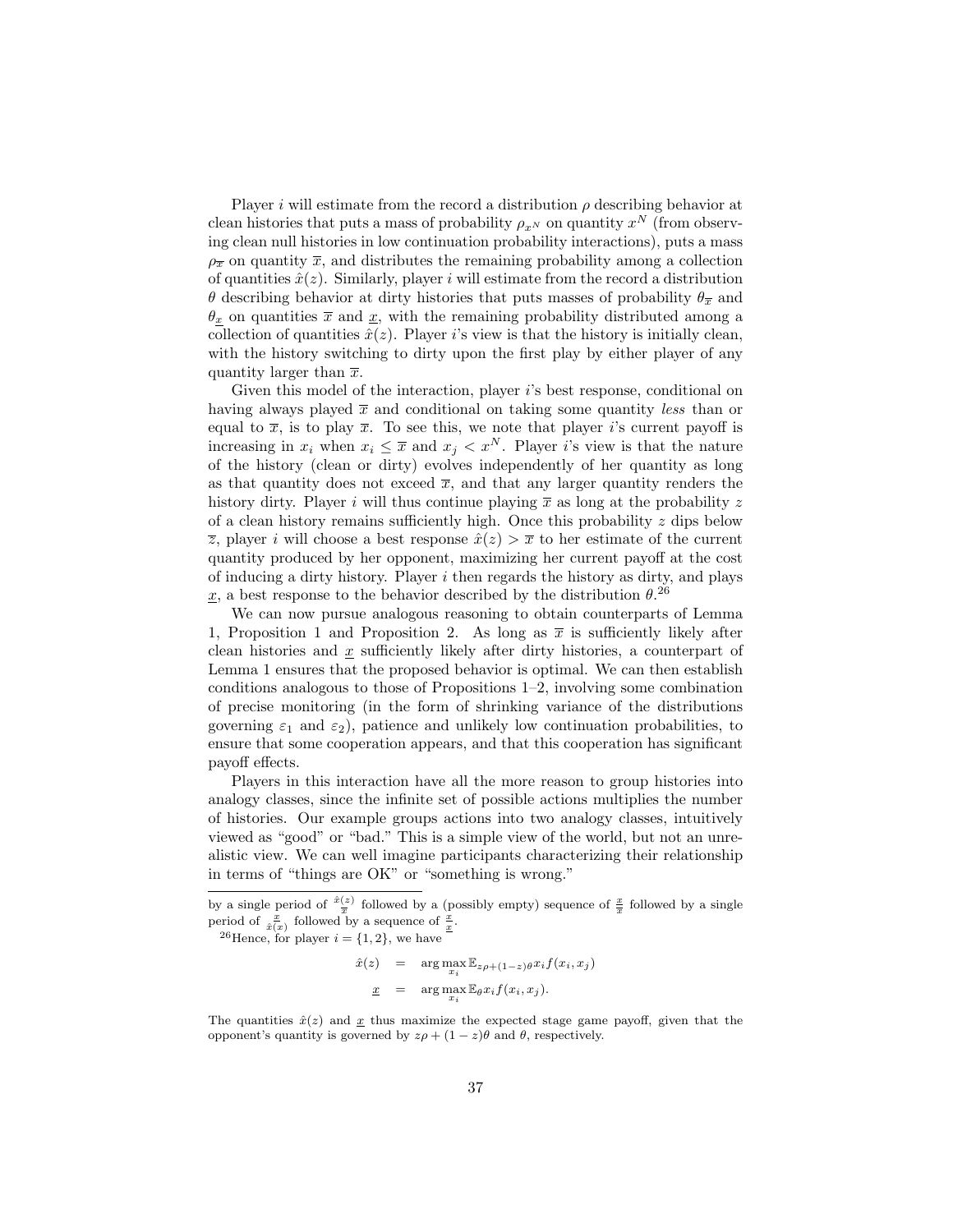It is a familiar result that collusive agreements in Cournot duopoly are plagued by incentives to cheat by expanding output. As a result, players at clean histories in our setting produce either the largest quantity consistent with keeping the history clean  $(\bar{x})$ , or a quantity that renders the history dirty. Players willing to tip the history to dirty maximize their current playoff by producing  $\hat{x}(z)$  (where z is their current posterior of a clean history), while players who know they face dirty histories maximize their current payoff by producing  $x$ .

There will be multiple equilibria, for two reasons. First, as we have noted, there is always an equilibrium in which every player chooses  $x^N$  after every history. In addition, we have not yet tied down the value  $\bar{x}$ . There will typically be multiple equilibria of the type we have just described, characterized by different values of  $\bar{x}$ . If the players could choose between such equilibria, they would choose  $\bar{x}$  to be as close to the joint profit maximizing quantity  $x^*$  as possible, effectively restraining their urge to increase output. This would also be the choice of an information designer intent on maximizing payoffs. However, equilibria also exist in where the analogy classes happen to incorporate larger values of  $\bar{x}$ , supporting some but not the most extreme possible collusion.

We regard this approach as being more broadly applicable. The key is that, just as the economist writes a model of a more complicated strategic interaction, so can we expect the participants in the interaction to employ models in their reasoning. We especially view modeling their opponents' strategies as challenging for the participants, prompting them to turn to information about past play for help, and in turn forcing them to organize histories into analogy classes. The formation of these analogy classes is likely to depend heavily on context, making general statements elusive, but we expect the tendency to think in terms of relatively few analogy classes, perhaps as some version of "good" and "bad," to be helpful in supporting cooperation.

#### 4.5 Questions

Many questions remain. For example, the equilibria we have examined exhibit permanent punishment. Does analogical reasoning in private-monitoring games allow equilibria in which players recoordinate on cooperation after a punishment has been triggered, and could such a construction allow higher payoffs to be supported? We suspect not, but the question remains open.

Could one establish a folk theorem, fixing a monitoring structure and then showing that for any feasible, individually rational payoff, there is a specification of analogy classes supporting that outcome? Again, we suspect not. By expanding the number of analogy classes, one moves the game closer to a conventional game of private monitoring, raising the possibility that we could recover the constructions of Sekiguchi [38] or Ely and Välimäki [9]. However, even upon allowing our players plentiful analogy classes, they remain hampered by the absence of signals from the record. This precludes them from duplicating the understanding of opponent behavior required for conventional folk theorems.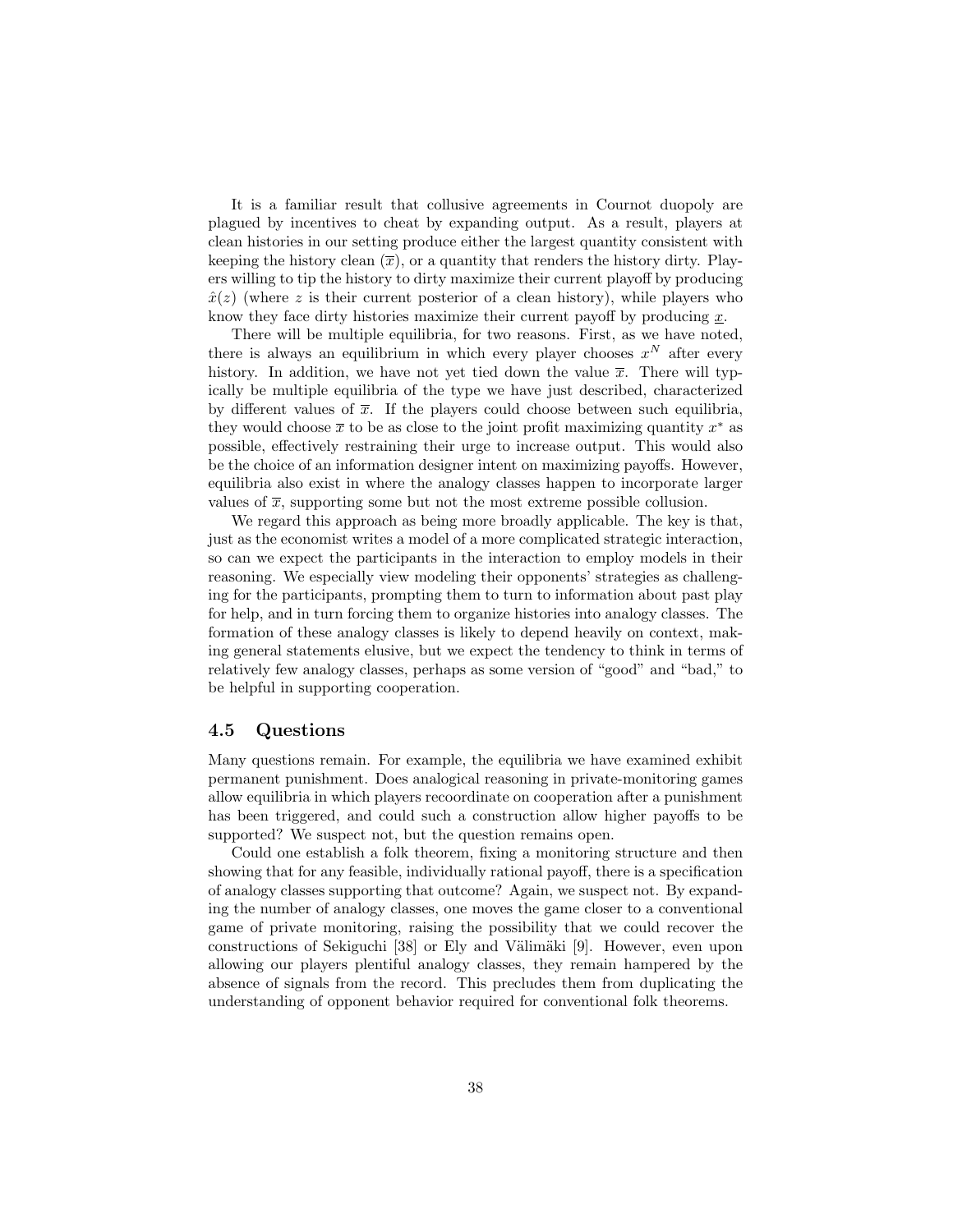# 5 Appendix: Proofs

## 5.1 Proof of Proposition 1

[Step 1] We first convert our restless bandit into an equivalent restless bandit with one arm whose payoff is constant. Let  $z(p-q)(1+k)$  be denoted by  $h(z)$ . In period 0, the player makes no decision, and receives payoff  $h(z_0)$ . In period 1, the player chooses either C, for payoff  $-(k/\delta) + \mathbb{E}h(z_1|z_0)$ , or chooses D, for a payoff of 0. In period 2, assuming  $C$  was chosen in period one, the player chooses either C, for payoff  $-(k/\overline{\delta}) + \mathbb{E}h(z_2|z_1)$ , or chooses D, for a payoff of 0. In general, the  $D$  arm gives a payoff of 0 and is an absorbing action, while in each period t the C are gives payoff  $-k/\overline{\delta} + \mathbb{E}h(z_t|z_{t-1})$ . The idea is that no matter what, the player receives the period-0 bonus  $h(z_0)$ . Then, in the ordinary representation, the player can pay the cost  $k$  in period 0 in order to also receive a bonus in period 1, which from period 0's point of view has the value  $Eh(z_1|z_0)$ . But we can then represent this as the player paying in period 1 the cost  $k/\overline{\delta}$  for the reward  $\mathbb{E}h(z_1|z_0)$ . Continuing in this way, we obtain an equivalent bandit whose  $D$  arm always gives a payoff of 0. The optimal policy is again a threshold policy that cooperates above some belief  $\overline{z}$  and defects below that belief.

[Step 2] We next establish a sufficient condition under which a player will optimally pull the C arm of the modified bandit in the first period. The condition for this to be the case is that the period-1 reward from the  $C$  arm exceed that of the D arm, or

$$
\frac{k}{\overline{\delta}} < \mathbb{E}h(z_1|z_0) = \mathbb{E}\{z_1|z_0\}(p-q)(1+k) = pz_0(p-q)(1+k) = p(p-q)(1+k),
$$

where the second equality uses the fact that  $\mathbb{E}\{z_1|z_0\}=pz_0$  and the next uses the fact that  $z_0 = 1$ . We can rearrange this as

$$
\frac{k}{1+k} < \overline{\delta}p(p-q). \tag{19}
$$

Remark 4 An alternative derivation of (19) helps illuminate the underlying forces. If cooperation is ever to be optimal, it must be better to cooperate in the first period and defect thereafter than to defect immediately (and permanently). The payoffs from these two strategies, arranged by period, are:

$$
CDD...: \t p + (1-p)(-k) + \overline{\delta}[p^{2}(1+k) + (1-p)q(1+k)] + \overline{\delta}^{2}q(1+k) + \overline{\delta}^{3}q(1+k) + ... DDD...: \t p(1+k) + \overline{\delta}q(1+k) + \overline{\delta}^{2}q(1+k) + \overline{\delta}^{3}q(1+k) + ...
$$

All of the payoff differences occur in the first two periods. The first strategy sacrifices some payoff in the first period, in order to obtain a larger payoff in the second period. The condition that the first strategy give a higher payoff is

$$
-\frac{k}{1+k} + \overline{\delta}p(p-q) \ge 0,
$$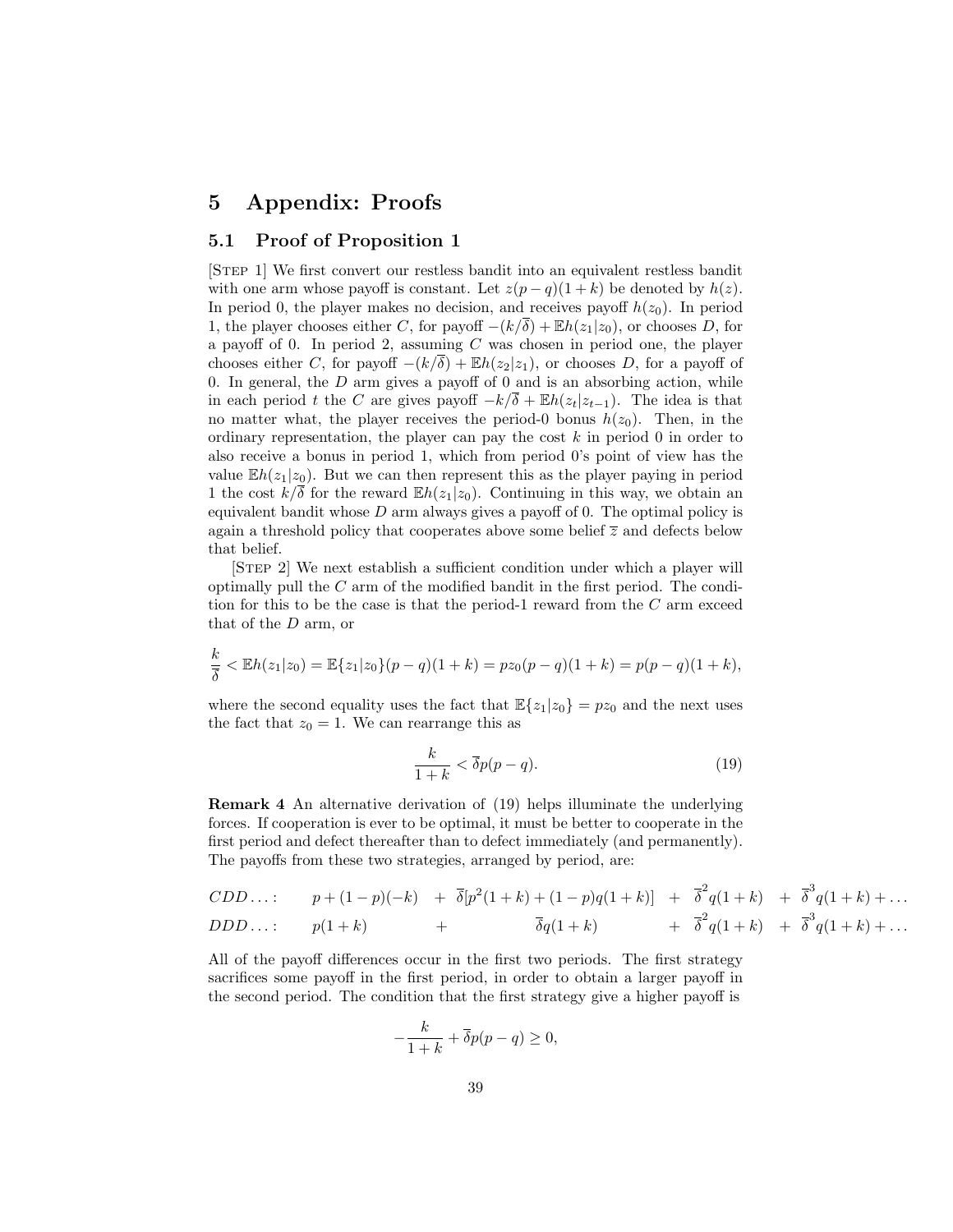which is (19). The first term captures the payoff reduction in the first period from cooperating, while the second captures the payoff gain in the second period.

[STEP 3] We next identify a lower bound  $z$  on the value of  $\overline{z}$ , the boundary belief between cooperating and not cooperating, that applies to any equilibrium. An upper bound on the continuation payoff from cooperating and an exact calculation of the payoff from defecting are given by:

C: 
$$
[zp + (1-z)q] + [(1-(zp + (1-z)q))](-k)
$$
  
D:  $(1-\overline{\delta})[zp + (1-z)q](1+k) + \overline{\delta}q(1+k).$ 

Given these payoffs, the condition that cooperation have a higher payoff is

$$
z \ge \frac{k}{(1+k)\overline{\delta}(p-q)}.
$$

A lower bound on the value of z that solves this equation with equality, and hence (given that we have overestimated the payoff of cooperation) a lower bound  $\underline{z}$  on  $\overline{z}$ , is given by (setting  $\delta = p = 1$  and  $q = 0$ )

$$
\frac{k}{1+k}.
$$

There are then no circumstances under which a player will cooperate when her belief that the history is clean drops below z.

[Step 4] We now constrain players to cooperate after the null history in high continuation probability interactions, while placing no other constraints on their behavior. We then construct a function  $\Phi$  that maps values of  $(p, q, \overline{z}) \in$  $\left[\frac{\alpha}{2},1\right] \times [0,\frac{\alpha}{2}] \times [\underline{z},1]$  into new values of  $(\hat{p},\hat{q},\hat{z}) \in [\frac{\alpha}{2},1] \times [0,\frac{\alpha}{2}] \times [\underline{z},1]$ . The function is defined as follows. First, given  $(p, q)$ , a player solves for the optimal value  $\hat{\overline{z}}$  in the modified bandit, Then, given this value and the induced behavior (remembering the constraint that the player cooperate after the null history in high continuation probability interactions), and working with the updating rules defined by  $(p, q)$ , we construct the distribution over histories, and from this infer new values  $(\hat{p}, \hat{q})$ . This gives us the value  $(\hat{p}, \hat{q}, \overline{z})$ . Notice that this function indeed maps into  $[\frac{\alpha}{2}, 1] \times [0, \frac{\alpha}{2}] \times [\underline{z}, 1]$ . Because they are probabilities, p cannot exceed 1, q cannot fall short of 0, and  $\overline{z}$  cannot exceed 1, giving three of the required bounds. The probability p is bounded below by  $\frac{\alpha}{2}$ . To confirm this, we note that in a patient interaction, both players cooperate in the first period, and there can be at most one (if the first defection is unilateral) or two (if the first defection is mutual) clean histories after which players defect. Hence, the probability of cooperation after clean histories in patient interactions is at least 1/2, ensuring that p is at least  $\alpha/2$ . Somewhat similarly, q is at most  $\frac{\alpha}{2}$ , because only patient players ever cooperate after a dirty history, after which at most one can cooperate. The previous step has established the bound  $z$ .

The argument now involves identifying conditions under which the function Φ has a fixed point, and under which any such fixed point has the property that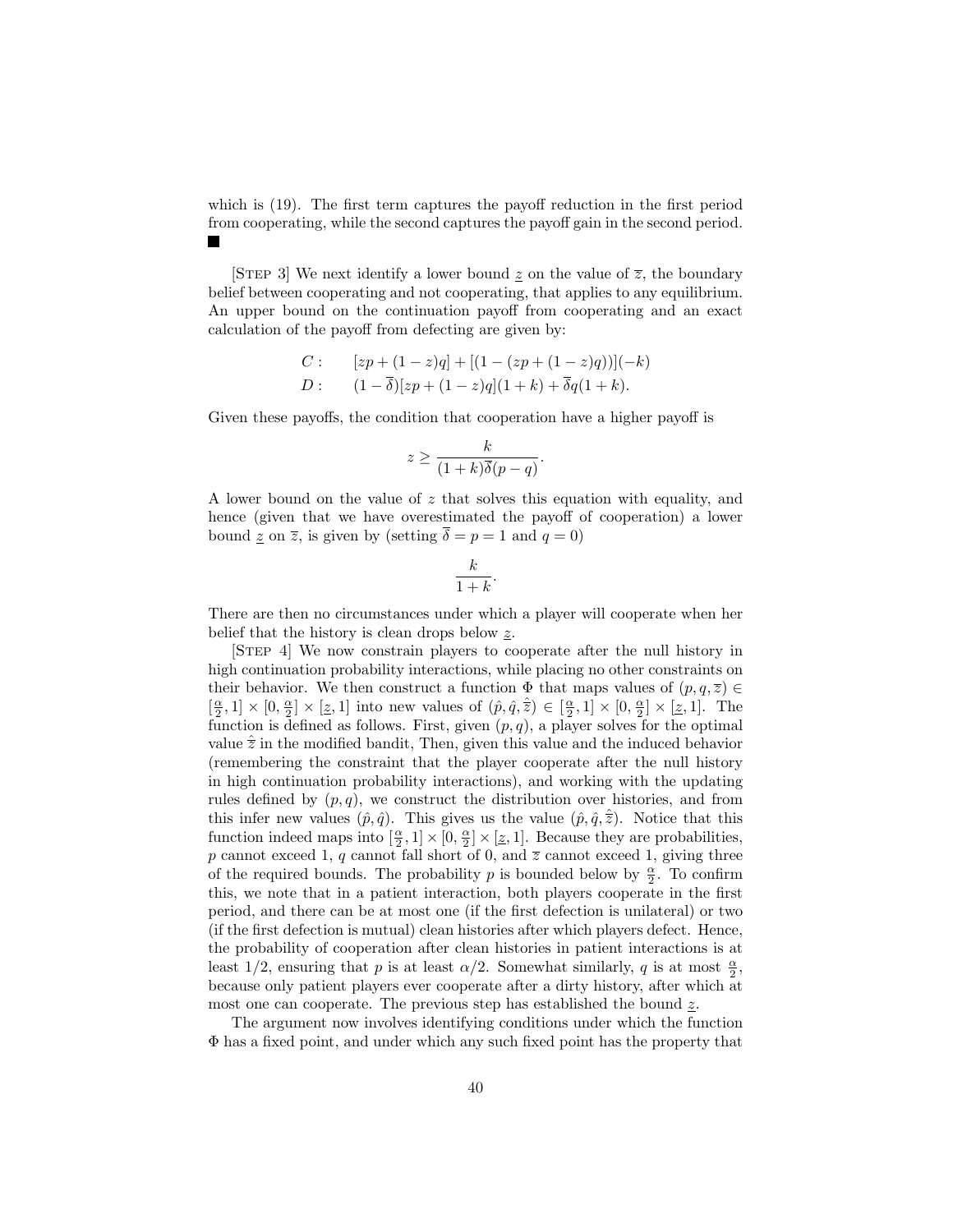(19) holds, ensuring that the restriction that players cooperate after the null history in high continuation probability interactions is redundant, giving us an equilibrium. It is straightforward to confirm that  $\Phi$  is continuous, ensuring the existence of a fixed point.

First, fix k,  $\overline{\delta}$  and  $\alpha$  satisfying Statement [1.1]. Using the fact that  $p > \alpha/2$ , a sufficient condition for Statement (1).1] is

$$
\frac{k}{1+k} \leq \overline{\delta} \frac{\alpha}{2} \left( \frac{\alpha}{2} - q \right).
$$

Now fix  $\alpha$  and  $\overline{\delta}$ . As  $\varepsilon$  approaches zero, so does q. In particular, as  $\varepsilon$  approaches zero, so does  $\phi(z, d)$  for all  $z \in [0, 1]$ . Intuitively, as monitoring becomes arbitrarily precise, a bad signal is taken as convincing evidence of defection. Combining this with the lower bound on  $\overline{z}$ , small values of  $\varepsilon$  ensure that (for fixed  $\overline{\delta}$ ) the first d signal in an interaction is with arbitrarily high probability produced by a D action, and prompts a D action from the recipient in the next period. This in turn ensures that with arbitrarily high probability we observe only defection after dirty histories, causing  $q$  to approach 0. The sufficient condition then becomes

$$
\overline{\delta} > \frac{4k}{\alpha^2(1+k)}
$$

which rearranges to give the condition in Statement [1.1].

Second fix k,  $\alpha$  and  $\varepsilon$ . As  $\overline{\delta}$  approaches one, either p approaches 1 or q approaches 0. In particular, suppose that p is bounded below 1 as  $\delta \to 1$ . Because  $\overline{z}$  is bounded below, for any  $\eta > 0$  there is a number  $\tau$  such that, once player i defects, player j will defect within  $\tau$  periods with probability at least  $1 - \eta$ . This places a bound on the number of dirty histories after which players cooperate. However, as  $\bar{\delta} \rightarrow 1$ , each defection gives rise to an arbitrarily large number of dirty histories, ensuring that  $q$  converges to zero. The event that  $q$ converges to zero gives the more demanding condition, which is (substituting  $\delta = 1, p = \alpha/2$  and  $q = 0$ )

$$
\frac{k}{1+k} < \frac{\alpha^2}{4},
$$

which is equivalent to  $k \leq \frac{\alpha^2}{4-\alpha^2}$ , giving the condition in Statement [1.2].

Third, Statement [1.3] is implied by Proposition 2.2, which is proven below.

### 5.2 Proof of Proposition 2

If the history is currently clean with probability  $z$ , a player who cooperates and receives a c signal forms the posterior  $\phi(z, c)$  that the history is clean given by (4). A consistent string of c signals will lead to the posterior  $z^*$  solving  $z^* = \phi(z^*, c)$ , given by

$$
z^* = \frac{p(1-\varepsilon) - [q - 2q\varepsilon + \varepsilon]}{(p-q)(1-2\varepsilon)}.
$$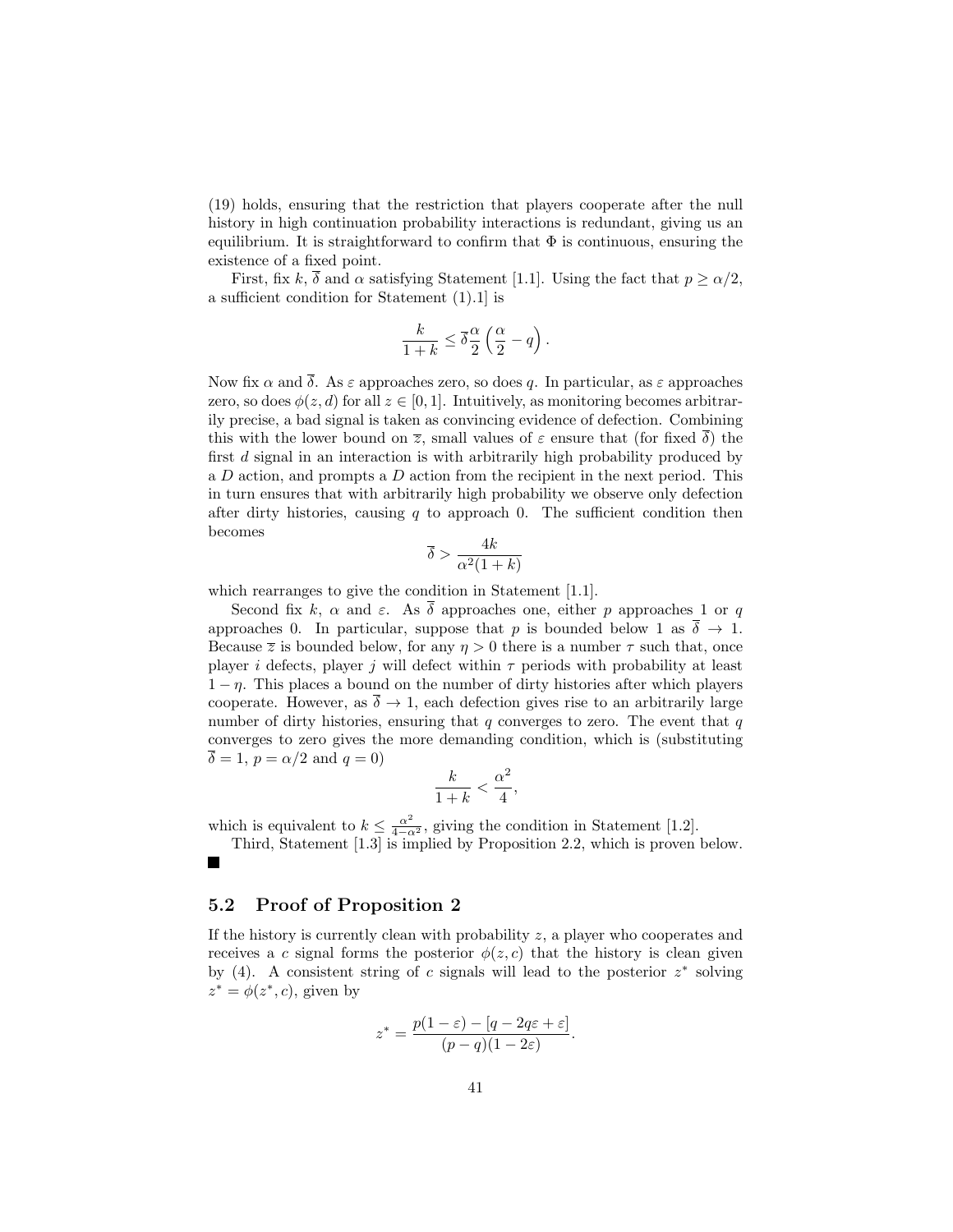The generalization of (19), giving a sufficient condition for an player to cooperate, holding posterior  $z$  (equal to one in (19)) that the opponent is clean, is

$$
\overline{\delta}zp(p-q) \ge \frac{k}{1+k},
$$

or, equivalently

$$
z \ge \frac{k}{1+k} \frac{1}{\overline{\delta}p(p-q)} \equiv \overline{z}.\tag{20}
$$

The condition that  $z^* \geq \overline{z}$  is then

$$
\frac{p(1-\varepsilon) - [q - 2q\varepsilon + \varepsilon]}{(p-q)(1-2\varepsilon)} \ge \frac{k}{1+k} \frac{1}{\overline{\delta}p(p-q)}
$$
(21)

First, let  $\varepsilon \to 0$ . Because (i)  $\overline{\delta}$  is fixed, (ii) the candidate equilibrium strategies are that players cooperate as long as their posterior exceeds  $\overline{z}$ , and (iii) erroneous d signals become arbitrarily rare as  $\varepsilon$  falls, we can conclude that interactions between patient players will contribute to the record primarily cases in which mutual cooperation persists throughout the interaction. This ensures that p will approach 1 as does  $\alpha$ . This also ensures that (given fixed  $\alpha$ ) virtually all dirty histories will occur among impatient players, whose defection then causes q to approach zero. Hence,  $(21)$  becomes  $(8)$ . If this condition holds, then for values of  $\alpha$  larger than some  $\overline{\alpha}$  < 1, we have a sequence of equilibria in which the probability of cooperation throughout the life of the interaction becomes arbitrarily large as  $\varepsilon$  approaches one.

Next, let us fix  $\varepsilon$ . Let us hypothesize that as  $\alpha \to 1$ , we have  $p \to 1$ , while remembering the bound  $q \leq 1/2$ . This will be the case if the probability that  $z_t$ dips below  $\bar{z}$  before the interaction ends becomes vanishingly small. For this to be the case, we require two conditions. First, we need  $\overline{z}$  < 1, which (from (20)) will be the case (using  $p \to 1$  and  $q \leq 1/2$ ) if (9) holds. Second, we need

$$
\frac{z\varepsilon^n}{z\varepsilon^n + (1-z)(1-\varepsilon)^n}
$$

to converge to 1 as does  $z$ , for all  $n$ . This is the posterior probability that the history is clean, given a prior of  $z$  and given that n consecutive d signals have been received, calculated in the limit as  $p$  takes on the value 1 and calculated in the worst-case scenario in which  $q$  is set to 0. This condition is obviously met. This in turn ensures that very large values of  $p$ , even the worst case of a relentless string of bad signals does not drive the posterior probability z below the defection threshold  $\bar{z}$  before the interaction ends. But then, given that  $\alpha$  is arbitrarily close to one, the record will indeed produce an estimate of p arbitrarily close to one. Coupling this with  $q \leq 1/2$ , (21) gives (9). The result is an equilibrium in which cooperation persists throughout virtually all interactions, as desired. L.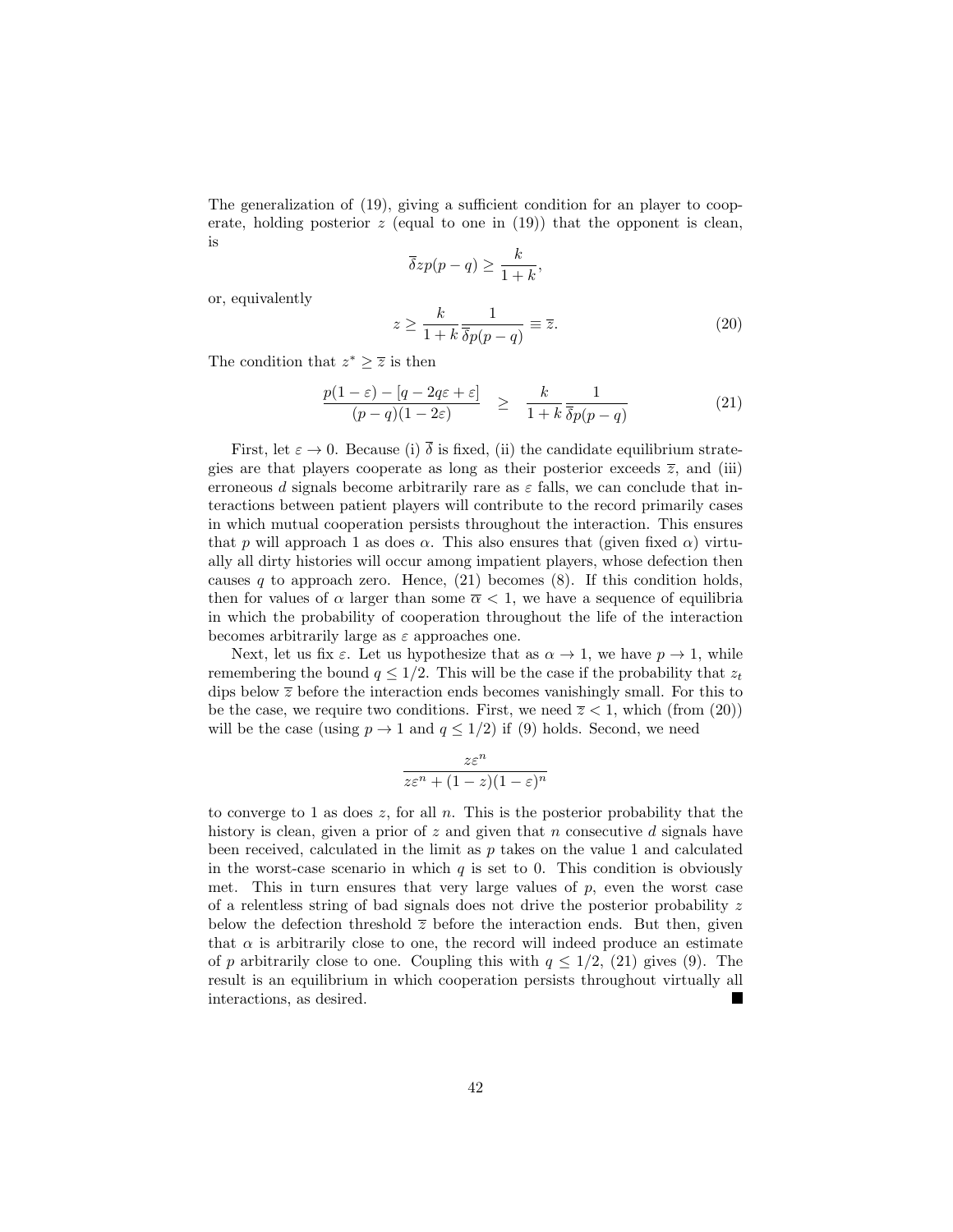## 5.3 Details for Section 4.2.1

We first formulate the bandit problem. Let  $z_t$  be the probability that i attaches to the event that  $j$  is not infected in period  $t$ . This will be either the probability that j is healthy (if i has not yet defected) or exposed (if i has defected).

The bandit is defined by two parameters,  $p$  and  $q$ . There are two arms, a  $C$ arm (corresponding to cooperating) and a D arm (corresponding to defecting). We let  $z_t$  be the state of both arms at time t. If the D arm is pulled at time t, then both arms are in state 0 at time  $t + 1$ . If the C arm is pulled at time t, then both arms move to state

$$
\phi(z,c) = \frac{zp(1-\varepsilon)}{zp(1-\varepsilon) + z(1-p)\varepsilon + (1-z)\varepsilon}
$$

with probability  $zp(1 - \varepsilon) + z(1 - p)\varepsilon + (1 - z)\varepsilon$  and to state

$$
\phi(z,d) = \frac{zp\varepsilon}{zp\varepsilon + z(1-p)(1-\varepsilon) + (1-z)(1-\varepsilon)}
$$

with probability  $z p \varepsilon + z(1-p)(1-\varepsilon) + (1-z)(1-\varepsilon)$ .

Each time the  $C$  arm is pulled, it generates a current payoff of

$$
zp + (1 - zp)(-k) = -k + zp(1 + k).
$$

When the D arm is first pulled, it generates a current payoff of

$$
zp(1+k).
$$

We have noted that once the  $D$  arm is pulled, it is then optimal to thereafter pull the  $D$  arm. This allows us to calculate the expected value of a path of play that begins with player  $i$ 's first defection. Suppose  $i$  defects for the first time in period  $t-1$ , and as a result, period t begins with i attaching probability  $z_t$  to the event that j is exposed, and probability  $1-z_t$  to the event that j is infected. Then *i*'s continuation payoff is<sup>27</sup>

$$
(1 - \delta)z_t(1 + k)[q + q^2\delta + q^3\delta^2 + q^4\delta^3 + \ldots].
$$

We can solve for the value of

$$
z_tq(1+k)\frac{1-\delta}{1-\delta q}.
$$

As a result, it is straightforward to calculate the value of the  $D$  arm, which is given by

$$
W(z) = (1 - \delta)zp(1 + k) + \delta pzq(1 + k)\frac{1 - \delta}{1 - q\delta} = pz(1 + k)\frac{1 - \delta}{1 - \delta q}.
$$
 (22)

<sup>&</sup>lt;sup>27</sup>To see this, we note that with probability  $1-z_t$ , player j is infected and defects thereafter, giving i a 0 payoff (since i is also defecting). With probability  $z_t$  player i receives a payoff  $1 + k$  each time j cooperates (and 0 otherwise). With probability q, j cooperates in period t. With probability  $q^2\delta$ , the game lasts another period and j again cooperates. With probability  $q^3\delta^2$ , the game lasts yet another period, and j again cooperates, and so on.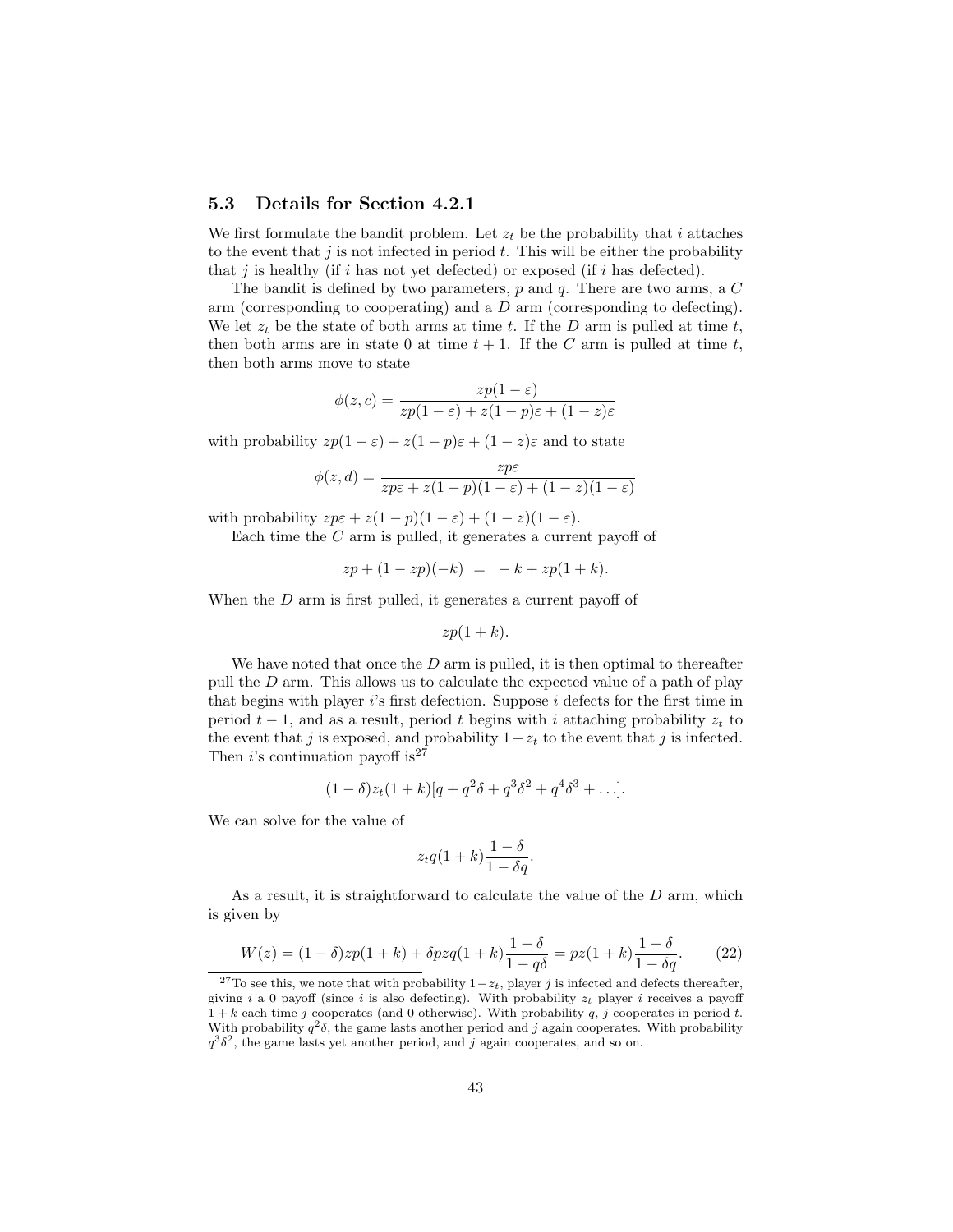Proof of Proposition 4 We establish conditions under which a player will optimally pull the  $C$  arm in period 1, with the remainder of the argument mimicking that of Proposition 1. A sufficient condition for this to be the case is that pulling the C arm in the first period and thereafter defecting is better than defecting immediately. This comparison is (using the facts that  $z_0 = 1$ , the expected value of  $z_1$  is p, and the value of defecting is linear in z):

$$
(1 - \delta)(-k + p(1 + k)) + p\delta W(1) \ge W(1)
$$

where the left side sums the current payoff from playing  $C$  plus the discounted expected value of defecting next period  $(\delta W(p) = p\delta W(1))$  and the right side is the value of immediate defection. We can rewrite this successively as

$$
(1 - \delta)[-k + p(1 + k)] + \delta p \left[ p(1 + k) \frac{1 - \delta}{1 - \delta q} \right] \ge \left[ p(1 + k) \frac{1 - \delta}{1 - \delta q} \right]
$$

$$
(1 - \delta)(-k + p(1 + k)) \ge (1 - p\delta)p(1 + k)\frac{1 - \delta}{1 - q\delta}
$$

$$
p \left( 1 - \frac{1 - p\delta}{1 - q\delta} \right) \ge \frac{k}{1 + k}
$$

$$
\frac{p\delta(p - q)}{1 - q\delta} \ge \frac{k}{1 + k}.
$$
(23)

Now, for a fixed  $\delta$ , let  $\varepsilon$  approach 0. This will ensure q approaches 0. (The key to this conclusion is that  $\alpha < 1$ , and so p remains bounded below 1. As a result, as  $\varepsilon$  gets arbitrarily small, a d signal is arbitrarily more likely to have come from an action of D (and hence an infected opponent) than from an action of C.) When player i defects, it becomes arbitrarily likely that j's posterior that  $i$  is infected gets arbitrarily close to 1, ensuring that j will defect, and hence q will be arbitrarily close to 0. Then, letting  $\delta$  approach one completes the argument, as before. In the limit as  $\delta$  approaches 1, the sufficient condition is then (substituting  $\delta = 1$ ,  $p = \alpha/2$  and  $q = 0$ )

$$
\frac{\alpha^2}{4} \ge \frac{k}{1+k},
$$

**The Second Service** 

which is equivalent to  $k \leq \frac{\alpha^2}{4-\alpha^2}$ .

## References

- [1] Masaki Aoyagi, V. Bhaskar, and Guillaume R. Frechette. The impact of monitoring in infinitely repeated games: Perfect, public, and private. American Economic Journal: Microeconomics, 11(1):1–43, 2019.
- [2] Masaki Aoyagi and Guillaume R. Frechette. Collusion as public monitoring becomes noisy: Experimental evidence. Journal of Economic Theory, 144:1135–1165, 2009.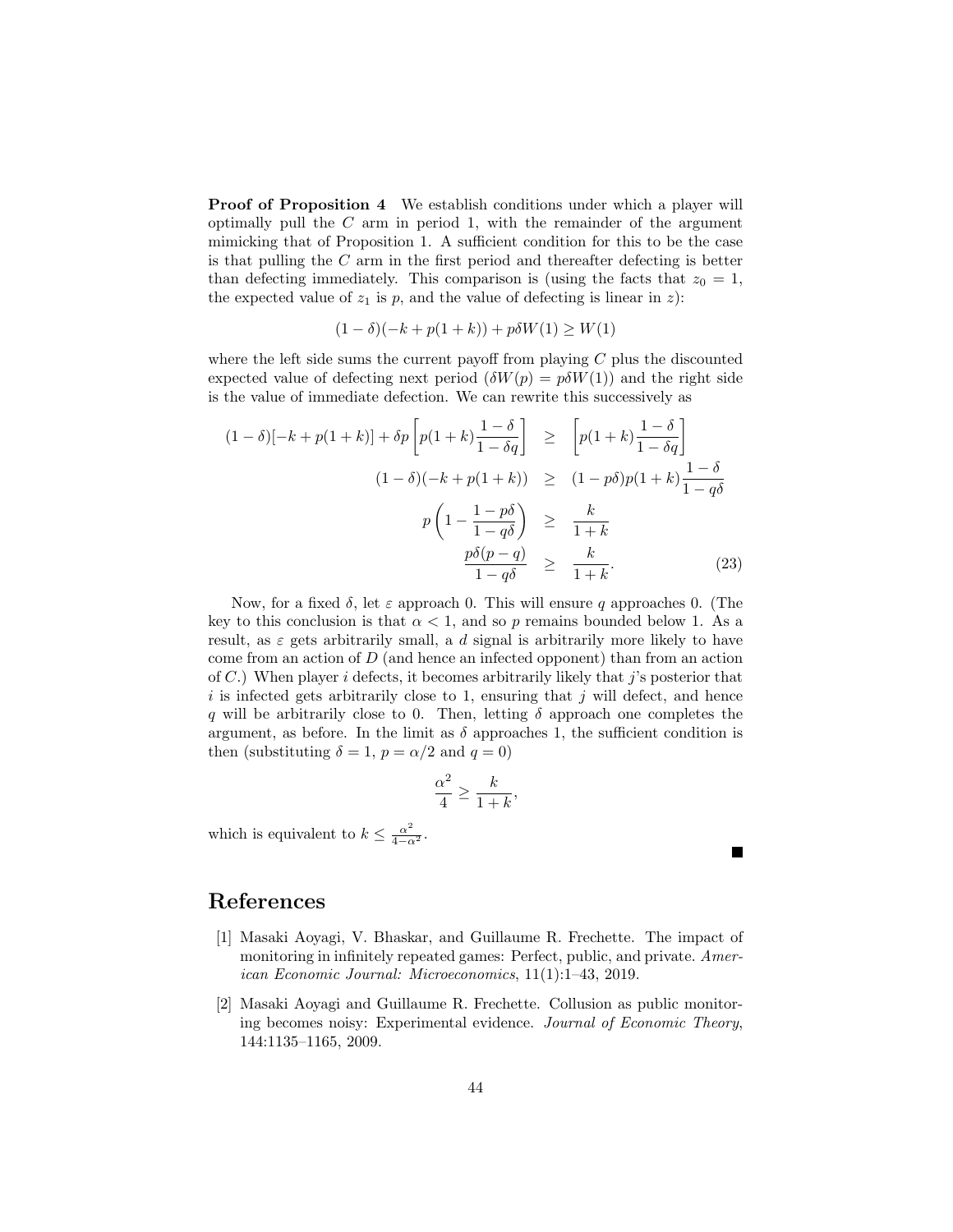- [3] V. Bhaskar, George J. Mailath, and Stephen Morris. Purification in the infinitely-repeated prisoners' dilemma. Review of Economic Dynamics, 11(3):515–528, 2008.
- [4] V. Bhaskar and Ichiro Obara. Belief-based equilibria in the repeated prisoners' dilemma with private monitoring. Journal of Economic Theory, 102(1):40–69, 2002.
- [5] Willaim Blomquist, Edella Schlager, Shui Yan Tang, and Elinor Ostrom. Regularities from the field and possible explanations. In Elinor Ostrom, Roy Gardner, and James Walker, editors, Rules, Games and Common-Pool Resources, pages 301–316. University of Michigan Press, Ann Arbor, Michigan, 1994.
- [6] Pedro Dal B´o. Cooperation under the shadow of the future: Experimental evidence from infinitely repeated games. Ameican Economic Review, 95(5):1591–1604, 2005.
- [7] Olivier Compte and Andrew Postlewaite. Plausible cooperation. Games and Economic Behavior, 91:45–59, 2015.
- [8] Robert C. Ellickson. Order without Law: How Neighbors Settle Disputes. Harvard University Press, Cambridge, Massachusetts, 1991.
- [9] Jeffrey C. Ely and Juuso Välimäki. A robust folk theorem for the prisoner's dilemma. Journal of Economic Theory, 102(1):84–105, 2002.
- [10] Ignacio Esponda. Behavioral equilibrium in economies with adverse selection. American Economic Review, 98(4):1269–1291, 2008.
- [11] Ignacio Esponda and Demian Pouzo. Berk-Nash equilibrium: A framework for modeling agents with mispecified models. Econometrica, 84(3):1093– 1130, 2016.
- [12] Erik Eyster and Matthew Rabin. Cursed equilibrium. Econometrica, 73(5):1623–1672, 2005.
- [13] James W. Friedman. A noncooperative equilibrium for supergames. Review of Economic Studies, 38(1):1–12, 1971.
- [14] Drew Fudenberg and David K. Levine. Self-confirming equilibrium. Econometrica, 61:523–546, 1993.
- [15] Drew Fudenberg and David K. Levine. Steady state learning and Nash equilibrium. Econometrica, 61:547–574, 1993.
- [16] Drew Fudenberg, David K. Levine, and Eric Maskin. The folk theorem with imperfect public information. *Econometrica*,  $62(5):997-1031$ , 1994.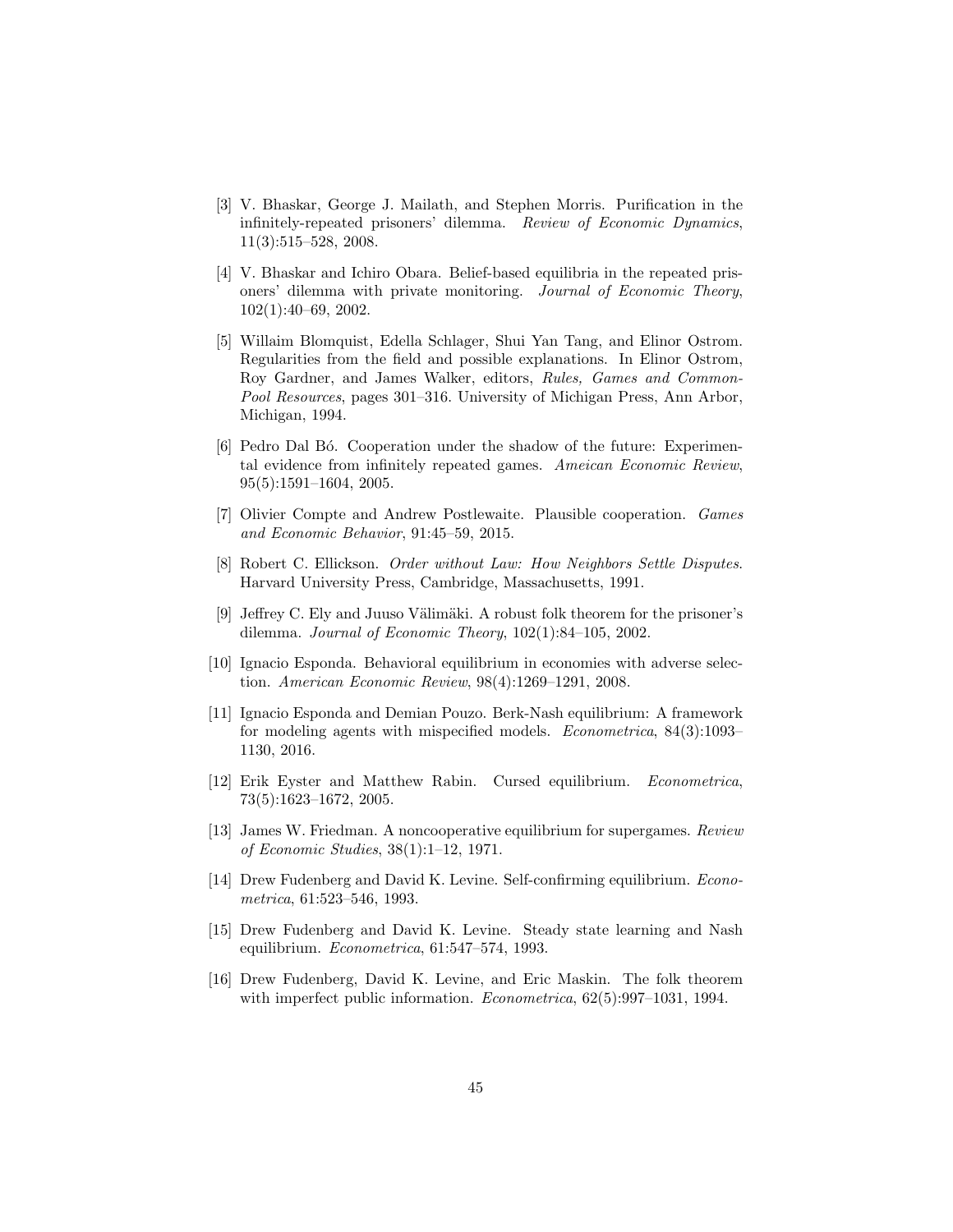- [17] Drew Fudenberg and Eric Maskin. The folk theorem in repeated games with discounting or with incomplete information. Econometrica, 54(3):533–554, 1986.
- [18] Karsten T. Hansen, Kanishka Misra, and Mallesh M. Pai. Frontiers: Algorithmic collusion: Supra-competitive prices via independent algorithms. Marketing Science, 40(1):1–12, 2021.
- [19] Joseph E. Harrington, Jr. and Andrzej Skrzypacz. Collusion and monitoring of sales. The RAND Journal of Economics, 38(2):314–331, 2007.
- [20] Joseph E. Harrington, Jr. and Andrzej Skrzypacz. Private monitoring and communication in cartels: Explaining recent collusive practices. American Economic Review, 101(6):2425—-2449, 2011.
- [21] Philippe Jehiel. Analogy-based expectation equilibrium. Journal of Economic Theory, 123(2):81–104, 2005.
- [22] Philippe Jehiel. Analogy-based expectation equilibrium and related concepts: Theory, applications, and beyond. Prepared for the twelth World Congress of the Econometric Society, 2020.
- [23] Philippe Jehiel and Larry Samuelson. Reputation with analogical reasoning. Quarterly Journal of Economics, 127(4):1927–1970, 2012.
- [24] Emir Kamenica and Matthew Gentzkow. Bayesian persuasion. American Economic Review, 101(6):2590–2615, 2011.
- [25] Michihiro Kandori. The use of information in repeated games with imperfect monitoring. Review of Economic Studies, 59(3):591–593, 1992.
- [26] M. Levenstein and V. Suslow. What determines cartel success? Journal of Eonomics Literature, 44(1):43–95, 2006.
- [27] George J. Mailath and Stephen Morris. Repeated games with almost-public monitoring. Journal of Economic Theory, 102(1):189–228, 2002.
- [28] George J. Mailath and Stephen Morris. Coodination failure in a repeated game with almost public monitoring. Theoretical Economics, 1:311–340, 2006.
- [29] Robert C. Marshall and Leslie M. Marx. The Economics of Collusion. MIT Press, Cambridge, Massachusetts, 2012.
- [30] Hitoshi Matsushima. On the theory of repeated games with private information: Part I: Anti-folk theorem without communication. Economics Letters, 35(3):253–256, 1991.
- [31] Hitoshi Matsushima. Repeated games with private monitoring: Two players. Econometrica, 72(3):823–852, May 2004.